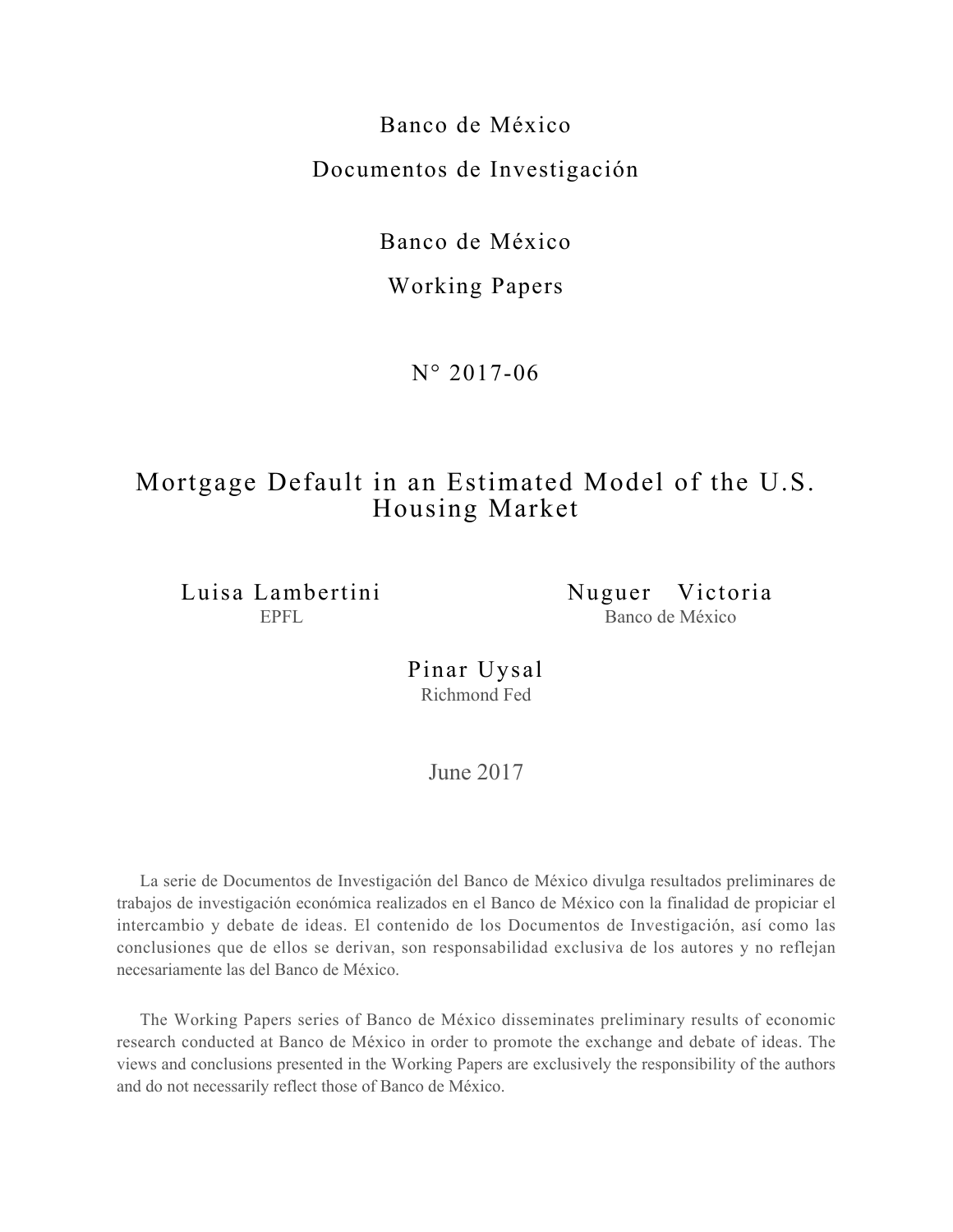Documento de Investigación 2017-06

Working Paper  $2017 - 06$ 

## Mortgage Default in an Estimated Model of the U.S. Housing Market\*

Luisa Lambertini<sup>†</sup> EPFL

Nuguer Victoria<sup>#</sup> Banco de México

## Pinar  $Uysal<sup>§</sup>$ Richmond Fed

Abstract: This paper models the housing sector, mortgages and endogenous default in a DSGE setting with nominal and real rigidities. We use data for the period 1981-2006 to estimate our model using Bayesian techniques. We analyze how an increase in risk in the mortgage market raises the default rate and spreads to the rest of the economy, creating a recession. In our model two shocks are well suited to replicate the subprime crisis and the Great Recession: the mortgage risk shock and the housing demand shock. Next we use our estimated model to evaluate a policy that reduces the principal of underwater mortgages. This policy is successful in stabilizing the mortgage market and makes all agents better off.

Keywords: Housing; Mortgage Default; DSGE model; Bayesian Estimation. JEL Classification: G01; E44; G21; C11

Resumen: Este trabajo modela el sector inmobiliario, las hipotecas y su impago de forma endógena un modelo estocástico y de equilibrio general con rigideces nominales y reales. Utilizamos datos del período 1981-2006 para estimar nuestro modelo usando técnicas Bayesianas. Analizamos cómo un aumento en el riesgo en el mercado de hipotecas aumenta la tasa de impago y genera contagio al resto de la economía, generando una recesión. En nuestro modelo, dos choques funcionan bien para replicar la Crisis Subprime y la Gran Recessión: un choque de riesgo a las hipotecas y un choque de demanda de inmuebles. Luego, utilizamos nuestro modelo para evaluar una política que reduce el principal de las hipotecas en moratoria. Esta política es exitosa en estabilizar el mercado hipotecario y aumenta el bienestar de los agentes.

Palabras Clave: Sector inmobiliario; Impago de hipotecas; modelos DSGE; Estimación Bayesiana

 <sup>\*</sup>The views expressed herein are those of the authors and do not necessarily reflect those of Bank of Mexico, the Federal Reserve Bank of Richmond, or the Federal Reserve System. We are grateful to Chiara Forlati and Matteo Iacoviello for their helpful comments. We thank participants at the University of Lausanne Brownbag Macro Workshop, Seminar at Bank of Mexico, 19th Conference on Theories and Methods in Macroeconomics and IBEFA Day-Ahead Conference Summer 2015. Luisa Lambertini acknowledges financial support from the Swiss National Science Foundation, Grant CRSI11-133058. All remaining errors are our own.

<sup>&</sup>lt;sup>T</sup> Ecole Polythecnique Federal de Lausanne. Email: luisa.lambertini@epfl.ch.

<sup>&</sup>lt;sup>‡</sup> Dirección General de Investigación Económica. Email: vnuguer@banxico.org.mx.

<sup>&</sup>lt;sup>3</sup> Richmond Fed. Email: Pinar.Uysal@rich.frb.org.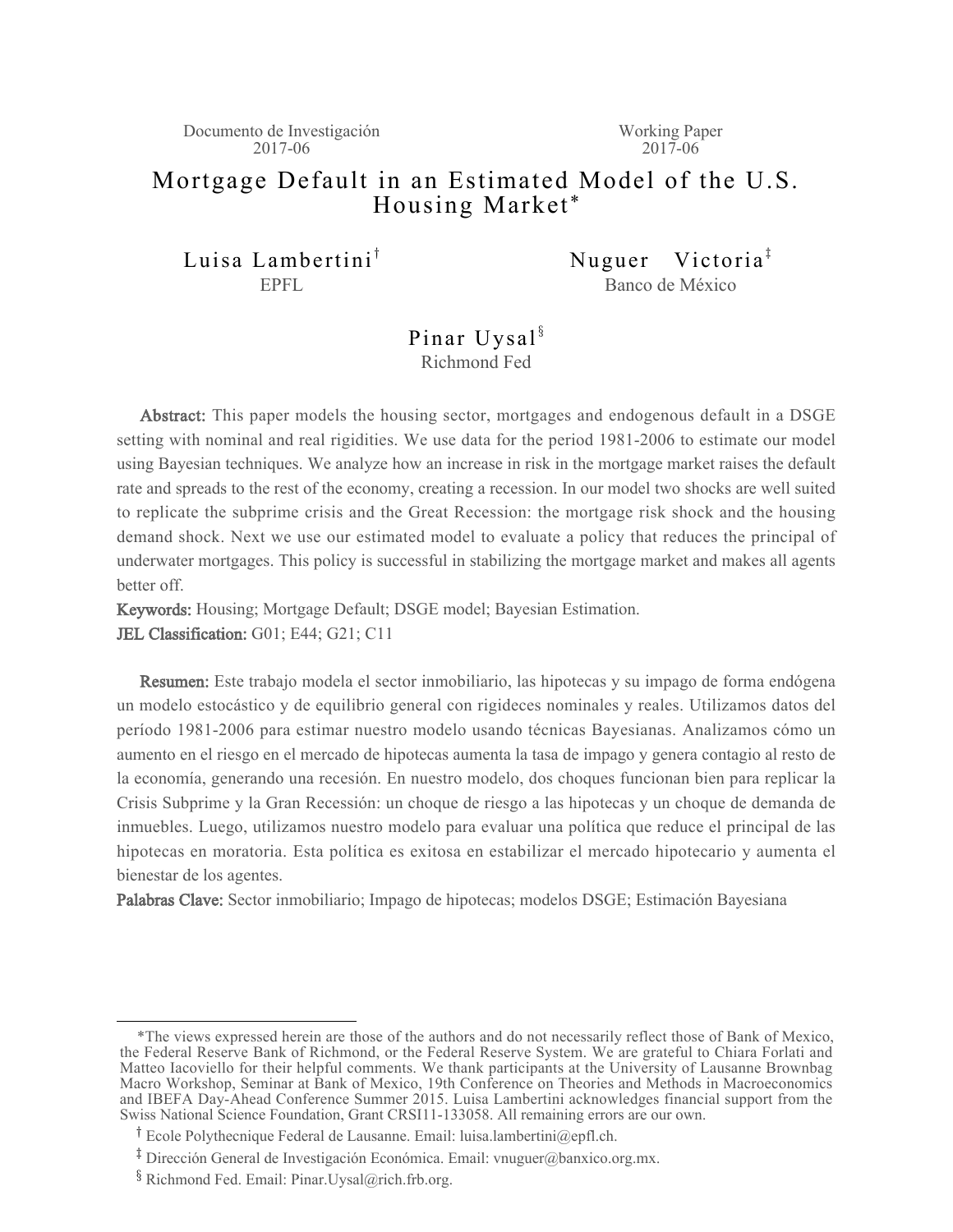# 1 Introduction

The latest financial crisis has its origins in the housing sector. There was an increase in the mortgage delinquency rate that put many financial institutions under distress. The bursting of the housing bubble in the United States made it difficult for borrowers to repay their loans. As a result, the seriously delinquent mortgage rate (more than 90 days past due and in foreclosure) increased from around 2% of total loans in 2006Q3 up to almost 10% in 2010Q1, as shown in Figure [1.](#page-3-0) Banks were forced to write down several hundred billions in bad loans. A credit crunch followed that caused the failure of several financial institutions. There was a decrease in the access to credit for households, house prices fell, and so did credit, consumption, and housing investment. The turmoil in the housing sector spread to the rest of the economy.

In this paper, we propose a model to analyze the transmission of an increase in mortgage default to the rest of the economy, the quantitative effects of the transmission and spillovers, and debt reduction policies that might mitigate these effects. First, we develop a comprehensive DSGE model with the housing sector, mortgages, and endogenous default and we estimate it using Bayesian techniques. Second, we use the estimated model to look at the effects of a reduction in mortgage payments.

This is a medium-sized model which builds on the work of [Iacoviello and Neri](#page-36-0) [\(2010\)](#page-36-0) and [Forlati and Lambertini](#page-36-1) [\(2011\)](#page-36-1). There are two types of households that differ in terms of their discount factor: patient households (lenders) save and lend to impatient ones (borrowers). Borrowers can take a loan pledging their houses as collateral. In [Iacoviello and Neri'](#page-36-0)s equilibrium, mortgages are always repaid. We assume instead, like in [Forlati and Lambertini,](#page-36-1) that the returns to housing are sensitive to both aggregate and idiosyncratic risk. The housing investment is subject to a risk shock that determines the value of the collateral. If the value of the collateral after the shock is lower than the repayment of the loan, the borrower defaults on the mortgage. Lenders can observe the realized return only after paying an auditing cost. The participation constraint implied by the financial contract makes the rate of default on mortgages and the external finance premium countercyclical.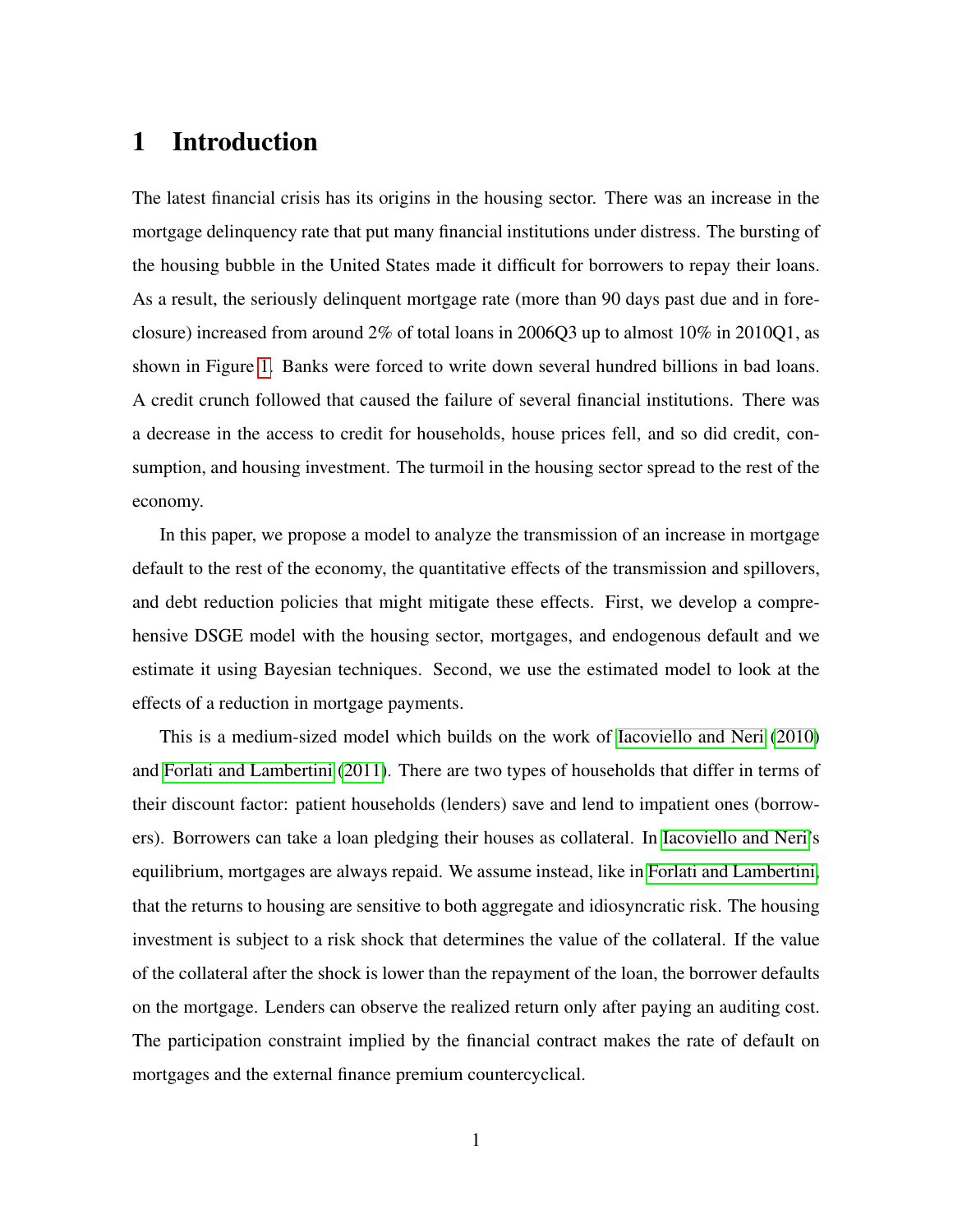<span id="page-3-0"></span>

Figure 1: Delinquency Rate in Percentage Points, United States, 1979Q4-2010Q1

The entrance of subprime borrowers in the U.S. mortgage market between 2000 and 2006 is captured with an increase in the standard deviation of idiosyncratic housing investment risk, which we refer to as mortgage risk shock. Because of this risk, some borrowers find themselves in a negative equity trap and default on their mortgages. The ensuing fall in house prices pushes more mortgages underwater and triggers a credit crunch that reduces aggregate demand for housing and non-durable goods alike. The economy experiences a recession. We estimate the model with U.S. data for the time period 1981Q1-2006Q4 using Bayesian techniques.

The Financial Stability Act of 2009 launched Making Home Affordable (MHA) in response to the increase in the mortgage default rate. Among other programs the Home Affordable Modification Program (HAMP) was started. The objectives of this program are to help households to avoid foreclosure, to stabilize the U.S. housing market, and to improve the economy. It consists of loan modifications on the mortgage debt. The loan modifications are either permanent reductions in the mortgage payments through a lowering of monthly payments or a reduction in the mortgage rate.

In line with these events, we use the estimated model for policy evaluation. We study a reduction in the loan payment that writes off the underwater part of mortgages. We find that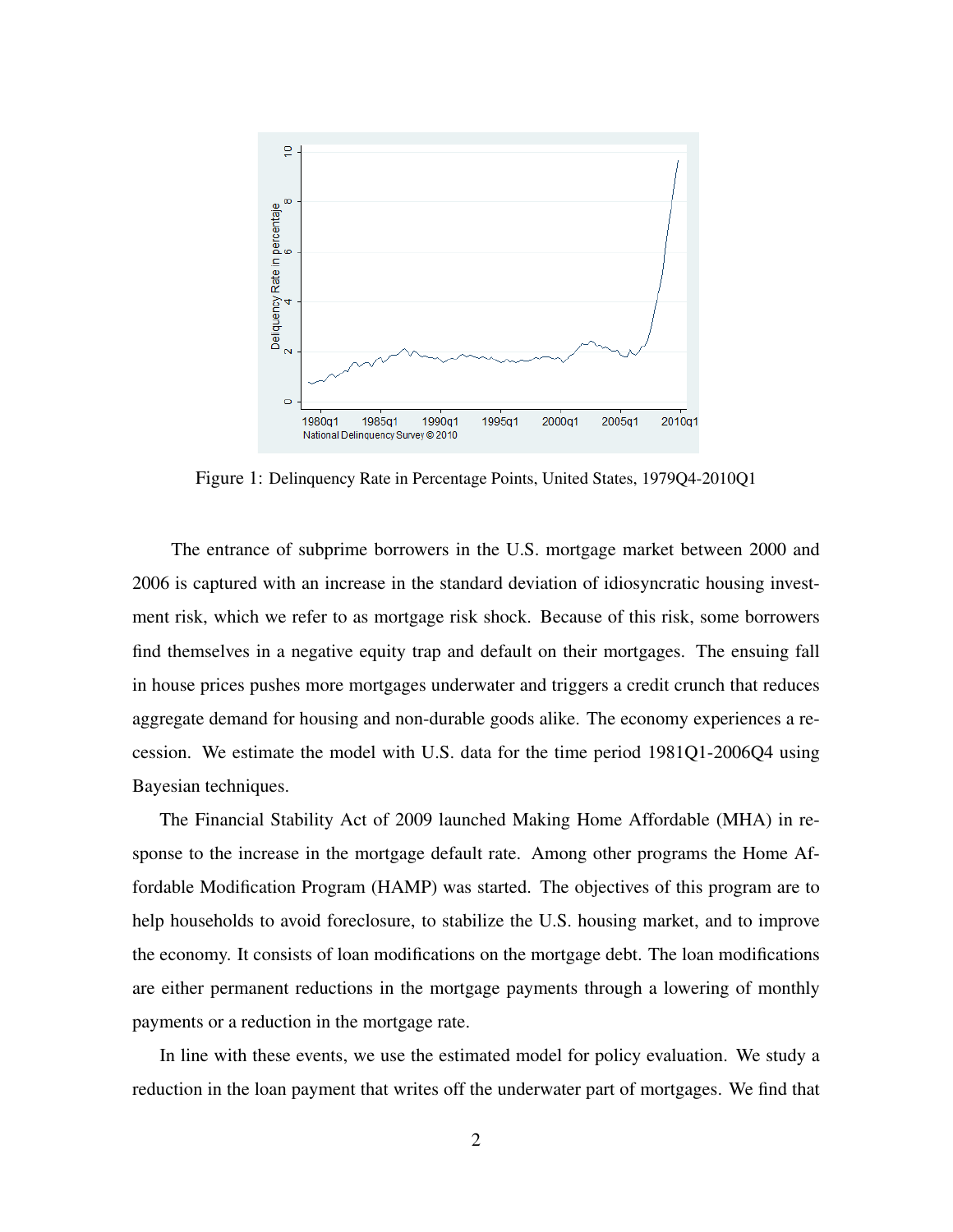this policy is effective in stabilizing the mortgage market and mitigating the macroeconomic effects of mortgage risk shocks. For housing demand shocks, the policy stabilizes the mortgage market but its effect on the aggregate economy is limited.

Following the work of [Kiyotaki and Moore](#page-37-0) [\(1997\)](#page-37-0), [Iacoviello](#page-36-2) [\(2005\)](#page-36-2) and [Iacoviello and](#page-36-0) [Neri](#page-36-0) [\(2010\)](#page-36-0), we introduce collateral constraints in a model with housing to analyze sources and consequences of fluctuations in the U.S. housing sector. In particular, [Iacoviello](#page-36-2) [\(2005\)](#page-36-2) develops and estimates a monetary business cycle model with nominal loans and durable goods used as collateral. The main features of this framework are: (1) collateral constraint tied to real estate values (as in [Kiyotaki and Moore](#page-37-0) [\(1997\)](#page-37-0)) and (2) nominal debt. These features result in a financial accelerator mechanism. [Iacoviello](#page-36-2) [\(2005\)](#page-36-2) estimates this model using U.S. data from 1974Q1 to 2003Q2. He finds that there are positive feedback effects from shocks on housing preferences to non-housing consumption stemming from the collateral constraint.

[Iacoviello and Neri](#page-36-0) [\(2010\)](#page-36-0) develop a DSGE model of the U.S. economy that includes the housing sector and estimate it using Bayesian techniques. The core of [Iacoviello and Neri'](#page-36-0)s framework, and that of ours, is a dynamic equilibrium model with neoclassical assumptions and nominal and real rigidities, as the seminal works of [Christiano, Eichenbaum and Evans](#page-36-3) [\(2005\)](#page-36-3) and [Smets and Wouters](#page-37-1) [\(2007\)](#page-37-1). These papers do not model the housing sector explicitly but they fit the U.S. data well. The housing features in [Iacoviello and Neri'](#page-36-0)s work builds on [Iacoviello](#page-36-2) [\(2005\)](#page-36-2). Their model is characterized by sectorial heterogeneity, as in [Davis and](#page-36-4) [Heathcote](#page-36-4) [\(2005\)](#page-36-4). It features the housing sector which produces new homes using capital, labor, and land, and the non-housing sector that produces consumption goods and business investment using capital and labor. On the demand side, housing can be used as collateral for borrowing, as in [Iacoviello](#page-36-2) [\(2005\)](#page-36-2). [Iacoviello and Neri](#page-36-0) find that housing demand and supply shocks explain about one-quarter of the volatility of both housing investment and housing prices. They show that housing market spillovers to consumption and business investment have become more important over time. Our model allows for endogenous default on mortgages and we quantify its role in the transmission.

The paper is organized as follows. Section [2](#page-5-0) describes the model. Section [3](#page-12-0) discusses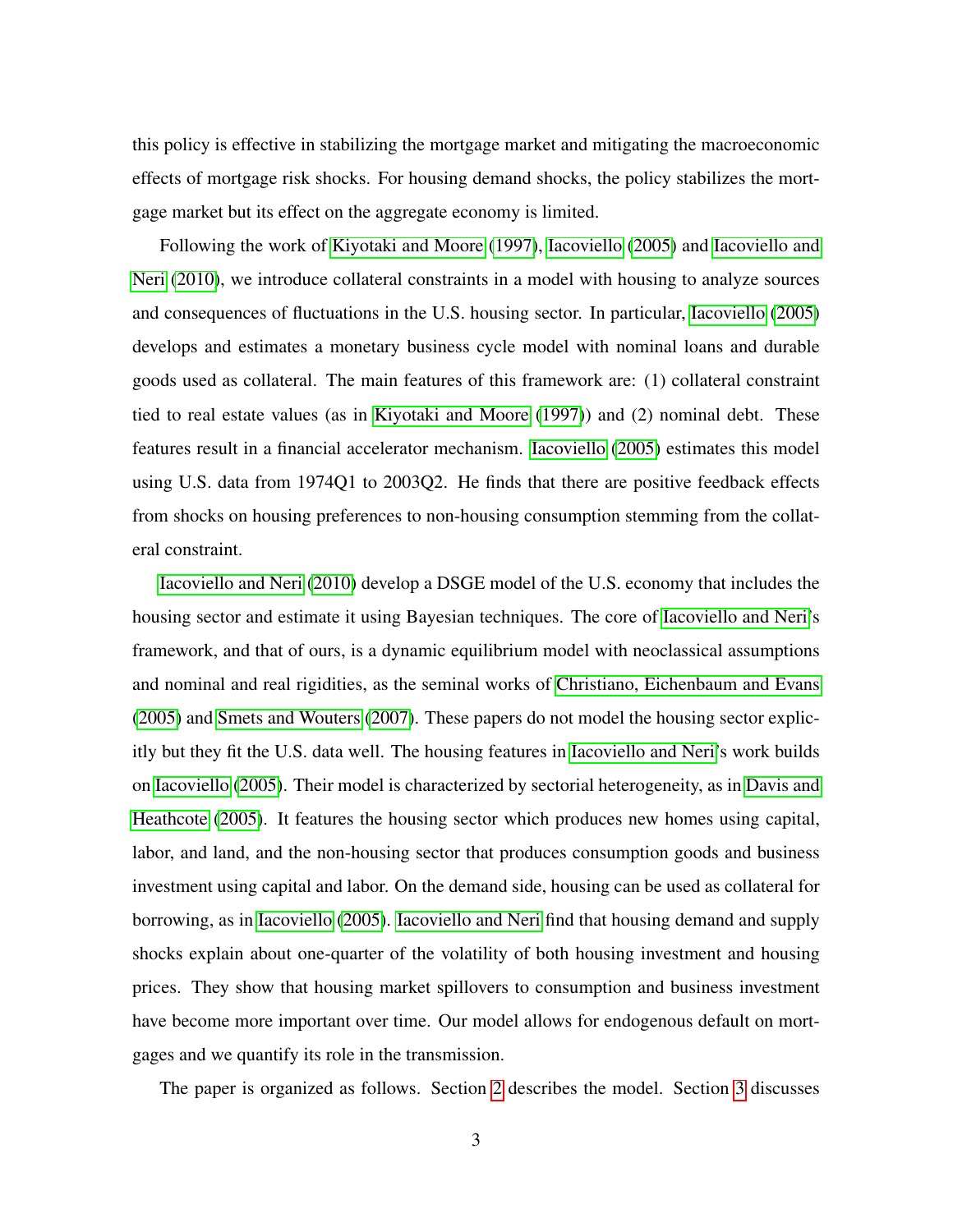the methodology. Section [4](#page-14-0) documents the characteristics of the model with the estimated parameters. In Section [5](#page-21-0) we look at the sources of business cycle fluctuation. In Section [7](#page-26-0) we study the effects of debt reduction. Section [8](#page-34-0) concludes.

## <span id="page-5-0"></span>2 Model

Our model has two sectors, durable and non-durable goods; two types of households, patient (lender) and impatient (borrower); and endogenous default on mortgage contracts. In equilibrium, some mortgages are defaulted. We assume that the returns to housing are sensitive to both aggregate and idiosyncratic risks and that lenders can observe the realized return only after paying an auditing cost. The participation constraint implied by the financial contract makes the rate of default on mortgages and the external finance premium countercyclical. For ease of comparison, we keep the same notation as [Iacoviello and Neri](#page-36-0) [\(2010\)](#page-36-0).

#### 2.1 Households

There is a continuum of households of measure 1. Households differ in terms of their discount factor: patient households (lenders) save and lend to impatient ones (borrowers).

#### 2.1.1 Lenders

Lenders maximize their lifetime utility function:

<span id="page-5-2"></span>
$$
\max E_0 \sum_{t=0}^{\infty} (\beta G_c)^t z_t \left[ \Gamma_c \ln(c_t - \epsilon c_{t-1}) + j_t \ln h_t - \frac{\tau_t}{1+\eta} \left( n_{c,t}^{1+\xi} + n_{h,t}^{1+\xi} \right)^{\frac{1+\eta}{1+\xi}} \right], \quad (1)
$$

where  $\beta$  is the discount factor,  $c_t$  is consumption of non-durable goods,  $h_t$  is consumption of housing services,  $n_{c,t}$  and  $n_{h,t}$  are hours in the non-durable goods sector and housing sector, respectively. The variables  $z_t$ ,  $j_t$ , and  $\tau_t$  denote the shocks to intertemporal preferences, housing preferences, and labor supply.<sup>[1](#page-5-1)</sup> The parameter  $\epsilon$  measures habit persistence,  $\eta$  is

<span id="page-5-1"></span><sup>&</sup>lt;sup>1</sup>Please see Appendix [B](#page-38-0) for the functional forms of shocks that are not specified in the main text.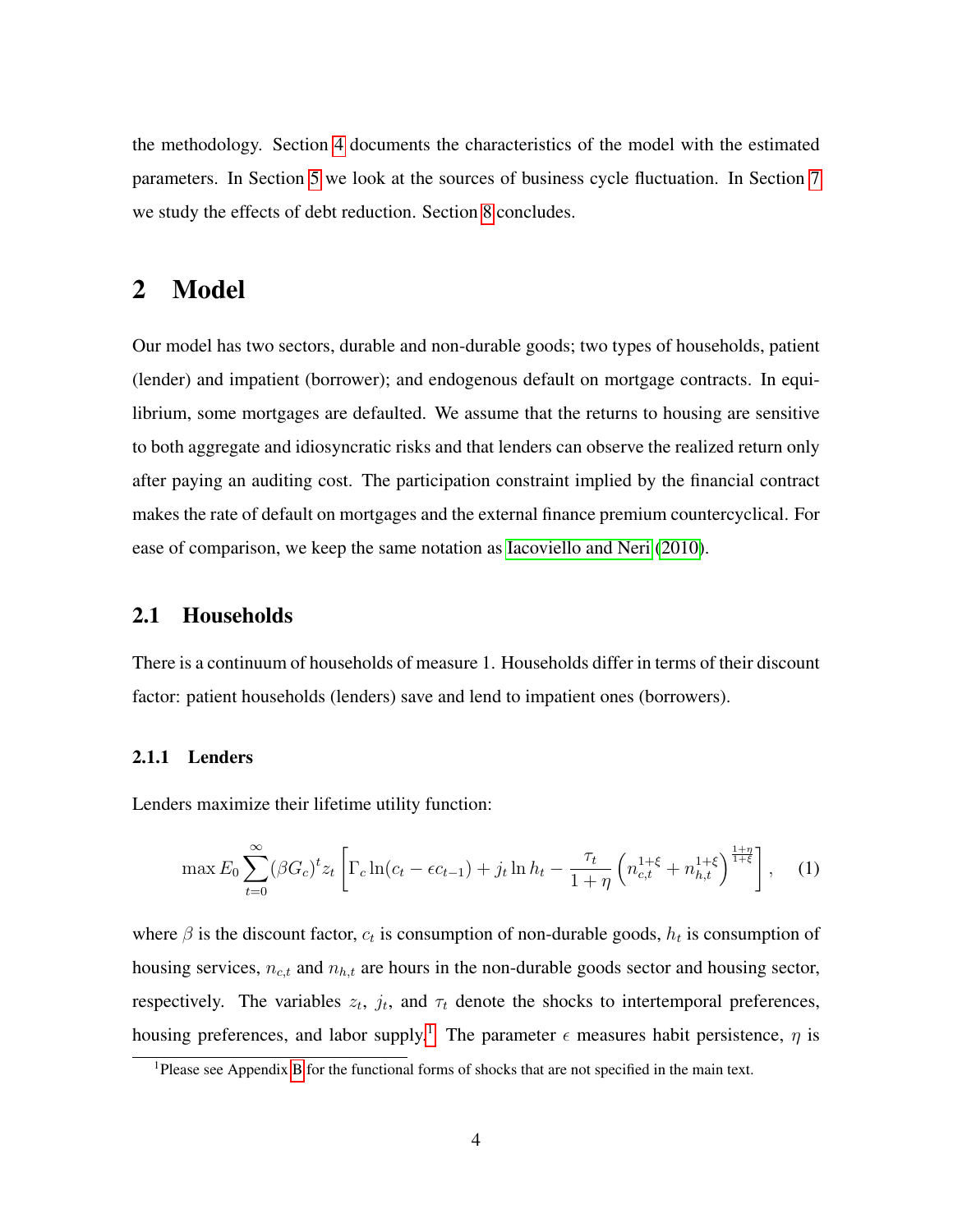the inverse of the Frisch labor supply elasticity, and  $\xi$  accounts for the imperfect substitution of hours in the non-durable and housing sectors. Consumption grows at the rate  $G_c$  on the balanced growth path and  $\Gamma_c = (G_c - \epsilon)/(G_c - \beta \epsilon G_c)$  allows marginal utility of consumption to be equal to  $1/c$  in the steady state.

Lenders maximize their utility subject to their budget constraint:

<span id="page-6-1"></span>
$$
c_{t} + q_{t}h_{t} + b_{t} + \frac{k_{c,t}}{A_{k,t}} + \sum_{i=h,b} k_{i,t} + p_{l,t}l_{t} = \frac{R_{t-1}b_{t-1}}{\pi_{t}} + q_{t}(1 - \delta_{h})h_{t-1} + \sum_{i=c,h} \frac{w_{i,t}n_{i,t}}{X_{wi,t}} \tag{2}
$$

$$
+ [R_{h,t}z_{h,t} + 1 - \delta_{k,h}]k_{h,t-1} + \left[R_{c,t}z_{c,t} + \frac{1 - \delta_{k,c}}{A_{k,t}}\right]k_{c,t-1} + (p_{l,t} + R_{l,t})l_{t-1} + p_{b,t}k_{b,t}
$$

$$
+ Div_{t} - \phi_{t} - \frac{a(z_{c,t})k_{c,t-1}}{A_{k,t}} - a(z_{h,t})k_{h,t-1}.
$$

Lenders choose non-durable goods  $c_t$ , housing services  $h_t$ , hours  $n_{c,t}$  and  $n_{h,t}$ , land  $l_t$ , capital in the consumption sector  $k_{c,t}$ , capital  $k_{h,t}$  and intermediate inputs  $k_{b,t}$  in the housing sector, lending  $b_t$  (borrowing if positive), and capital utilization rates  $z_{c,t}$  and  $z_{h,t}$ . The price of housing relative to consumption is  $q_t$ , the price for intermediate inputs is  $p_{b,t}$ , and the price of land is  $p_{l,t}$ .  $A_{k,t}$  is an investment-specific technology shock.  $R_{t-1}$  is the nominal return on the riskless bond and  $\pi_t = P_t/P_{t-1}$  is the money inflation rate in the non-durable sector. Real wages are  $w_{c,t}$  and  $w_{h,t}$ , real rental rates are  $R_{c,t}$  and  $R_{h,t}$ , and depreciation rates are  $\delta_{k,c}$  and  $\delta_{k,h}$ . There is monopolistic competition in the labor market, and  $X_{wc,t}$  and  $X_{wh,t}$ represent the markup between the wage paid by the wholesale firm and the wage paid to the households. Final goods firms and labor unions pay lump-sum profits  $Div_t$ ;  $\phi_t$  is the capital adjustment cost, and  $a(z_{i,t})$  is the convex cost of setting capital utilization rate to  $z_{i,t}$ , which are specified in Appendix [B.](#page-38-0)

#### 2.1.2 Borrowers

Borrowers maximize their lifetime utility function:

<span id="page-6-0"></span>
$$
\max E_0 \sum_{t=0}^{\infty} (\beta' G_c)^t z_t \left[ \Gamma_c' \ln(c_t' - \epsilon c_{t-1}') + j_t \ln h_t' - \frac{\tau_t}{1 + \eta'} \left( (n_{c,t}')^{1 + \xi'} + (n_{h,t}')^{1 + \xi'} \right)^{\frac{1 + \eta'}{1 + \xi'}} \right],
$$
\n(3)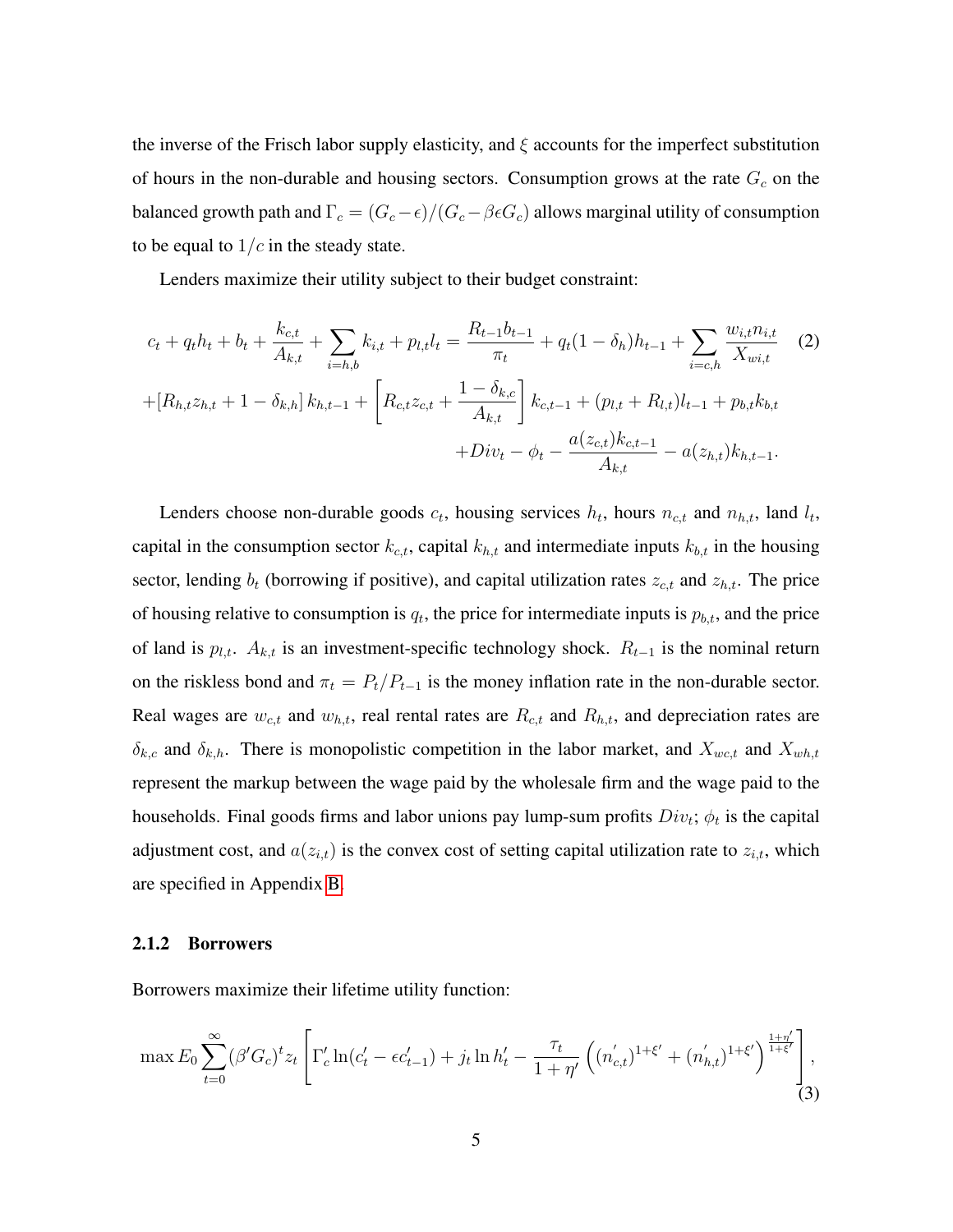subject to their budget constraint:

<span id="page-7-0"></span>
$$
c'_{t} + q_{t}h'_{t} + [1 - F_{t}(\bar{\omega}_{t})]R_{z,t}b_{t-1} = b_{t} + \sum_{i=c,h} \frac{w'_{i,t}n'_{i,t}}{X'_{wi,t}} + (1 - \delta_{h})[1 - G_{t}(\bar{\omega}_{t})]q_{t}h'_{t-1} + Div'_{t}.
$$
 (4)

Variables and parameters with a prime refer to the borrowers who have a lower discount rate than lenders ( $\beta' < \beta$ ).  $R_{z,t}$  is the state-contingent interest rate that non-defaulting borrowers pay at time t on the loans  $b_{t-1}$  taken at time  $t-1$ ; it is an adjustable interest rate determined after the realization of the shocks and it satisfies the participation constraint of the lenders. A fraction of borrowers default on their mortgages and, as a result, lenders pay the monitoring cost  $\mu$  and seize a fraction  $G_t(\bar{\omega}_t)$  of the borrowers' housing stock. The fraction of loans that is repaid to the lenders is denoted by  $[1 - F_t(\bar{\omega}_t)]$ .  $Div'_t$  are specified in Appendix [B.](#page-38-0)

Each household consists of many members who are ex-ante identical. The household decides how much to invest in housing and  $\bar{\omega}_t$ , the threshold for default. Total housing investment is equally assigned across the members of the household. Each household signs a contract with the lender and then the idiosyncratic shock  $\omega_{t+1}^i$  is realized. The shock defines the ex-post value of the house  $\omega_{t+1}^i q_{t+1} h_t'$ . This captures the idea that housing investment is risky. The idiosyncratic shock is i.i.d. across the household members and log-normally distributed with the cumulative distribution function  $F_{t+1}(\omega_{t+1}^i)$ . The expected value of the  $\omega_{t+1}^i$ is equal to 1 in every period, so there is no aggregate uncertainty. We assume that housing investment riskiness can change over time: the standard deviation  $\sigma_{\omega,t}$  of  $\ln \omega_t^i$  is subject to an exogenous shock.

Once the idiosyncratic shock is realized, the borrower decides whether to default on the mortgage or not. The borrower defaults if the idiosyncratic shock is such that the value of the house is lower than mortgage repayment. This implicitly defines the threshold  $\bar{\omega}_{t+1}$ :

<span id="page-7-1"></span>
$$
\bar{\omega}_{t+1}(1-\delta_h)q_{t+1}h'_t\pi_{t+1} = R_{z,t+1}b_t.
$$
\n(5)

Loans that experience an idiosyncratic shock greater than this threshold value are repaid at the contractual rate  $R_{z,t+1}$  and loans that experience idiosyncratic realizations lower than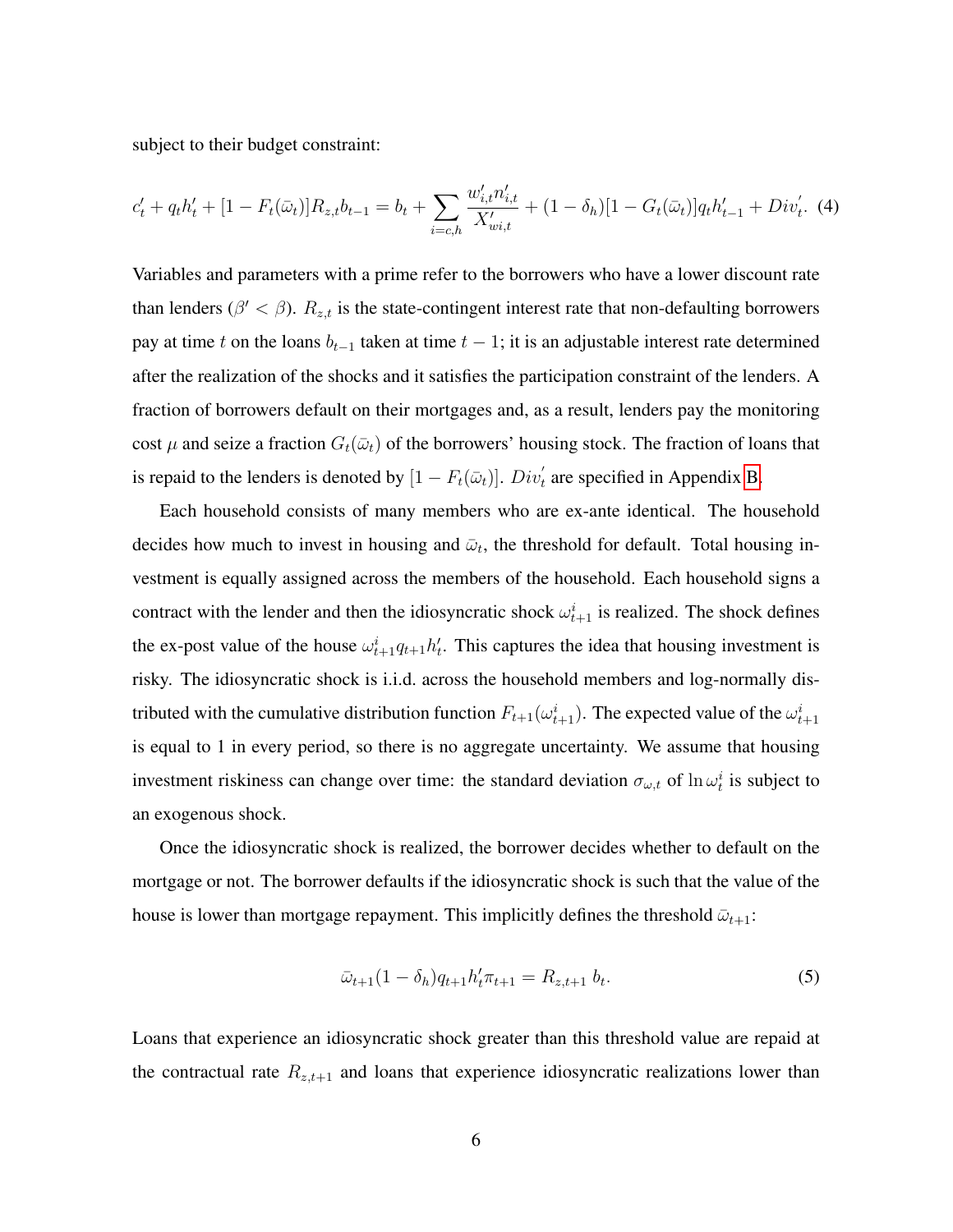this threshold value are underwater and are defaulted on. The random variable  $\omega_{t+1}^i$  is observed by the members of the household but lenders can only observe it after paying a cost. Then, lenders pay the monitoring cost  $\mu$  and seize the collateral on the loan. This makes the borrowers truthfully reveal their idiosyncratic shock. Borrowers that default lose their housing stocks. There is perfect consumption insurance among household members so that non-durable consumption and housing investment are ex post equal across members of the household.

We assume a one-period mortgage contract as in [Bernanke, Gertler and Gilchrist](#page-36-5) [\(1999\)](#page-36-5). Lenders demand the gross rate of return  $R_t$  which is predetermined and not state contingent. The participation constraint of the lenders is

<span id="page-8-0"></span>
$$
R_t b_t = \int_0^{\bar{\omega}_{t+1}} \omega_{t+1} (1 - \mu) (1 - \delta_h) q_{t+1} h'_t \pi_{t+1} f_{t+1}(\omega) d\omega + \int_{\bar{\omega}_{t+1}}^{\infty} R_{z, t+1} b_t f_{t+1}(\omega) d\omega, (6)
$$

where  $f(\omega)$  is the probability density function of  $\omega$ . Remember that  $\omega$  is subject to an exogenous shock to its standard deviation, making it time variant. The return on total loans consists of two parts: the housing stock net of monitoring costs and depreciation of the defaulting borrowers (first-term on the right-hand side of [6\)](#page-8-0), and the repayment by the non-defaulting borrowers (second-term on the right-hand side of [6\)](#page-8-0). After the idiosyncratic and aggregate shocks are realized, the threshold value  $\bar{\omega}_t$  and the state-contingent mortgage rate  $R_{z,t}$  are determined. The participation constraint holds state by state.

As in [Forlati and Lambertini](#page-36-1) [\(2011\)](#page-36-1) we define the expected value of the idiosyncratic shock for those who default multiplied by the probability of default as

<span id="page-8-1"></span>
$$
G_{t+1}(\bar{\omega}_{t+1}) \equiv \int_0^{\bar{\omega}_{t+1}} \omega_{t+1} f_{t+1}(\omega) d\omega \tag{7}
$$

and the expected share of housing value, gross of monitoring costs, that goes to lenders as,

<span id="page-8-2"></span>
$$
\Gamma_{t+1}(\bar{\omega}_{t+1}) \equiv \bar{\omega}_{t+1} \int_{\bar{\omega}_{t+1}}^{\infty} f_{t+1}(\omega) d\omega + G_{t+1}(\bar{\omega}_{t+1}). \tag{8}
$$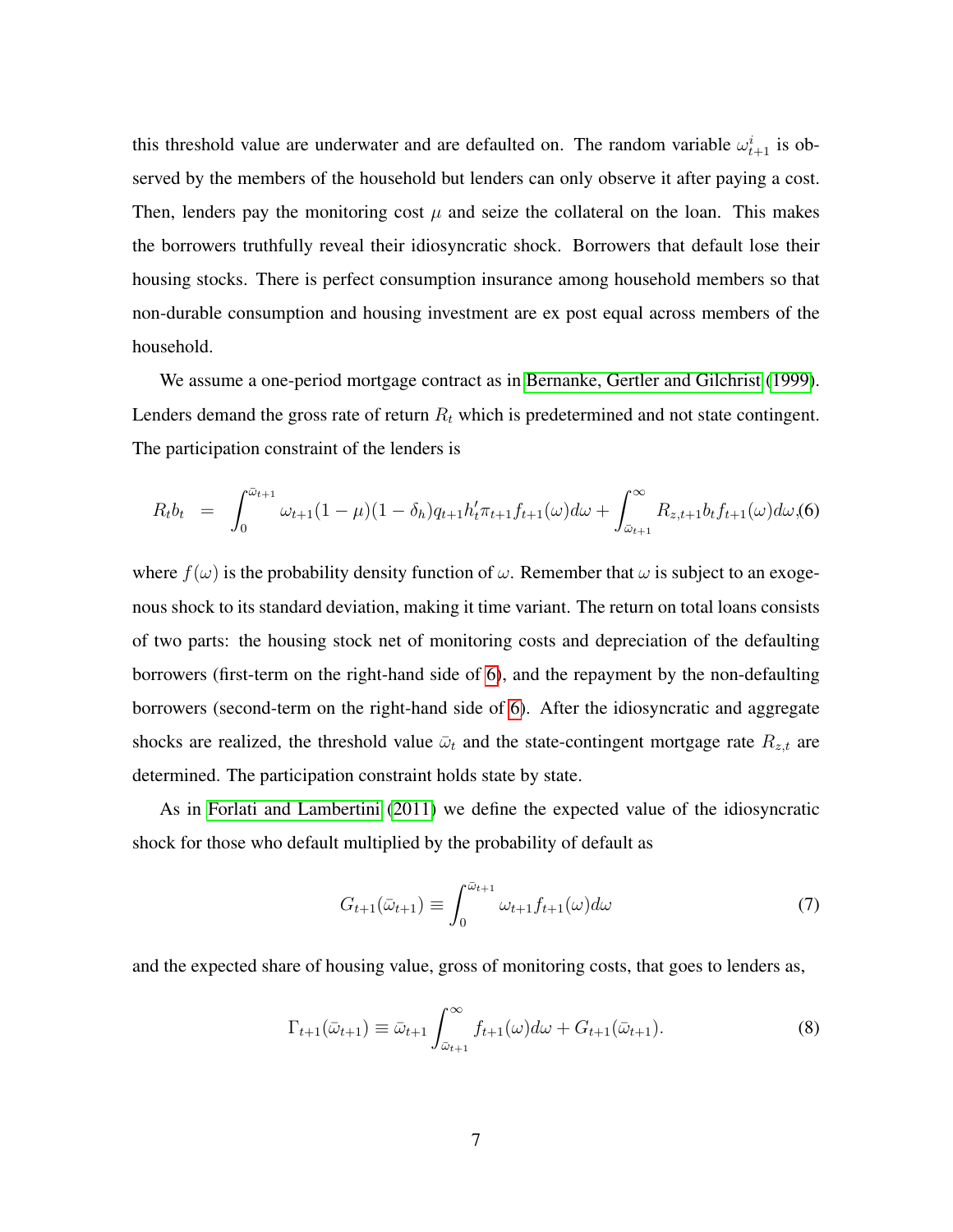Then, the participation constraint, Equation [\(6\)](#page-8-0), can be rewritten as

<span id="page-9-0"></span>
$$
R_t b_t = \left[ \Gamma_{t+1}(\bar{\omega}_{t+1}) - \mu G_{t+1}(\bar{\omega}_{t+1}) \right] (1 - \delta_h) q_{t+1} h'_t \pi_{t+1}, \tag{9}
$$

where the loan-to-value ratio is

$$
\left[\Gamma_{t+1}(\bar{\omega}_{t+1}) - \mu G_{t+1}(\bar{\omega}_{t+1})\right].\tag{10}
$$

We derive Equation [\(9\)](#page-9-0) in Appendix [C.](#page-43-0) We also show another way of writing the borrowers' budget constraint, Equation [\(4\)](#page-7-0). Equation [\(9\)](#page-9-0) states that the borrower can borrow,  $b_t$ , up to a fraction of the future value of the house. The loan-to-value ratio is such fraction; it is determined endogenously and it is time-varying.

Borrowers maximize their utility [\(3\)](#page-6-0) subject to the budget constraint [\(4\)](#page-7-0) and the borrow-ing constraint [\(9\)](#page-9-0). They choose  $c'_t$ ,  $h'_t$ ,  $b_t$ ,  $n'_{h,t}$ ,  $n'_{c,t}$ , and  $\bar{\omega}_{t+1}$ .

We follow [Bernanke et al.](#page-36-5) [\(1999\)](#page-36-5) and [Forlati and Lambertini](#page-36-1) [\(2011\)](#page-36-1) to specify the idiosyncratic risk in the housing sector. The shock  $\omega$  is distributed log-normally:

$$
\ln \omega_t \sim N\left(-\frac{\sigma_{\omega,t}^2}{2}, \sigma_{\omega,t}^2\right). \tag{11}
$$

#### 2.2 Firms

There are competitive flexible price wholesale firms that produce non-durable goods and housing using two technologies. There is also a final good firm in the non-durable sector which operates under monopolistic competition.

Wholesale firms hire labor and capital services and buy intermediate goods to produce wholesale goods  $Y_t$  and new houses  $IH_t$  to maximize their profits

$$
\frac{Y_t}{X_t} + q_t H_t - \left[ \sum_{i=c,h} \left( w_{i,t} n_{i,t} + w'_{i,t} n'_{i,t} + R_{i,t} z_{i,t} k_{i,t-1} \right) + R_{l,t} l_{t-1} + p_{b,t} k_{b,t} \right],\tag{12}
$$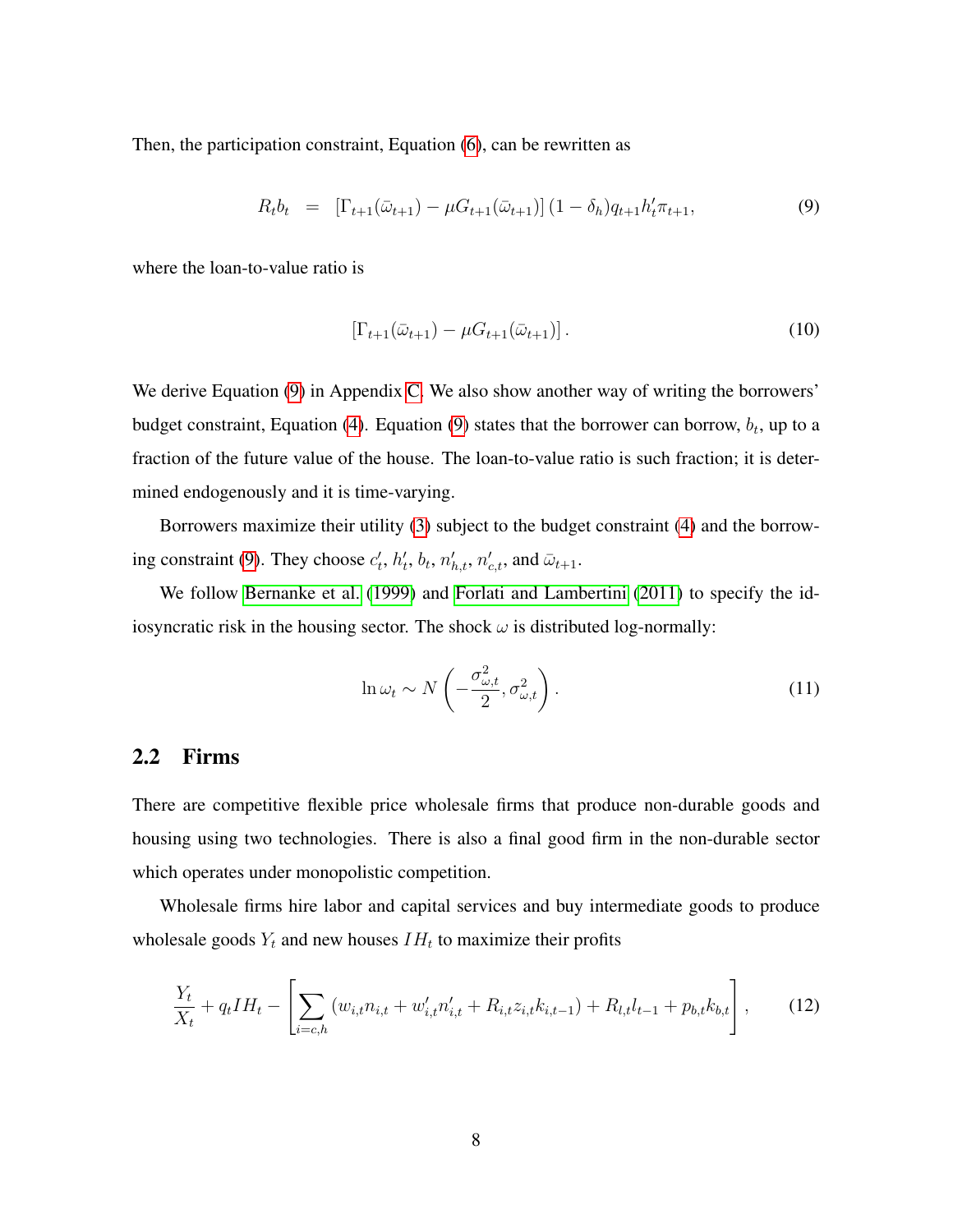where the production technologies are:

<span id="page-10-0"></span>
$$
Y_t = \left[ A_{ct} \left( n_{ct}^{\alpha} n_{ct}^{'1-\alpha} \right) \right]^{1-\mu_c} \left( z_{ct} k_{ct-1} \right)^{\mu_c}, \tag{13}
$$

$$
IH_t = \left[A_{ht}\left(n_{ht}^{\alpha}n_{ht}^{'1-\alpha}\right)\right]^{1-\mu_h-\mu_b-\mu_l}(z_{ht}k_{ht-1})^{\mu_h}k_{bt}^{\mu_b}l_{t-1}^{\mu_l}.
$$
 (14)

 $X_t$  is the markup of final good relative to wholesale non-durable good. Non-durable goods are produced with labor and capital as in [\(13\)](#page-10-0). New houses are produced with labor, capital, land, and intermediate input  $k_b$  as in [\(14\)](#page-10-0).  $A_{ct}$  and  $A_{ht}$  denote the productivities in the nondurable and housing sectors.

### 2.3 Nominal Rigidities and Monetary Policy

There is price rigidity in the non-durable sector and wage rigidities in the non-durable and housing sectors. We assume monopolistic competition at the retail level and price stickiness à la Calvo [\(Calvo, 1983\)](#page-36-6). Retailers buy wholesale goods  $Y_t$  from wholesale firms at the price  $P_t^w$  in a competitive market, differentiate the goods at no cost, and sell them at a markup  $X_t = P_t/P_t^w$  over the marginal cost. The CES aggregates of these goods are converted back into homogeneous consumption and investment goods by households. Each period, a fraction  $1 - \theta \pi$  of retailers set prices optimally, while a fraction  $\theta \pi$  cannot do so, and index prices to the previous period inflation rate with an elasticity equal to  $\iota\pi$ . These assumptions deliver the following consumption sector Phillips curve:

$$
\ln \pi_t - \iota_\pi \ln \pi_{t-1} = \beta G_c \left( E_t \ln \pi_{t+1} - \iota_\pi \ln \pi_t \right) - \varepsilon_\pi \ln \left( \frac{X_t}{X} \right) + u_{p,t},\tag{15}
$$

where  $\varepsilon_{\pi} = (1 - \theta_{\pi})(1 - \beta G_{c} \theta_{\pi})/\theta_{\pi}$  and  $u_{p,t}$  is a cost shock.

Wage setting is similar to price setting. Unions receive homogeneous labor supply from borrowers and lenders. Then they differentiate the labor services and set wages à la Calvo. Wholesale labor packers buy these labor services and assemble them into  $n_c$ ,  $n_h$ ,  $n'_c$ , and  $n'_h$ . Wholesale firms hire labor from these packers. Under Calvo pricing with partial indexation to past inflation, the pricing rules set by the union imply four wage's Phillips curves that are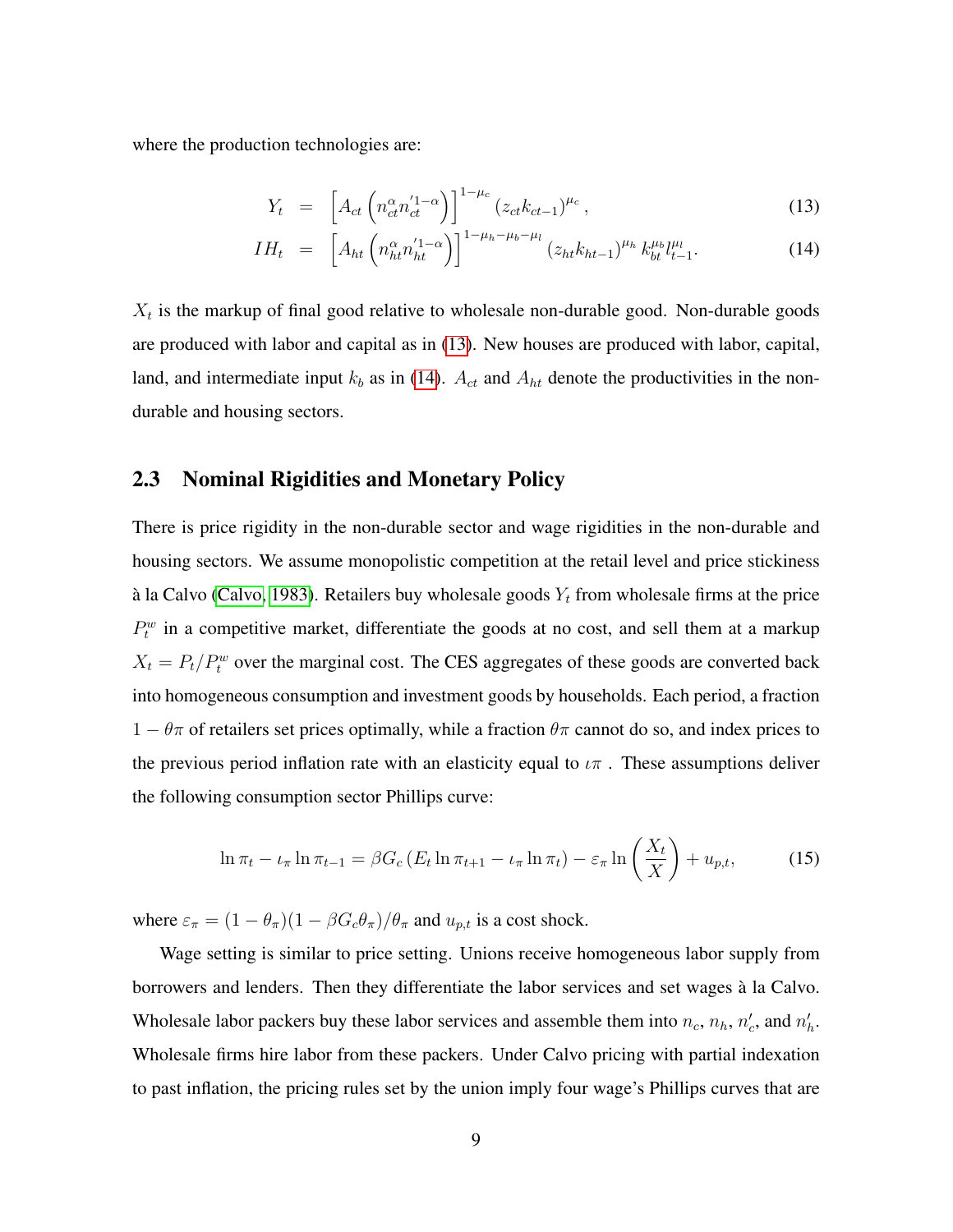isomorphic to the price's Phillips curve. These equations are in Appendix [B.](#page-38-0)

To close the model, we assume that the central bank sets the interest rate  $R_t$  according to a Taylor rule that responds to past interest rate, inflation, and GDP growth:

<span id="page-11-0"></span>
$$
R_t = (R_{t-1})^{r_R} \left[ \pi_t^{r_{\pi}} \left( \frac{GDP_t}{G_c GDP_{t-1}} \right)^{r_Y} \bar{r} \right]^{1-r_R} \frac{u_{Rt}}{s_t}, \tag{16}
$$

where  $\bar{rr}$  is the steady-state interest rate,  $u_{Rt}$  is i.i.d. monetary policy shock, and  $s_t$  is persistent inflation target shock.

## 2.4 Equilibrium

The equilibrium in the goods market is as follows:

$$
C_t + \frac{IK_{c,t}}{A_{k,t}} + IK_{h,t} + k_{b,t} = Y_t - \phi_t,
$$
\n(17)

where  $C_t = c_t + c_t$  $t_i$  is the aggregate consumption,  $IK_{c,t} = k_{c,t} - (1 - \delta_{k,c})k_{c,t-1}$ ,  $IK_{h,t} =$  $k_{h,t} - (1 - \delta_{kh})k_{h,t-1}$ , and  $\phi_t$  is described in Appendix [B.](#page-38-0)

New houses are produced in the housing market:

$$
h_t + h'_t - (1 - \delta_h) \left[ h_{t-1} + h'_{t-1} \left( 1 - \mu G_t(\bar{\omega}_t) \right) \right] = IH_t.
$$
 (18)

Loan market also clears. Total land is fixed and normalized to one. The shocks are described in Appendix B.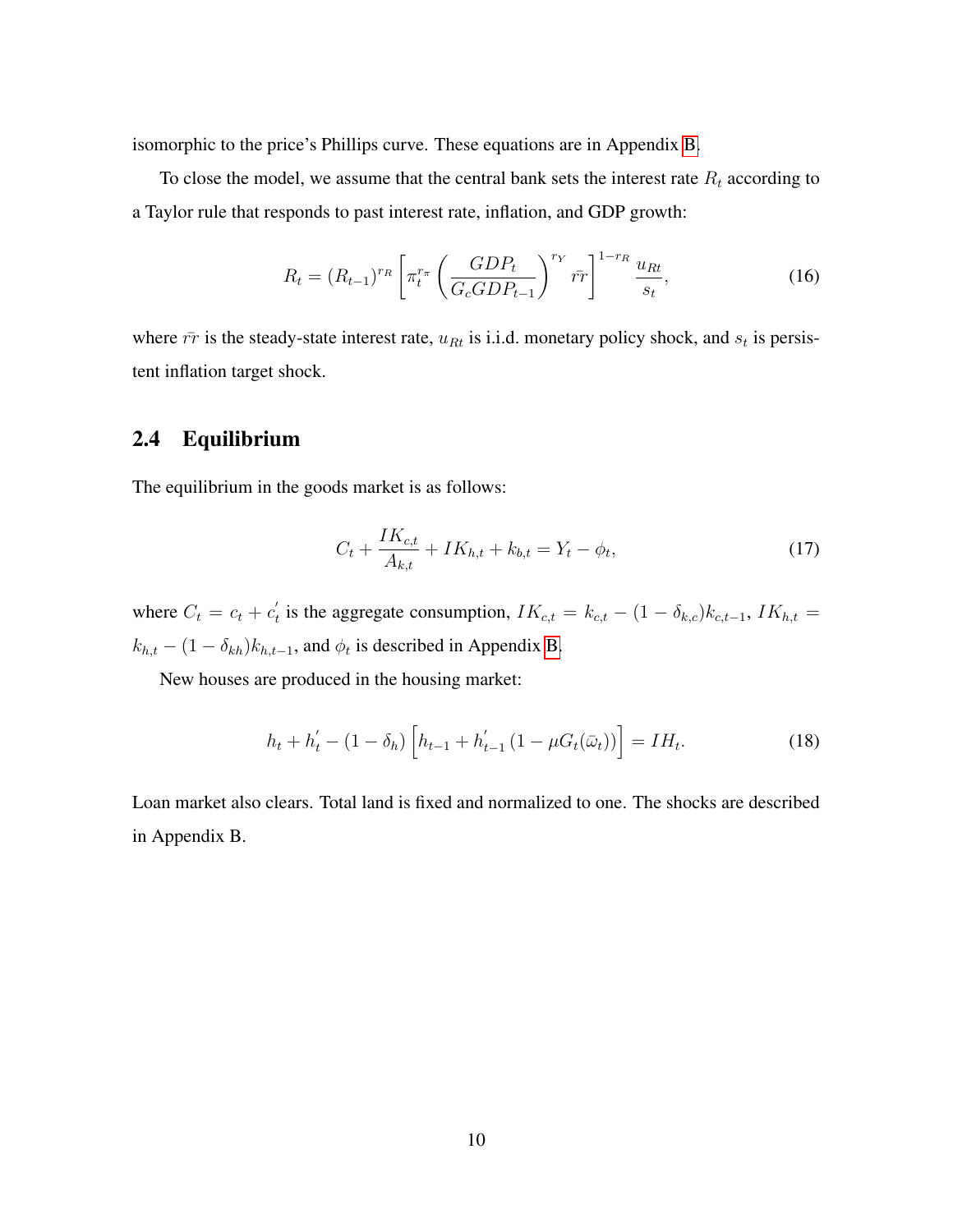#### 2.5 Trends and Balanced Growth

To complete the model, we allow for different productivity trends in the consumption, business, and residential sector. The processes that they follow are:

$$
\ln A_{c,t} = t \ln (1 + \gamma_{AC}) + \ln Z_{c,t}, \quad \text{where} \quad \ln Z_{c,t} = \rho_{AC} \ln Z_{c,t-1} + u_{C,t};
$$
  
\n
$$
\ln A_{h,t} = t \ln (1 + \gamma_{AH}) + \ln Z_{h,t}, \quad \text{where} \quad \ln Z_{h,t} = \rho_{AH} \ln Z_{h,t-1} + u_{H,t};
$$
  
\n
$$
\ln A_{k,t} = t \ln (1 + \gamma_{AK}) + \ln Z_{k,t}, \quad \text{where} \quad \ln Z_{k,t} = \rho_{AK} \ln Z_{k,t-1} + u_{K,t}.
$$

The innovations are  $u_{C,t}$ ,  $u_{H,t}$ , and  $u_{K,t}$  and they have mean zero and standard deviations  $\sigma_{AC}$ ,  $\sigma_{AH}$ , and  $\sigma_{AK}$ . The shocks are serially uncorrelated. The parameters  $\gamma_{AC}$ ,  $\gamma_{AH}$ , and  $\gamma_{AK}$  are the net growth rates of technology for each of the sectors. We estimate the last six parameters.

A balance growth path exists. We follow [Iacoviello and Neri](#page-36-0) [\(2010\)](#page-36-0) to define the growth rates for the real variables as

<span id="page-12-1"></span>
$$
G_C = G_{IKh} = G_{q \times IH} = 1 + \gamma_{AC} + \frac{\mu_C}{1 - \mu_C} \gamma_{AK};
$$
\n(19)

$$
G_{IKc} = 1 + \gamma_{AC} + \frac{1}{1 - \mu_C} \gamma_{AK};
$$
\n(20)

$$
G_{IH} = 1 + (\mu_h + \mu_b)\gamma_{AC} + \frac{\mu_c(\mu_h + \mu_b)}{1 - \mu_c}\gamma_{AK} + (1 - \mu_h - \mu_l - \mu_b)\gamma_{AH};
$$
 (21)

$$
G_q = 1 + (1 - \mu_h - \mu_b)\gamma_{AC} + \frac{\mu_c (1 - \mu_h - \mu_b)}{1 - \mu_c}\gamma_{AK} - (1 - \mu_h - \mu_l - \mu_b)\gamma_{AH}(22)
$$

# <span id="page-12-0"></span>3 Parameter Estimates

#### 3.1 Methods and Data

We take the linearized version of the equations around the balanced growth path and estimate the model with Bayesian methods. The chosen prior distributions are discussed in Section [3.3,](#page-13-0) and we estimate the posterior distributions using the Metropolis-Hastings algorithm. We have eleven observables: loan-to-value ratio, real consumption, real residential investment,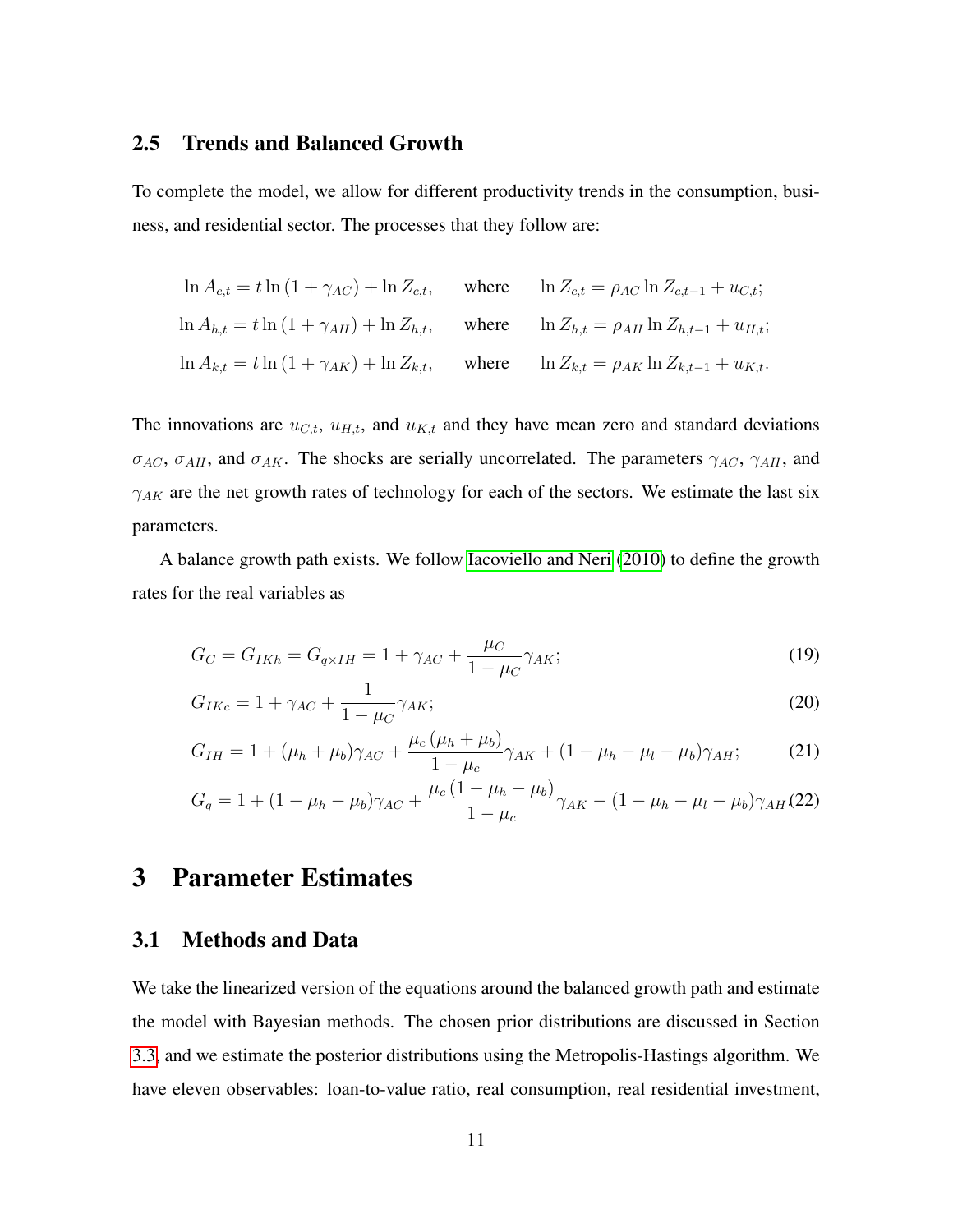real business investment, real house prices, nominal interest rates, inflation, hours and wage inflation in the consumption sector, hours and wage inflation in the housing sector. The variables are explained in Appendix [A.](#page-37-2) We measure the loan-to-value ratio following [Boz](#page-36-7) [and Mendoza](#page-36-7) [\(2014\)](#page-36-7) and define it as net credit market assets of households divided by the value of residential land from [Davis and Heathcote](#page-36-8) [\(2007\)](#page-36-8).

We use quarterly data for the United States from 1981Q1 until 2006Q4, to exclude the financial crisis period. However, we also experiment with the data until 2008Q4, before the nominal interest rate reached the zero lower bound. We plot the data that we use in the estimation in Figure [E.1.](#page-46-0)

#### 3.2 Calibrated Parameters

We present the parameters we calibrate in Table [1](#page-14-1) and we follow [Iacoviello and Neri](#page-36-0) [\(2010\)](#page-36-0).<sup>[2](#page-13-1)</sup> The discount rate for borrowers is  $\beta = 0.9925$ , and the discount rate for lenders is  $\beta' =$ 0.9700. The weight on housing in the utility function j is equal to 0.12. The share of capital in the non-durable goods production  $\mu_c$  is set to 0.35. In the housing production the capital share  $\mu_h$ , the share of land  $\mu_l$ , and the share of intermediate goods  $\mu_b$  are all set to 0.1.

We set the depreciation rates for capital in the non-durable goods sector  $\delta_{kc} = 0.025$ , capital in the housing sector  $\delta_{kh} = 0.03$ , and the depreciation in the housing sector  $\delta_h = 0.01$ . The steady-state markups are equal to 15 percent, so we fix  $X_{ss}$ ,  $X_{wc}$ , and  $X_{wh}$  at 1.15. The autocorrelation parameter for the cost shock  $\rho_s$  is fixed at 0.975. Finally, we set the monitoring cost  $\mu$  equal to 0.12 as in [Forlati and Lambertini](#page-36-1) [\(2011\)](#page-36-1).

#### <span id="page-13-0"></span>3.3 Prior and Posterior Distributions

We present our prior distributions in Tables [2](#page-15-0) and [3.](#page-16-0) Most of the priors have the same distributions as in [Iacoviello and Neri](#page-36-0) [\(2010\)](#page-36-0). The only difference is the parameters that specify the autoregressive part of the shocks i.e.  $\rho$ 's. We set the prior mean of these parameters to  $0.5.$ 

<span id="page-13-1"></span><sup>&</sup>lt;sup>2</sup>See [Iacoviello and Neri](#page-36-0) [\(2010\)](#page-36-0) for the details of the calibration.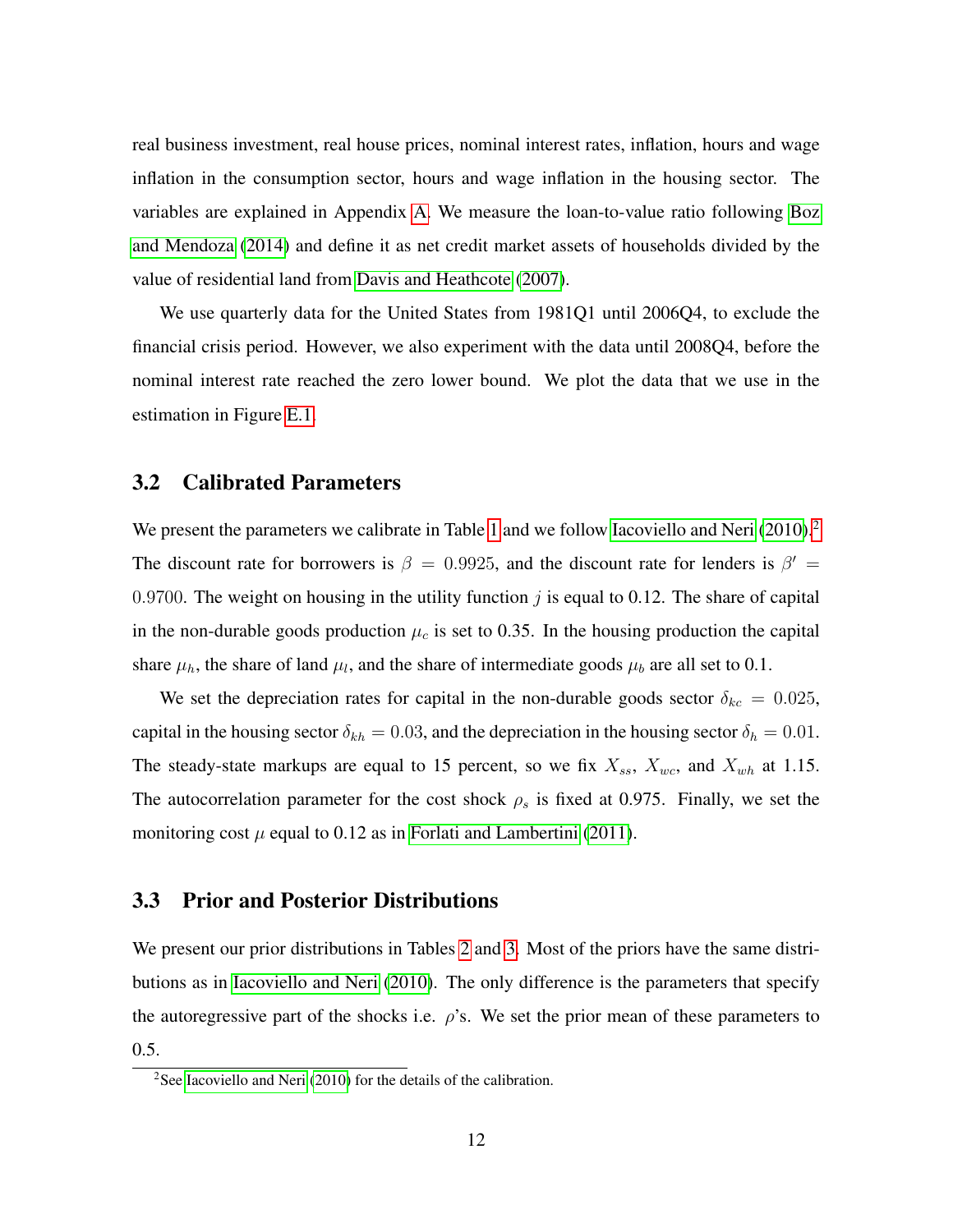<span id="page-14-1"></span>

| Parameter               | Value  |
|-------------------------|--------|
| B                       | 0.9925 |
| $\beta'$                | 0.9700 |
| $\overline{\mathbf{r}}$ | 0.1200 |
| $\mu_c$                 | 0.3500 |
| $\mu_h$                 | 0.1000 |
| $\mu_l$                 | 0.1000 |
| $\mu_b$                 | 0.1000 |
| $\delta_{kc}$           | 0.0250 |
| $\delta_{kh}$           | 0.0300 |
| $\delta_h$              | 0.0100 |
| $X_{ss}$                | 1.1500 |
| $X_{wc}$ , $X_{wh}$     | 1.1500 |
| $\rho_s$                | 0.9750 |
| $\mu$                   | 0.1200 |

Table 1: Calibrated Parameters

We specify a normal distribution for the mean of standard deviation of idiosyncratic shocks in the housing sector  $\bar{\sigma}_{\omega}$ . The idiosyncratic shock itself is specified similar to the other shocks in the model, i.e. the autoregressive parameter has a beta distribution with mean equal to 0.5 and standard deviation equal to 0.1, and the standard deviation has an inverse gamma distribution with mean 0.001 and a standard deviation of 0.01.

Tables [2](#page-15-0) and [3](#page-16-0) show the posterior distribution of the parameters and the shock processes, respectively. Figures [E.9](#page-54-0) to [E.13](#page-56-0) in Appendix [E](#page-45-0) present the plots of the prior and the posterior distributions.

## <span id="page-14-0"></span>4 Properties of the Estimated Model

#### 4.1 Impulse Responses

*Mortgage Risk Shock.*- Figure [2](#page-18-0) plots impulse responses to the estimated mortgage risk shock. $3$  The magnitude of the shock is equal to the mode of the estimated distribution,  $\sigma_{\omega} = 0.1927$ . The mortgage risk shock is captured by an unanticipated increase in  $\sigma_{\omega,t}$ ,

<span id="page-14-2"></span><sup>&</sup>lt;sup>3</sup>Figure [E.2](#page-47-0) in Appendix [E](#page-45-0) plots additional variables.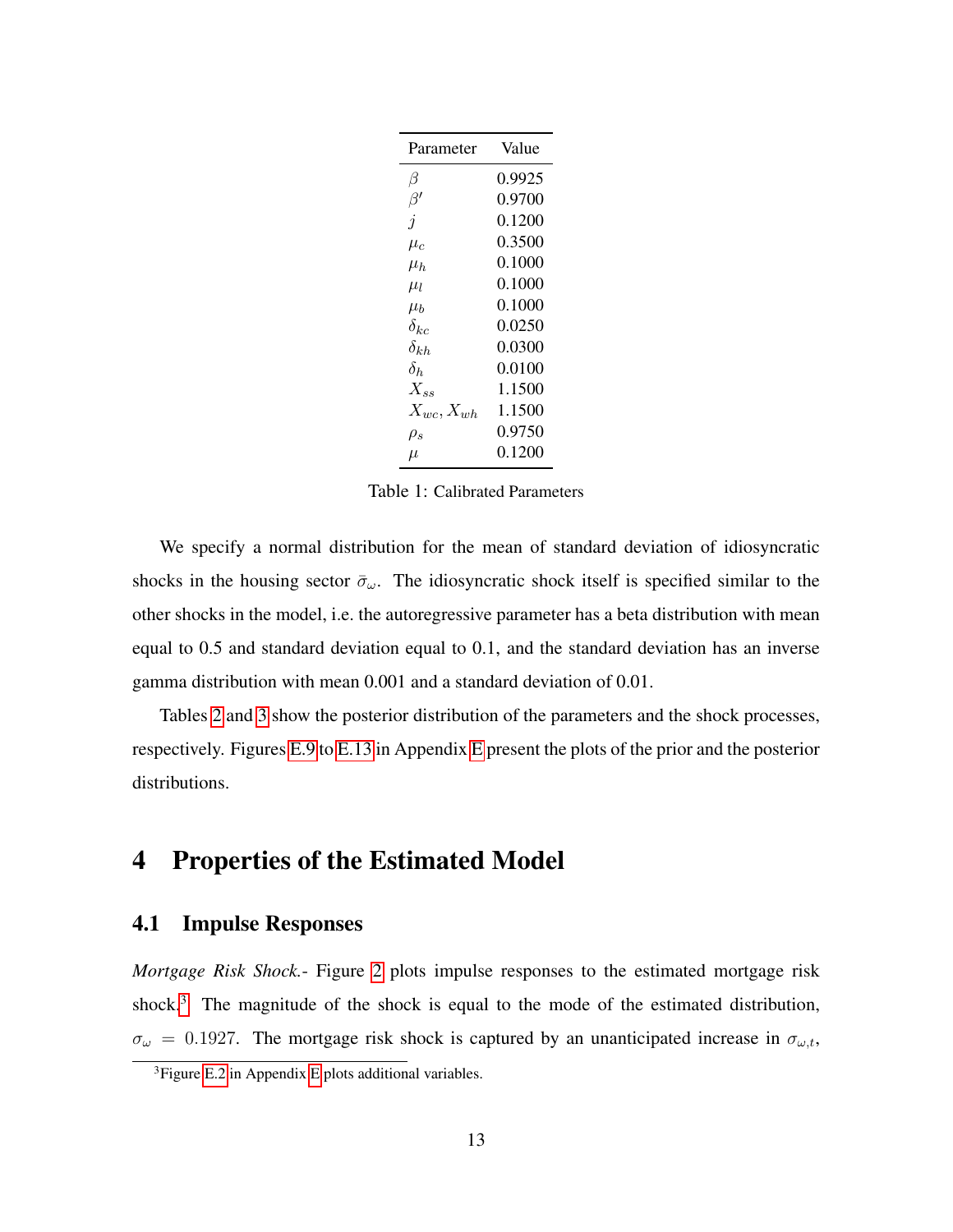<span id="page-15-0"></span>

|                         | <b>Prior Distribution</b> |                |          | <b>Posterior Distribution</b> |           |           |
|-------------------------|---------------------------|----------------|----------|-------------------------------|-----------|-----------|
| Parameter               | Distribution              | Mean           | St. Dev. | Mean                          | 2.5%      | 97.5%     |
| $\alpha$                | beta                      | 0.65           | 0.05     | 0.7440                        | 0.6826    | 0.8014    |
| $\epsilon$              | beta                      | 0.5            | 0.075    | 0.4001                        | 0.3182    | 0.4841    |
| $\epsilon'$             | beta                      | 0.5            | 0.075    | 0.5846                        | 0.4764    | 0.6897    |
| $\eta$                  | gamma                     | 0.5            | 0.1      | 0.5434                        | 0.3819    | 0.7166    |
| $\eta'$                 | gamma                     | 0.5            | 0.1      | 0.5024                        | 0.3485    | 0.6563    |
| $\xi$                   | normal                    | $-1$           | 0.1      | $-0.7343$                     | $-0.9816$ | $-0.5067$ |
| $\xi'$                  | normal                    | $-1$           | 0.1      | $-0.9747$                     | $-1.1416$ | $-0.8023$ |
| $\phi_{k,c}$            | gamma                     | 10             | 2.5      | 14.3053                       | 11.3023   | 17.6198   |
| $\phi_{k,h}$            | gamma                     | 10             | 2.5      | 10.9936                       | 7.0095    | 14.9590   |
| $r_{\pi}$               | normal                    | 1.5            | 0.1      | 1.6608                        | 1.5369    | 1.7787    |
| $r_R$                   | beta                      | 0.75           | 0.1      | 0.6828                        | 0.6308    | 0.7377    |
| $r_Y$                   | normal                    | $\overline{0}$ | 0.1      | 0.3739                        | 0.2827    | 0.4665    |
| $\theta_{\pi}$          | beta                      | 0.667          | 0.05     | 0.8692                        | 0.8421    | 0.8967    |
| $\iota_{\pi}$           | beta                      | 0.5            | 0.2      | 0.5039                        | 0.3090    | 0.6910    |
| $\theta_{w,c}$          | beta                      | 0.667          | 0.05     | 0.8645                        | 0.8351    | 0.8999    |
| $\iota_{w,c}$           | beta                      | 0.5            | 0.2      | 0.2381                        | 0.1109    | 0.3583    |
| $\theta_{w,h}$          | beta                      | 0.667          | 0.05     | 0.8867                        | 0.8516    | 0.9205    |
| $\iota_{w,h}$           | beta                      | 0.5            | 0.2      | 0.4491                        | 0.1810    | 0.7061    |
| $\gamma_{AC}$           | normal                    | 0.005          | 0.01     | 0.0048                        | 0.0045    | 0.0051    |
| $\gamma_{AH}$           | normal                    | 0.005          | 0.01     | 0.0048                        | 0.0041    | 0.0054    |
| $\gamma_{AK}$           | normal                    | 0.005          | 0.01     | 0.0011                        | 0.0007    | 0.0016    |
| $\zeta$                 | beta                      | 0.5            | 0.2      | 0.8759                        | 0.7818    | 0.9774    |
| $\bar{\sigma}_{\omega}$ | normal                    | 0.1            | 0.005    | 0.1012                        | 0.0934    | 0.1093    |

Table 2: Prior and Posterior Distribution of the Structural Parameters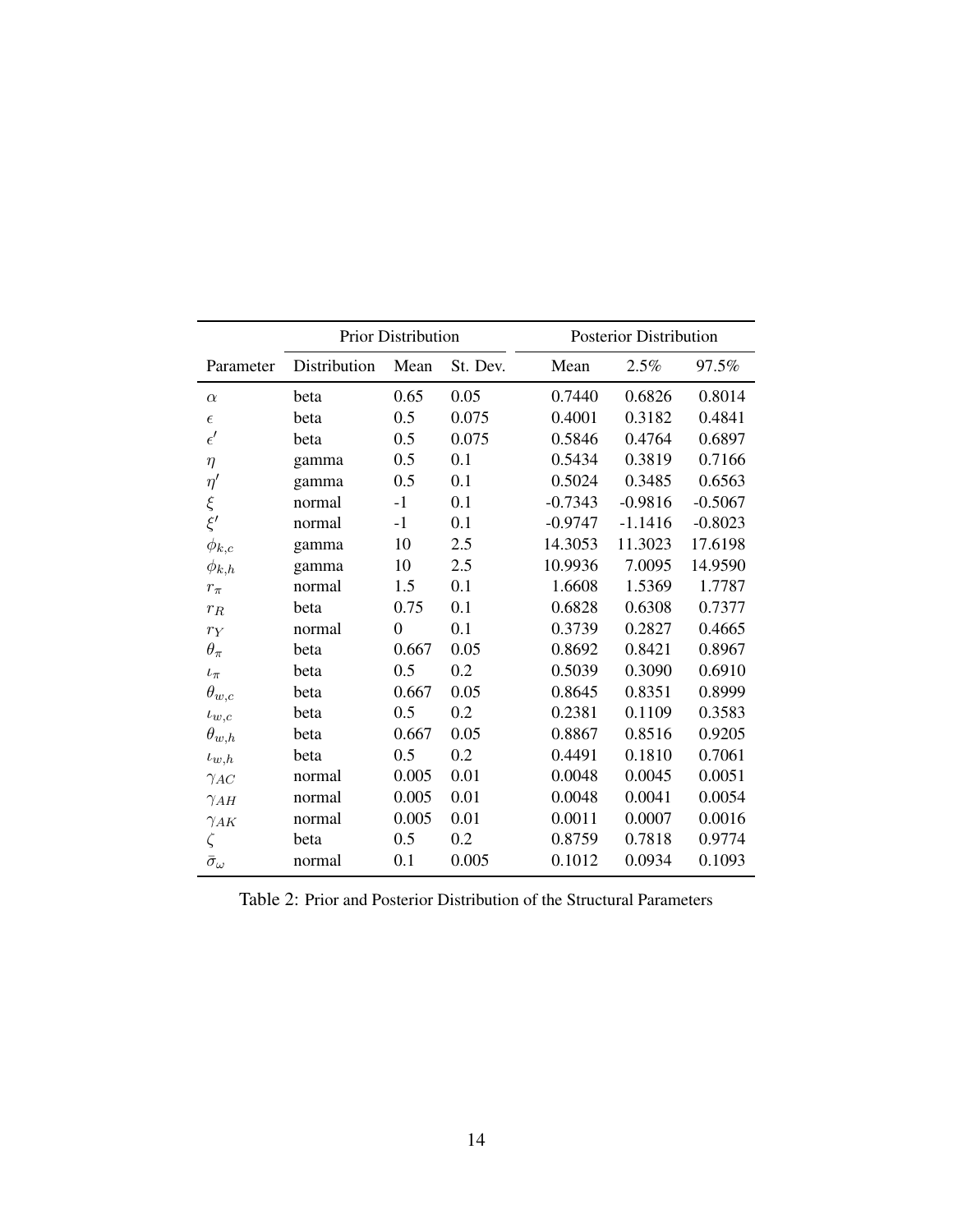<span id="page-16-0"></span>

|                          | <b>Prior Distribution</b> |       |          | <b>Posterior Distribution</b> |        |        |
|--------------------------|---------------------------|-------|----------|-------------------------------|--------|--------|
| Parameter                | Distribution              | Mean  | St. Dev. | Mean                          | 2.5%   | 97.5%  |
| $\rho_{AC}$              | beta                      | 0.5   | 0.1      | 0.8648                        | 0.8165 | 0.9123 |
| $\rho_{AH}$              | beta                      | 0.5   | 0.1      | 0.9418                        | 0.9026 | 0.9862 |
| $\rho_{AK}$              | beta                      | 0.5   | 0.1      | 0.8840                        | 0.8473 | 0.9177 |
| $\rho_j$                 | beta                      | 0.5   | 0.1      | 0.9121                        | 0.8826 | 0.9435 |
| $\rho_{\sigma_{\omega}}$ | beta                      | 0.5   | 0.1      | 0.8965                        | 0.8657 | 0.9264 |
| $\rho_{\tau}$            | beta                      | 0.5   | 0.1      | 0.7884                        | 0.7053 | 0.8671 |
| $\rho_z$                 | beta                      | 0.5   | 0.1      | 0.9434                        | 0.9230 | 0.9642 |
| $\sigma_{AC}$            | inv.gamma                 | 0.001 | 0.01     | 0.0089                        | 0.0076 | 0.0103 |
| $\sigma_{AH}$            | inv.gamma                 | 0.001 | 0.01     | 0.0168                        | 0.0148 | 0.0189 |
| $\sigma_{AK}$            | inv.gamma                 | 0.001 | 0.01     | 0.0123                        | 0.0095 | 0.0150 |
| $\sigma_j$               | inv.gamma                 | 0.001 | 0.01     | 0.0888                        | 0.0607 | 0.1149 |
| $\sigma_R$               | inv.gamma                 | 0.001 | 0.01     | 0.0017                        | 0.0014 | 0.0021 |
| $\sigma_z$               | inv.gamma                 | 0.001 | 0.01     | 0.0162                        | 0.0121 | 0.0200 |
| $\sigma_{\omega}$        | inv.gamma                 | 0.001 | 0.01     | 0.2006                        | 0.1692 | 0.2313 |
| $\sigma_{\tau}$          | inv.gamma                 | 0.001 | 0.01     | 0.0412                        | 0.0212 | 0.0641 |
| $\sigma_p$               | inv.gamma                 | 0.001 | 0.01     | 0.0031                        | 0.0025 | 0.0036 |
| $\sigma_s$               | inv.gamma                 | 0.001 | 0.01     | 0.0002                        | 0.0002 | 0.0003 |
| $\sigma_{n,h}$           | inv.gamma                 | 0.001 | 0.01     | 0.0948                        | 0.0830 | 0.1058 |
| $\sigma_{w,h}$           | inv.gamma                 | 0.001 | 0.01     | 0.0055                        | 0.0047 | 0.0063 |

Table 3: Prior and Posterior Distribution of Shock Processes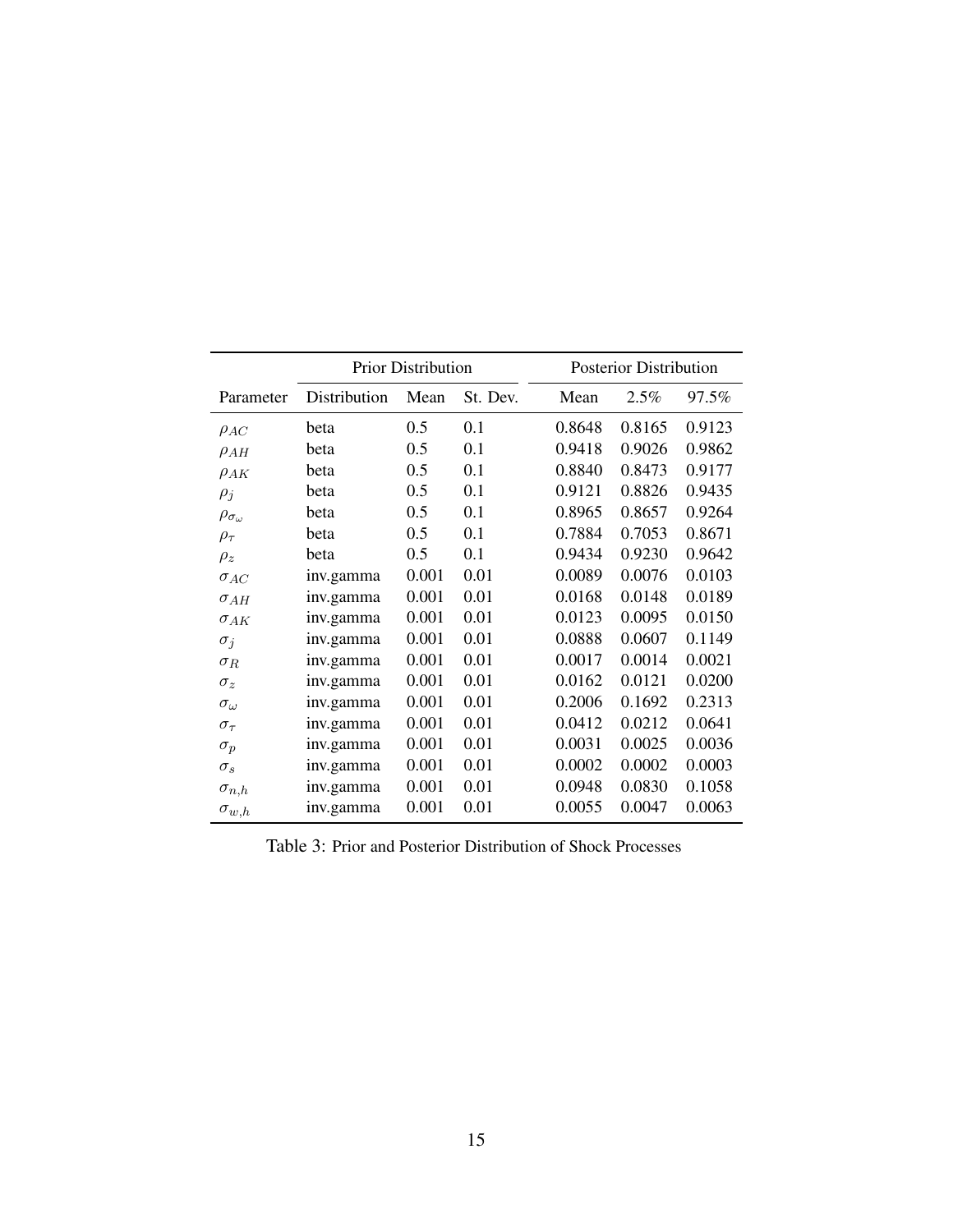the standard deviation of the distribution of the idiosyncratic housing investment risk. An increase in mortgage risk implies an increase in the default rate of borrowers and an increase in the monitoring cost. Lenders require a higher interest rate from the borrowers who do not default on their loans, because the participation constraint needs to be satisfied, and the external finance premium increases. Additionally, the loan-to-value ratio of the borrowers decreases which in turn leads to a tightening of the borrowing constraint of the borrowers. The worsening of financial conditions leads borrowers to cut back on non-durable consumption, housing investment, and loans. The housing demand of borrowers falls substantially; this drives the fall in house prices. Savers, who are consumption smoothers, can take advantage of the lower prices and increase housing demand. Nevertheless, the large drop in the housing demand of borrowers dominates. The consumption of lenders falls less than the consumption of borrowers because the borrowers bear all the risk in this type of contract. Savers also reduce lending due to lower interest rates. Overall, total consumption and output fall. Business investment falls slightly.

The wages in both sectors are lower both for borrowers and lenders. Wages for borrowers fall more than for lenders. Savers and borrowers work less.

*Housing Preference Shock.*- Next, we analyze impulse responses to a housing preference shock in Figure [3.](#page-19-0)<sup>[4](#page-17-0)</sup> It is, as [Iacoviello and Neri](#page-36-0) [\(2010\)](#page-36-0) call it, a housing demand shock. A higher housing demand leads to an increase in housing prices and in housing investment. The collateral capacity of the borrowers increases, and the wages for borrowers in both sectors also increase and they work more. These together allow the borrowers to consume more and to demand more housing. The default rate of the borrowers and the monitoring costs of the lenders are lower. Lenders require a lower external finance premium. The nominal interest rate is higher and lenders give out more loans. Savers decrease housing demand and consumption. Aggregate consumption increases because it is driven mainly by the borrowers' non-durable consumption.

<span id="page-17-0"></span><sup>4</sup>Figure [E.3](#page-48-0) in Appendix [E](#page-45-0) plots additional variables.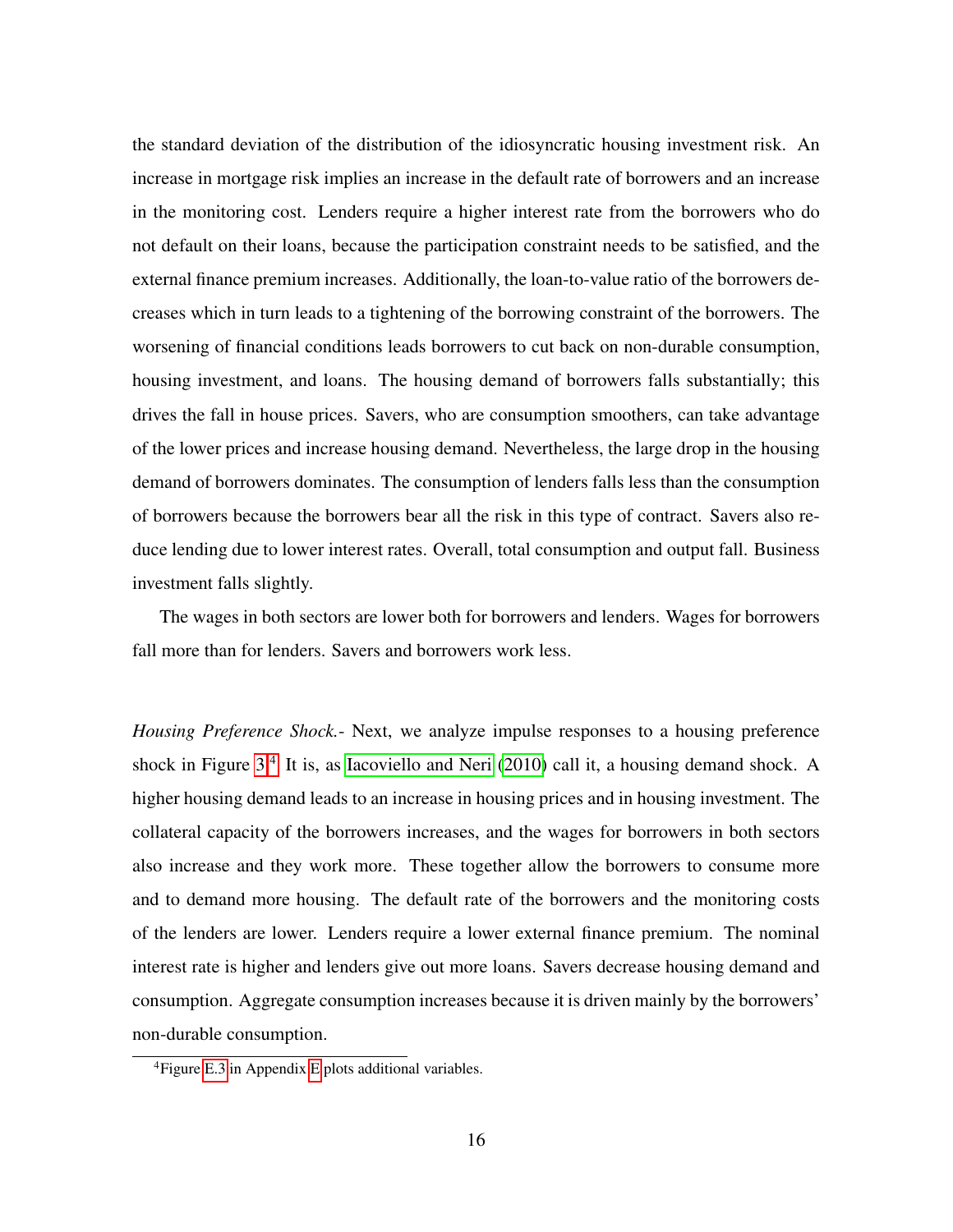<span id="page-18-0"></span>

Figure 2: Impulse Responses to Mortgage Risk Shock Dashed lines represent the mean of the posterior impulse responses; dotted lines indicate the 2 standard deviations confidence intervals.

*Housing Technology Shock.*- Impulse responses to a housing technology shock are presented in Figure  $4.5$  $4.5$  A positive shock to housing technology results in higher housing investment and lower housing prices. The fall in house prices decreases the collateral capacity of the borrowers. The default rate is higher, so are the monitoring costs and the external finance premium (not on impact because the risk free rate of return is predetermined). Lenders cut back their loans. They increase their housing demand and decrease their non-durable good consumption. Borrowers consume less non-durable goods.

Savers' wages in the housing sector go up and they work more; their wages in the nondurable goods sector decrease and they work less (on impact). Borrowers' wages in the housing sector also go up and so do hours; in the consumption sector they move in a different direction. Total hours of savers and borrowers increase in the housing sector and decrease in

<span id="page-18-1"></span><sup>5</sup>Figure [E.4](#page-49-0) in Appendix [E](#page-45-0) plots additional variables.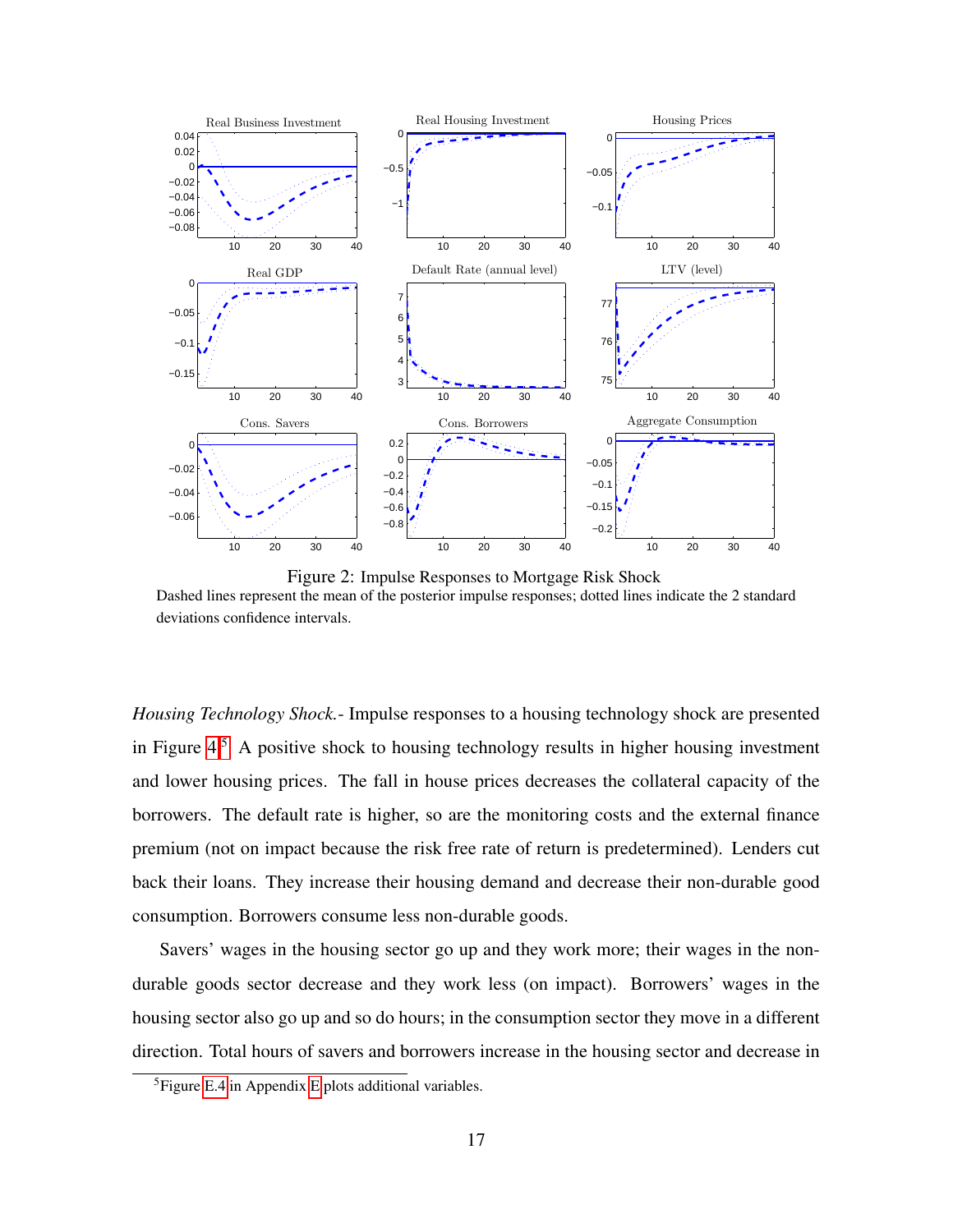<span id="page-19-0"></span>

Figure 3: Impulse Responses to Housing Preference Shock Dashed lines represent the mean of the posterior impulse responses; dotted lines indicate the 2 standard deviations confidence intervals.

the non-durable sector; investment in the different sectors co-moves with total hours. More resources go into the durable sector. Aggregate output in the non-durable sector falls. Overall, there is an increase in housing and real GDP goes up.

An interesting characteristic of the impulse responses is the high persistence of the housing prices to the estimated shock; this is due to the high posterior mean of the autocorrelation parameter of the housing technology shock,  $\rho_{AH} = 0.9474$ .<sup>[6](#page-19-1)</sup>

*Monetary Policy Shock.*- Figure [5](#page-21-1) plots the impulse responses to an i.i.d. monetary policy shock.<sup>[7](#page-19-2)</sup> The nominal interest rate goes up. Non-durable goods consumption, real business and housing investment fall. Housing investment falls the most and is followed by business investment and consumption, as in [Iacoviello and Neri](#page-36-0) [\(2010\)](#page-36-0). The consumption of savers falls because they are consumption smoothers. Consumption of borrowers drops due to two

<span id="page-19-1"></span><sup>&</sup>lt;sup>6</sup>However, our estimated value is lower than [Iacoviello and Neri'](#page-36-0)s,  $\rho_{AH} = 0.997$ , prompting a faster return to the steady-state.

<span id="page-19-2"></span> $7$ Figure [E.5](#page-50-0) in Appendix [E](#page-45-0) plots additional variables.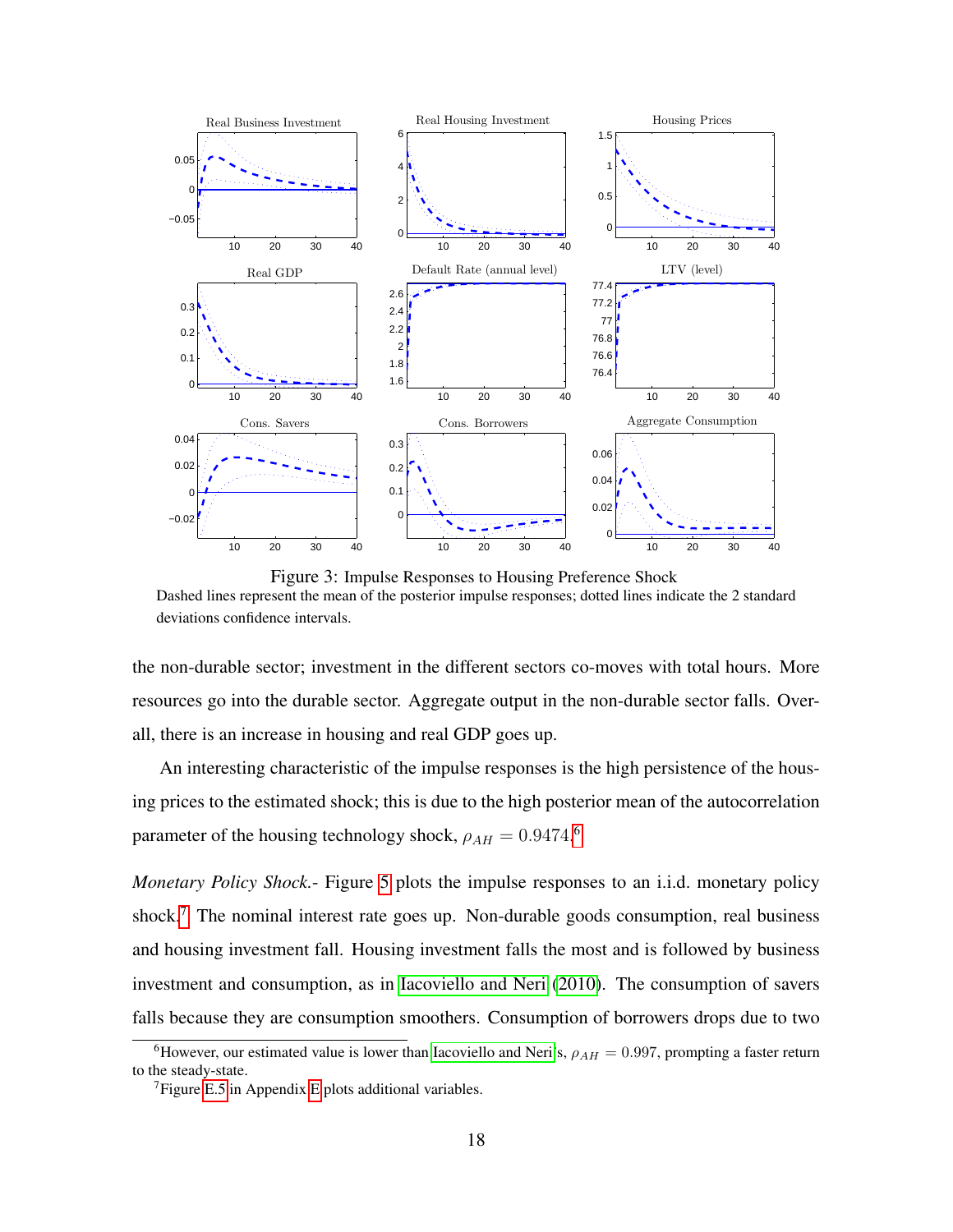<span id="page-20-0"></span>

Figure 4: Impulse Responses to Housing Technology Shock Dashed lines represent the mean of the posterior impulse responses; dotted lines indicate the 2 standard deviations confidence intervals.

reasons. First, credit is more expensive. Second, the price of consumption goods falls and real debt is higher. Borrowers also have to reduce housing demand and hours worked. There is a negative wealth effect for the borrowers.

Total demand in the housing sector falls and housing prices drop, too. More borrowers default: for a larger fraction of members of the households the value of their house is lower than the value of their debt. Monitoring costs increase and so does the interest rate that borrowers pay. Lenders substitute loans with housing demand. The loan-to-value ratio increases, as expected.

As aggregate demand falls, the wages in all sectors go down and both borrowers and lenders work less.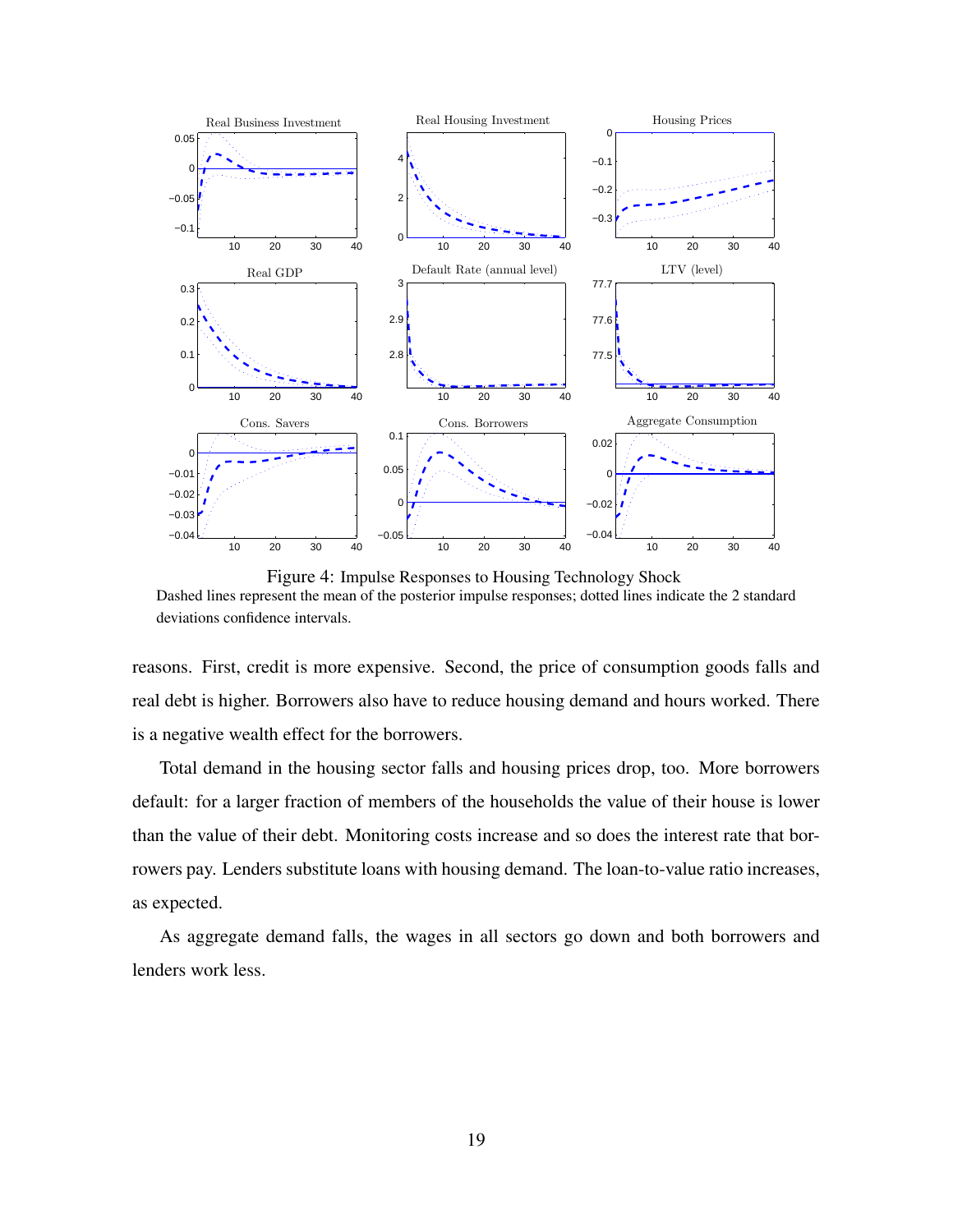<span id="page-21-1"></span>

Figure 5: Impulse Responses to Monetary Policy Shock Dashed lines represent the mean of the posterior impulse responses; dotted lines indicate the 2 standard deviations confidence intervals.

## 4.2 Business Cycle Properties

In Table [4](#page-22-0) we present the business cycle statistics of our estimated model. Panel A reports the standard deviations, and Panel B reports the correlations. All standard deviations of the data are within the 95% of the probability interval computed from the model. The correlations of the variables are also well-replicated by our model.

# <span id="page-21-0"></span>5 Sources of Business Cycle Fluctuations

In Table [5,](#page-23-0) we present results from the forecast error variance decomposition. We find that housing demand (housing preference) shocks explain more than half of the variance in house prices. However, housing supply (housing technology) does not explain much of the variation in house prices. Each of these shocks explains more than a third of housing investment. Technology shocks in the non-durable sector explain investment in that sector.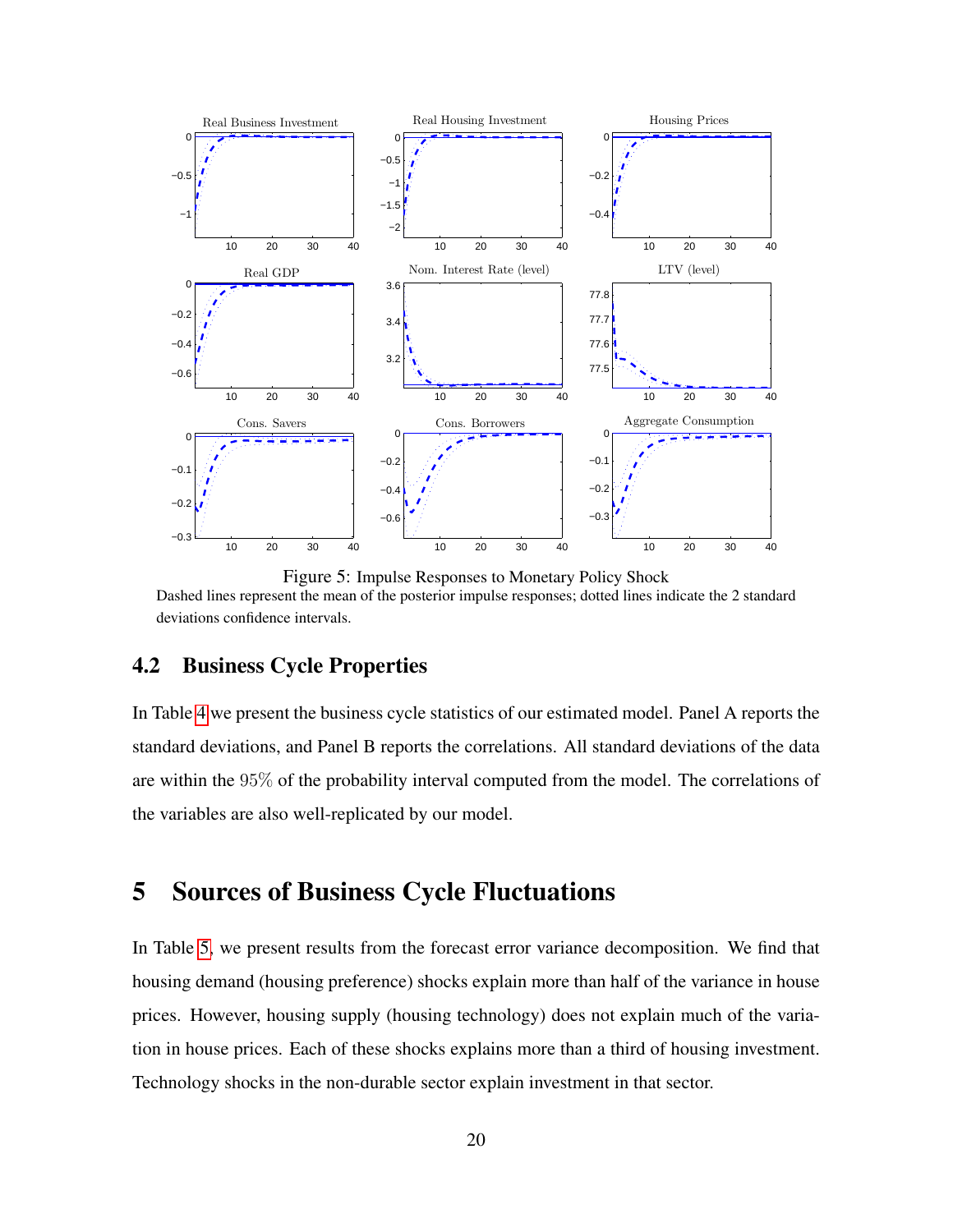<span id="page-22-0"></span>

|                              | Median | $2.5\%$ | 97.5% | Data |  |  |  |
|------------------------------|--------|---------|-------|------|--|--|--|
| Panel A. Standard deviations |        |         |       |      |  |  |  |
| C                            | 1.13   | 0.82    | 1.65  | 0.90 |  |  |  |
| IН                           | 7.52   | 5.95    | 10.03 | 7.16 |  |  |  |
| IK                           | 4.00   | 3.12    | 4.91  | 4.51 |  |  |  |
| <i>LTV</i>                   | 3.86   | 3.13    | 5.01  | 1.36 |  |  |  |
| q                            | 1.88   | 1.42    | 2.58  | 1.59 |  |  |  |
| $\pi$                        | 0.31   | 0.24    | 0.38  | 0.26 |  |  |  |
| R                            | 0.24   | 0.18    | 0.31  | 0.27 |  |  |  |
| GDP                          | 1.79   | 1.19    | 2.36  | 1.63 |  |  |  |
| Panel B. Correlations        |        |         |       |      |  |  |  |
| C, GDP                       | 0.73   | 0.37    | 0.85  | 0.83 |  |  |  |
| IH,GDP                       | 0.57   | 0.27    | 0.77  | 0.64 |  |  |  |
| IK, GDP                      | 0.87   | 0.75    | 0.94  | 0.80 |  |  |  |
| q, GDP                       | 0.57   | 0.18    | 0.83  | 0.45 |  |  |  |
| q, C                         | 0.34   | $-0.08$ | 0.69  | 0.43 |  |  |  |
| q, IH                        | 0.64   | 0.34    | 0.81  | 0.49 |  |  |  |

Table 4: Business Cycle Properties of the Model

Mortgage risk shocks explain about 88% of the variation in loan-to-value ratio, however it explains little of the other variables. We are adding one observed variable and one shock, and the shock explains the variables. However, our estimation does not include the crisis period and therefore does not capture the transmission of shocks from the mortgage market to the rest of the economy. In fact, the loan-to-value ratio and the default rate fluctuate little at business frequency until 2007.

Consumption is mainly driven by inter-temporal preferences and cost-push shocks; output is driven by technology shocks in the non-durable sector and cost-push shocks. In Figure [E.8](#page-54-1) in the Appendix, we show the visual representation of the forecast error variance decomposition for the loan-to-value ratio.

As we expressed in Equations [\(19\)](#page-12-1) to [\(22\)](#page-12-1), business investment, residential investment, and consumption have different trends. We estimate these trends and we compare them with the data. Figure [6](#page-24-0) shows the results. In line with the data, we find that real business investment has a faster technological progress than real consumption and real residential investment. The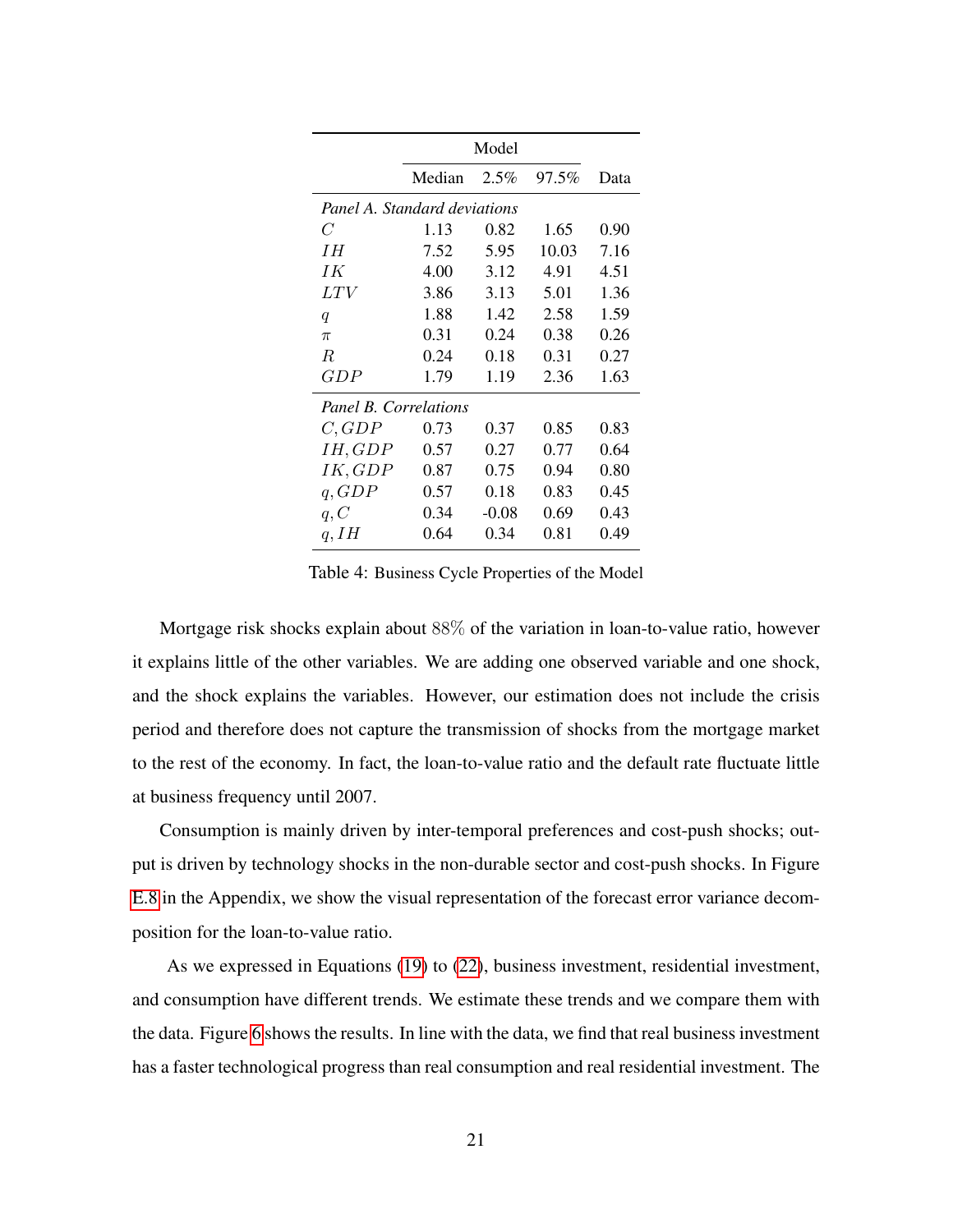<span id="page-23-0"></span>

|               | $u_c$<br>C tech. | $u_h$<br>H tech. | $u_k$<br>IK tech. | $u_j$       | $u_R$              |
|---------------|------------------|------------------|-------------------|-------------|--------------------|
|               |                  |                  |                   | H pref.     | i.i.d. monetary    |
| $\mathcal{C}$ | 12.41            | 0.16             | 1.56              | 0.38        | 12.35              |
| IН            | 1.15             | 38.70            | 0.27              | 43.40       | 4.53               |
| ΙK            | 5.07             | 0.05             | 57.76             | 0.05        | 8.09               |
| LTV           | 0.16             | 0.51             | 0.04              | 8.21        | 1.05               |
| q             | 4.43             | 3.18             | 0.58              | 66.04       | 5.51               |
| $\pi$         | 5.01             | 0.06             | 1.13              | 0.25        | 1.94               |
| R             | 4.68             | 1.91             | 15.31             | 3.79        | 20.59              |
| GDP           | 10.78            | 3.67             | 21.85             | 5.90        | 15.31              |
|               |                  |                  |                   |             |                    |
|               | $u_{\alpha}$     | $u_{\tau}$       | $u_p$             | $u_s$       | $u_{\bar{\omega}}$ |
|               | Intert. Pref.    | L supply         | Cost-push         | Infl. Objt. | Default            |
| $\mathcal C$  | 30.07            | 12.90            | 19.74             | 6.01        | 4.42               |
| IН            | 3.82             | 4.57             | 1.95              | 1.41        | 0.20               |
| ΙK            | 7.98             | 4.16             | 13.06             | 3.75        | 0.03               |
| <i>LTV</i>    | 0.45             | 0.05             | 0.23              | 0.44        | 88.86              |
| q             | 7.45             | 2.50             | 8.13              | 1.84        | 0.33               |
| $\pi$         | 4.37             | 1.98             | 69.42             | 15.43       | 0.42               |
| R             | 8.87             | 3.42             | 26.32             | 13.33       | 1.80               |

Table 5: Asymptotic Variance Forecast Error Decomposition

lower technological progress in the construction sector explains the trend in real house prices. One of the reasons for the increase in house prices is the price of land which is a factor that limits the construction of new homes. We present robustness checks in Appendix [D.](#page-44-0)

## 6 The Subprime Crisis, the Great Recession, and the Model

Our main point of departure from the work of [Iacoviello and Neri](#page-36-0) is the modeling of the mortgage market. We introduced the mortgage risk shock, default, and an endogenous loanto-value ratio to capture the macroeconomic effects of the subprime crisis. In this section we analyze whether and to what extent our model can replicate the behavior of the main macroeconomic variables during that period.

Two shocks appear better suited to explain the subprime crisis: the mortgage risk shock and the housing demand shock. The mortgage risk shock mimics well the entrance of sub-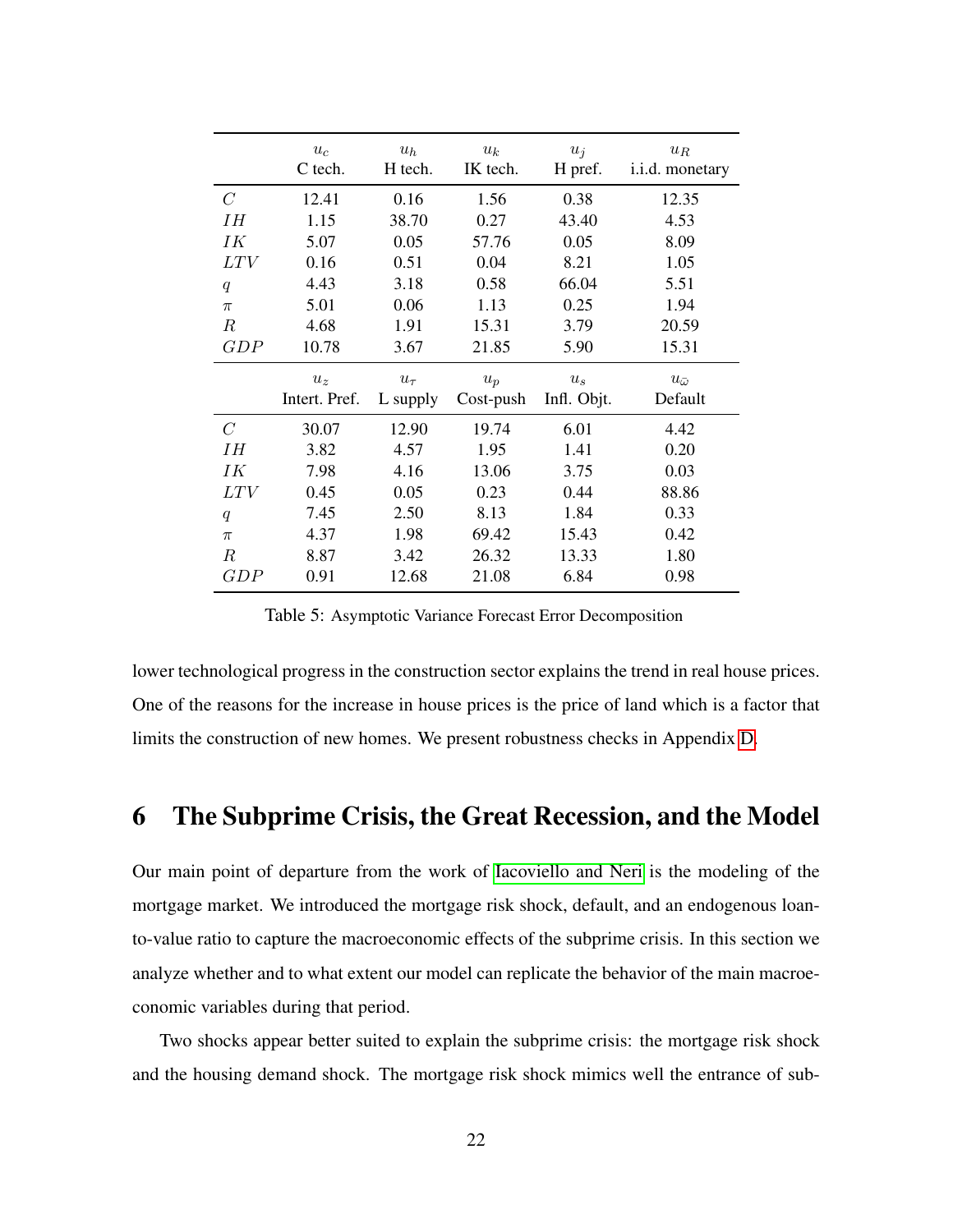<span id="page-24-0"></span>

Figure 6: Estimated Trends

Dashed lines represent the median, 2.5 percentiles, and 97.5 percentile of the posterior distribution of the estimated trends. The solid line is the data.

prime borrowers into the mortgage market. The housing preference shock has been previously used in the literature to explain the housing market bust. We use our estimated model and these two shocks only to replicate the behavior of specific variables during the crisis. We do this exercise for one shock at a time. We generate the time series of mortgage risk shocks that matches a quarter of the five-period moving average of house prices. We match the moving average because house prices are characterized by high volatility. For the housing preference shocks, we choose the path of the shock that matches half the movement of the loan-to-value ratio.

We present the results of these exercises in Figure [7.](#page-25-0) The solid black line is the data. We use HP-filtered U.S. data for aggregate consumption, housing investment, business investment, and GDP.[8](#page-24-1) The other variables are treated by taking their natural log. We plot the data from 2006Q4 until 2012Q1; we normalize the data with respect to 2006Q3. We use the estimated model until 2006Q4 and we do out-of-sample exercises. The red dashed thick line

<span id="page-24-1"></span><sup>&</sup>lt;sup>8</sup>GDP is calculated as the weighted sum of these three components, with the weights being the average contribution of each component to this synthetic measure over the sample period.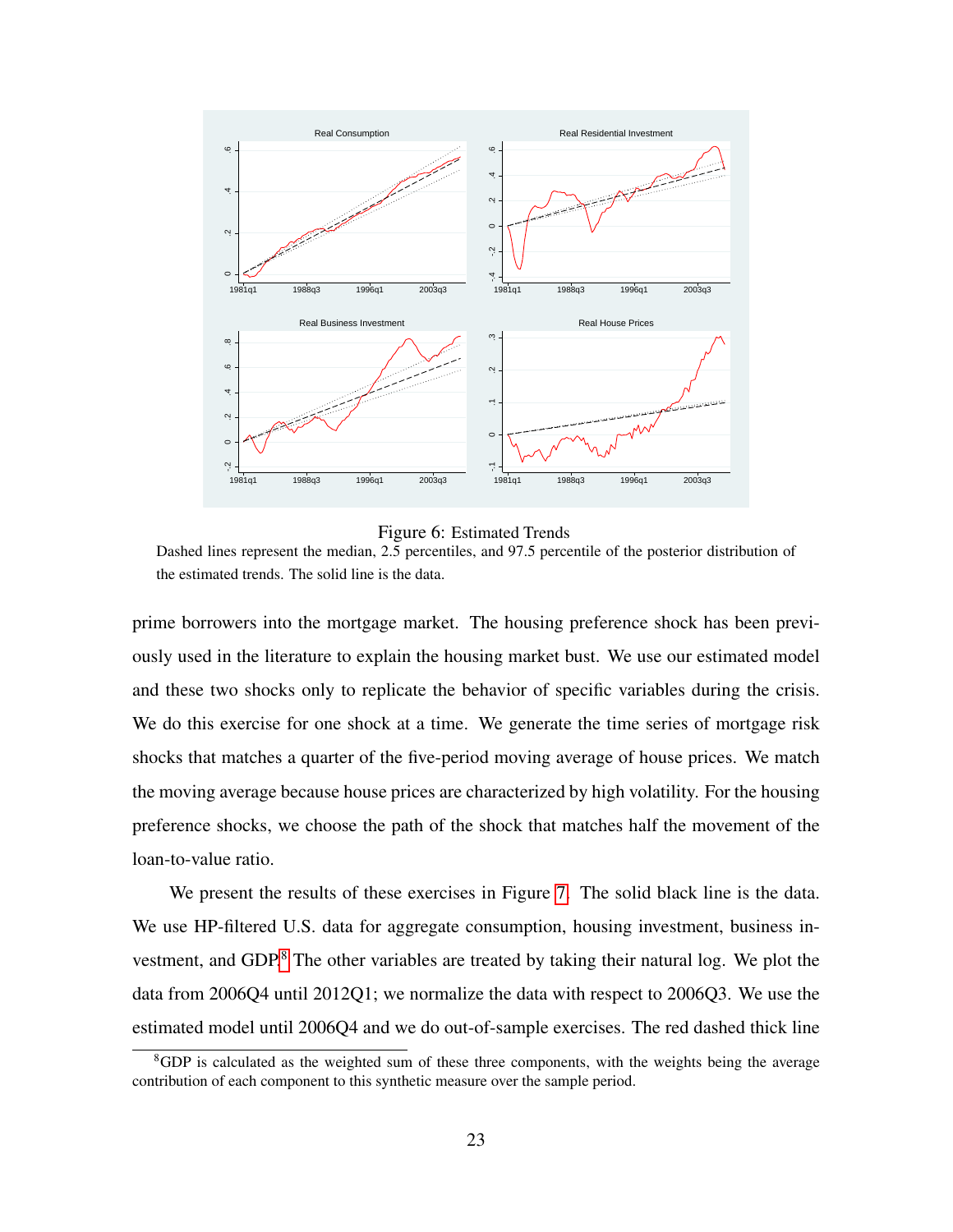<span id="page-25-0"></span>

Figure 7: Mortgage Risk Shocks and Housing Preference Shocks explain the Great Recession

represents what the model generates with only mortgage risk shocks. The blue dashed thin line is what our estimated model generates with only housing preference shocks.<sup>[9](#page-25-1)</sup>

The results show that the two shocks complement each other and explain different characteristics of the subprime crisis and the Great Recession. On one hand, the sequence of mortgage risk shocks prompts households to reduce consumption, which falls as much as in the data. Housing investment falls and so do the housing prices and GDP. This path of shocks does a good job at matching the behavior of aggregate consumption and GDP. However, the mortgage risk shocks cannot match the size of the fall in house prices and residential investment; the loan-to-value ratio moves in the opposite direction compared to the data. This is because, as shown in Figure [2,](#page-18-0) loans fall more than house prices. In our model, as in [Forlati](#page-36-1) [and Lambertini](#page-36-1) [\(2011\)](#page-36-1), loans last one period and they are sharply reduced in response to a fall in house prices. In the data, on the other hand, the vast majority of mortgages have a

<span id="page-25-1"></span><sup>&</sup>lt;sup>9</sup>We avoid matching exactly the data because it prompts excessive response for certain variables. For mortgage risk shocks that match the moving average of housing prices, the loan-to-value ratio falls 250% from its trend; while for housing preference shocks housing investment falls up to 120% of its trend.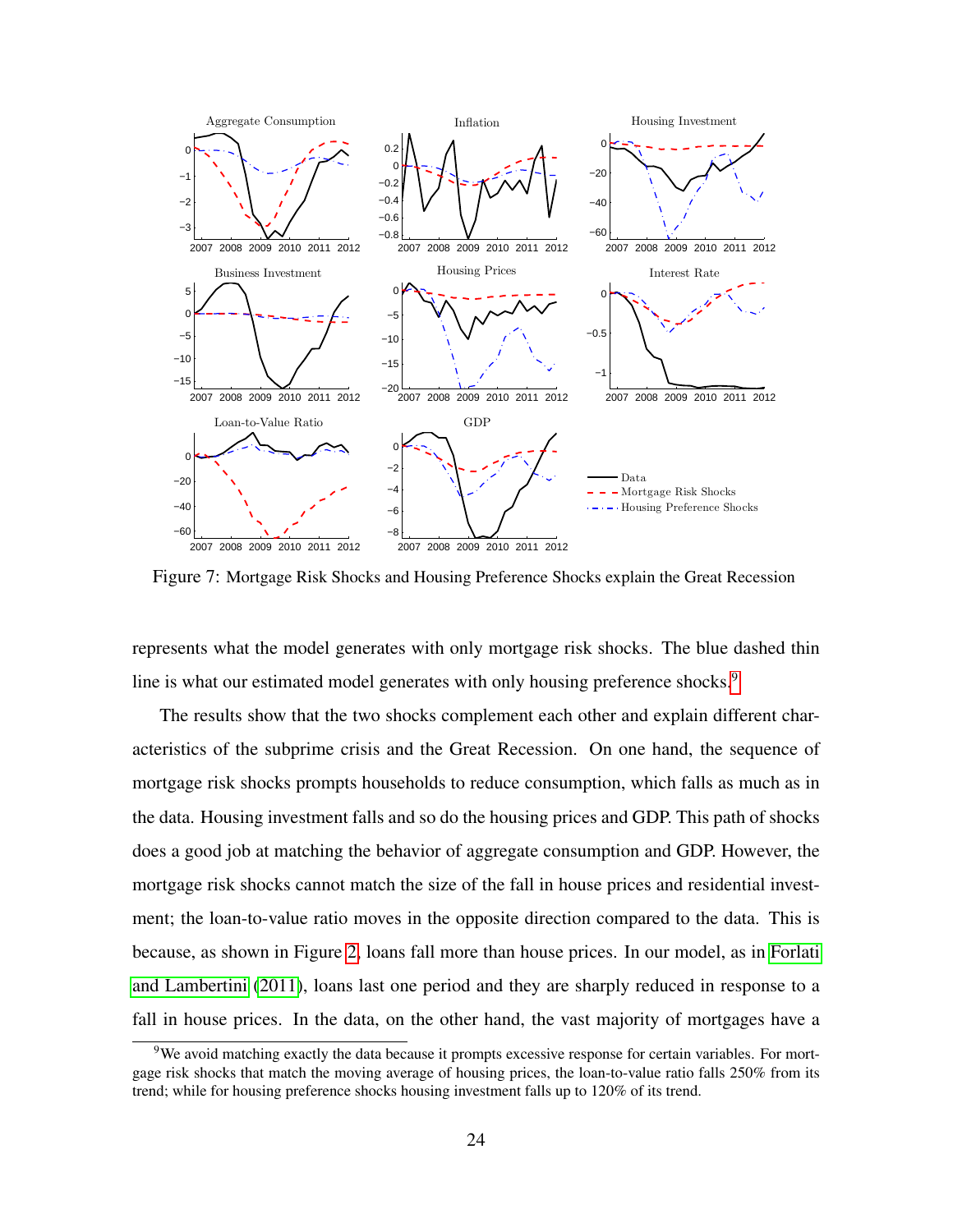fixed thirty-year term. When house prices started falling in 2007, the value of the collateral dropped while outstanding mortgage liabilities did not, prompting an increase in the loan-to-value ratio.<sup>[10](#page-26-1)</sup> On the other hand, housing preference shocks are better at explaining the path of the housing market and the loan-to-value ratio, but they fail to generate a fall in consumption. Negative housing demand shocks make households substitute durable goods (houses) for non-durable goods (consumption). The decrease in the demand for housing generates a precipitous fall in housing investment and prices and an increase in the loan-to-value ratio, but it also generates a counter-factual increase in non-durable consumption. As a result, this path of housing demand shocks captures well the general behavior of the housing market, although it overestimates its response, it fails to account for the transmission to aggregate consumption and thereby GDP.

Both sequences of shocks lead to a contraction in business investment but cannot replicate the magnitude of the response in the data. Fitting business investment data during the crisis is a challenge for this class of models because they lack a borrowing constraint on entrepreneurial borrowing. [Liu, Wang and Zha](#page-37-3) [\(2013\)](#page-37-3) assume that entrepreneurs' borrowing is limited to a fraction of the value of land and capital collateral and include land as a factor of production. Their model mimics well the fall in business investment in 2007-08. In their model the fall in land prices tightens the borrowing constraint of firms, thereby depressing business investment. This direct channel helps replicating the dynamics of business investment during the crisis. Their model, however, does not feature explicitly the housing sector with residential investment, which plunged by almost 60% in the crisis, and mortgage default, which increased fivefold.

# <span id="page-26-0"></span>7 Policy Analysis

We use the model estimated until 2006Q4 to evaluate a mortgage modification policy carried out in response to a mortgage risk shock. We focus on policies that reduce the rate of default by targeting marginal mortgages, namely the mortgages with the smallest (in absolute value)

<span id="page-26-1"></span><sup>10</sup>See the discussion in [Justiniano, Primiceri and Tambalotti](#page-37-4) [\(2015\)](#page-37-4).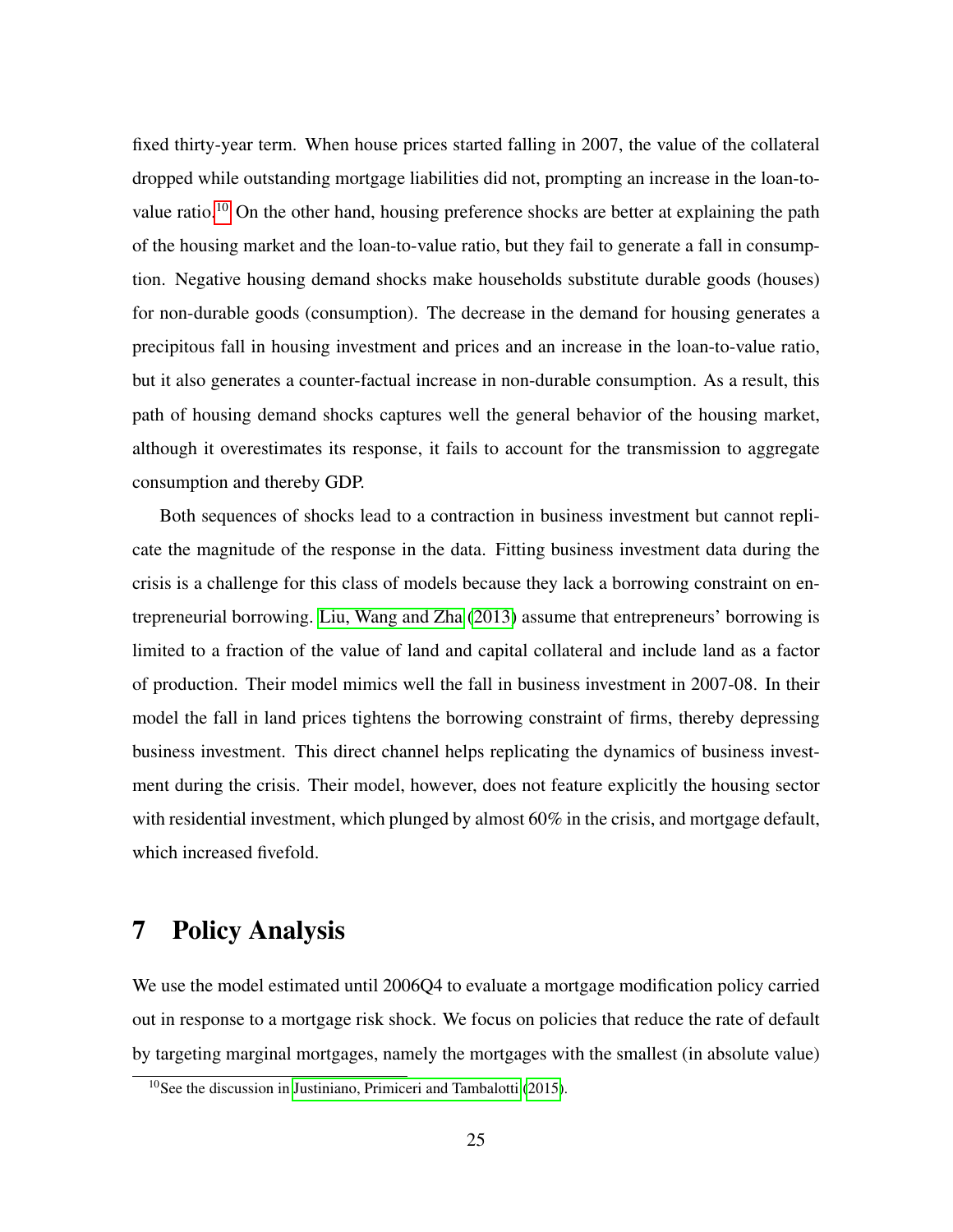negative equity. In the absence of policy all homeowners experiencing an idiosyncratic shock below  $\bar{\omega}_t$  default on their mortgages. When the policy is active  $\bar{\omega}_t$ , as still determined by Equation [\(9\)](#page-9-0), can be interpreted as the *natural* threshold level at which homeowners would start defaulting. The policy we consider lowers default by choosing  $\underline{\omega}_t < \overline{\omega}_t$  and reducing mortgage payment for households between these thresholds so as to eliminate their negative equity exposure. The payment reduction for household  $\omega_t$ , conditional on  $\underline{\omega}_t < \omega_t < \bar{\omega}_t$ , is

$$
(\bar{\omega}_t - \omega) q_t h'_{t-1} \pi_t (1 - \delta_h)
$$

and the total policy intervention is

$$
P_t = \int_{\underline{\omega}_t}^{\overline{\omega}_t} (\overline{\omega}_t - \omega) q_t h'_{t-1} \pi_t (1 - \delta_h) (1 + \mu') f_t(\omega) d(\omega).
$$

This policy can be interpreted as a targeted mortgage modification with principal reduction. Notice that principal is reduced just enough to make homeowner  $\omega$  prefer repayment over default. Smaller values of  $\underline{\omega}_t$  generate lower default rates in equilibrium, but imply larger intervention costs. The parameter  $\mu' \geq 0$  captures the costs of the mortgage modification program. These are the costs of monitoring and processing the applications.

The participation constraint of lenders, Equation [\(6\)](#page-8-0), becomes:

$$
R_t b_t = \int_0^{\omega_{t+1}} \omega_{t+1} (1-\mu)(1-\delta) q_{t+1} h'_t \pi_{t+1} f_{t+1}(\omega) d\omega + \int_{\omega_{t+1}}^{\infty} R_{z,t} b_t f_{t+1}(\omega) d\omega.
$$

Since  $\underline{\omega}_{t+1}$  is smaller than the *natural* threshold  $\overline{\omega}_{t+1}$ , default is lower than it would have been in the absence of policy. The budget constraint of borrowers, Equation [\(4\)](#page-7-0), now becomes:

$$
c'_{t} + q_{t}h'_{t} + [1 - F_{t}(\underline{\omega}_{t})]R_{z,t}b_{t-1} = b_{t} + \sum_{i=c,h} \frac{w'_{i,t}n'_{i,t}}{X'_{wi,t}} + (1 - \delta_{h})[1 - G_{t}(\underline{\omega}_{t})]q_{t}h'_{t-1} + Div'_{t}.
$$

Let

$$
\tilde{\Gamma}_t(\bar{\omega}_t, \underline{\omega}_t) \equiv \bar{\omega}_t [1 - F_t(\underline{\omega}_t)] + G_t(\underline{\omega}_t).
$$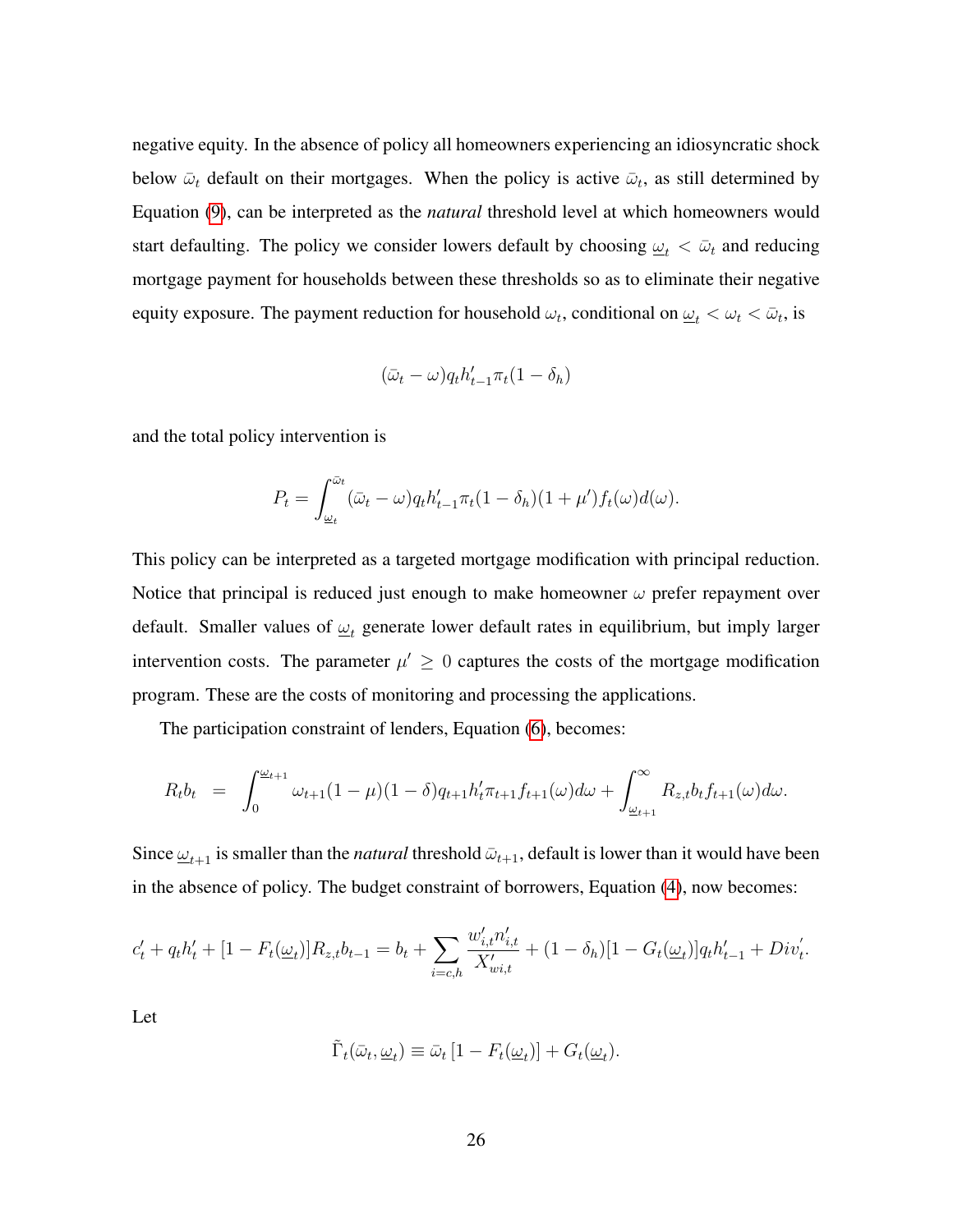Using this definition and substituting the incentive-compatibility constraint, Equation [\(9\)](#page-9-0), the participation constraint can be rewritten as

$$
R_t b_t = \left[ \tilde{\Gamma}_t(\bar{\omega}_t, \underline{\omega}_t) - \mu G(\underline{\omega}_t) \right] (1 - \delta_h) q_{t+1} h'_t \pi_{t+1}.
$$
 (23)

We consider policies that respond to a mortgage risk shock; for the choice of  $\underline{\omega}_t$  we assume

$$
\underline{\omega}_t = \bar{\omega}_t - \phi_0 \epsilon_{\sigma_{\omega, t}} - \phi_1 (\sigma_{\omega, t} - \bar{\sigma}_{\omega}), \tag{24}
$$

where  $\phi_0, \phi_1$  are positive parameters,  $\epsilon_{\sigma_{\omega,t}}$  is the mortgage risk shock, and  $\sigma_{\omega,t}$  is the timevarying standard deviation of housing investment risk. Intuitively, our mortgage policy remains active as long as the volatility in the mortgage market is high. The marginal threshold  $\underline{\omega}_t$  is kept below its natural counterpart as long as the standard deviation of housing risk  $\sigma_{\omega,t}$ is above its steady-state level. Our policy allows for an additional, contemporaneous response  $\phi_0$  to the mortgage risk shock; this feature helps reducing the default rate at the time of the shock but it is not necessary. The policy is unexpected but once it starts at  $t$  agents correctly anticipate that the policy will be effective until the volatility in the mortgage market subsides.

Our benchmark scenario assumes that savers bear the cost of mortgage modification, which is paid in the form of a lump-sum tax. Their budget constraint, Equation [\(2\)](#page-6-1), becomes:

$$
c_{t} + q_{t}h_{t} + b_{t} + \frac{k_{c,t}}{A_{k,t}} + \sum_{i=h,b} k_{i,t} + p_{l,t}l_{t} = \frac{R_{t-1}b_{t-1}}{\pi_{t}} + q_{t}(1 - \delta_{h})h_{t-1} + \sum_{i=c,h} \frac{w_{i,t}n_{i,t}}{X_{wi,t}}
$$

$$
+ [R_{h,t}z_{h,t} + 1 - \delta_{k,h}]k_{h,t-1} + \left[R_{c,t}z_{c,t} + \frac{1 - \delta_{k,c}}{A_{k,t}}\right]k_{c,t-1} + (p_{l,t} + R_{l,t})l_{t-1} + p_{b,t}k_{b,t}
$$

$$
+ Div_{t} - \phi_{t} - \frac{a(z_{c,t})k_{c,t-1}}{A_{k,t}} - a(z_{h,t})k_{h,t-1} - P_{t}.
$$

In Figure [8](#page-30-0) we present the impulse responses to same mortgage risk shock analyzed in Figure [2.](#page-18-0)<sup>[11](#page-28-0)</sup> In this exercise, we assume that  $\mu' = \mu = 0.12$ ,  $\phi_0 = 0.05$ , and  $\phi_1 = 1$ . We do not have estimates for the value of  $\mu'$  upon which to rely, so we set the cost of monitoring applications for mortgage reduction equal to the monitoring cost we estimated. Although

<span id="page-28-0"></span> $11$ Figure [E.6](#page-51-0) in Appendix [E](#page-45-0) plots additional variables.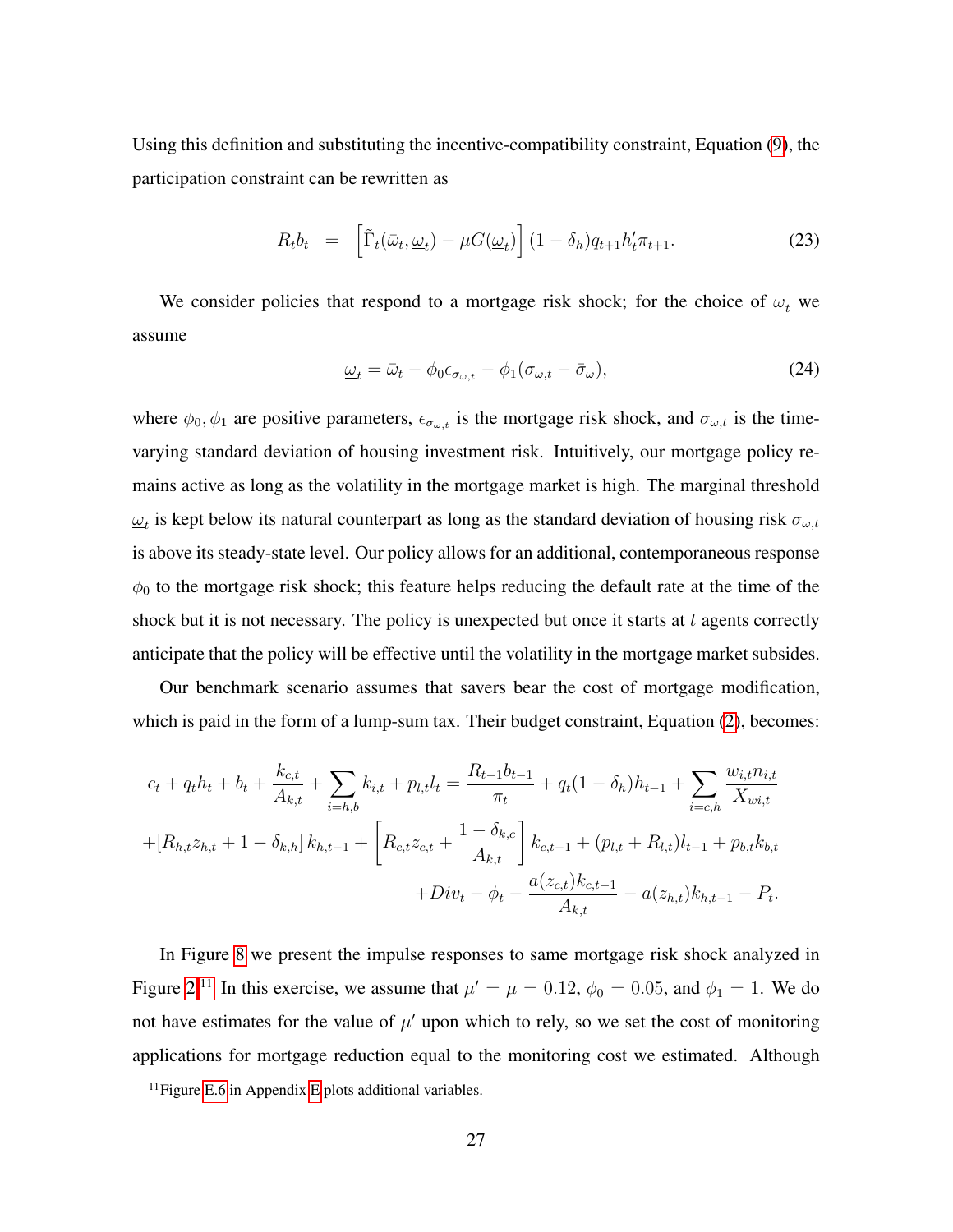plausible, we regard this value as high so that our results can be interpreted as the lower bound on the effectiveness of the policy. The first subplot displays the response of the threshold  $\bar{\omega}$ in the absence of policy (solid blue line) and of  $\omega$  with policy (dashed red line). Reducing the principal for marginal homeowners has strong effects on the mortgage market: on impact default jumps above 4 percentage points on annual basis instead of 10 percentage points. Lower default reduces the adjustable mortgage rate  $R_z$  and the external finance premium; the contraction of the LTV is also contained so that borrowers do not need to deleverage as much. Overall borrowers' financial conditions worsen far less when the policy is in place, which in turn mitigates the sharp fall in their demand for houses. The policy has important effects on the real economy as aggregate consumption, housing and business investment, and GDP display far smaller reductions. By reducing default, the policy reduces the losses stemming from foreclosure and monitoring. These costs are borne ultimately by borrowers via higher mortgage rates and a reduced capacity to borrow. The key reason for the milder recession is that financial conditions of borrowers do not deteriorate as much under the policy.

Interestingly, savers' consumption falls less under the policy even though these agents bear its cost. There are two reasons for this effect. First, the size of the intervention is very small. Initially the policy reaches 5.2 percent (on an annual basis) of the outstanding mortgages and, over the first 40 quarters, less than 9 percent of mortgages are modified. More importantly, loan modifications are relatively small because only the underwater part of each mortgage is forgiven. In the first quarter, the cost of the policy in terms of GDP,  $P_t/Y_t$ , reaches 0.043 percentage points; the total (not discounted) cost over the first 10 years is 0.19 percentage points of GDP.

The last three subplots of Figure [8](#page-30-0) display the impulse response of the lifetime utility of savers, Equation [\(1\)](#page-5-2), the lifetime utility of borrowers, Equation [\(3\)](#page-6-0), and social or aggregate lifetime utility calculated as

$$
\tilde{u}_t = (1 - \beta)u_t + (1 - \beta')u'_t.
$$

These impulse responses are obtained from the second-order approximation of the model.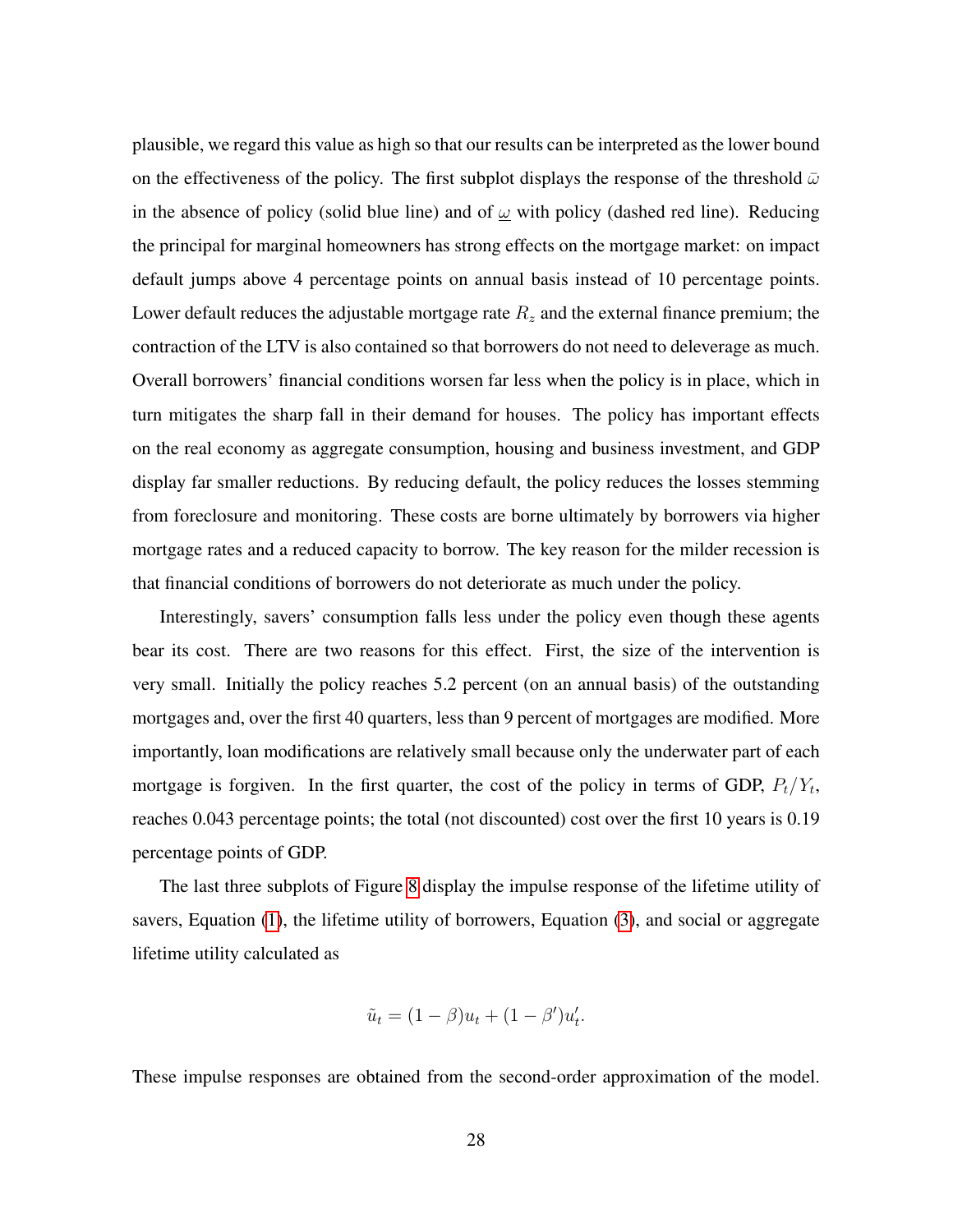<span id="page-30-0"></span>

Figure 8: Impulse Responses to Mortgage Risk Shock with Policy Intervention

Both borrowers' and savers' expected lifetime utility are higher at the time of shock under the policy. Hence the policy is Pareto-improving over the lack of policy response. If given the choice, both agents would therefore choose to undertake the policy when the mortgage risk shock arises. Four quarters after the shock, however, borrowers' lifetime utility with policy intersects and becomes lower than lifetime utility without policy. On the other hand, savers are strictly better off with the policy over the entire horizon. These welfare effects stem from the rebound of the housing sector without policy, which leads to an increase in borrowers' wages<sup>[12](#page-30-1)</sup> and a more pronounced increase in non-durable consumption for these agents. Impatient agents' welfare is affected more than patient ones' by a mortgage risk shock, as attested by the responses in Figure [8.](#page-30-0) This is not surprising as impatient agents face a borrowing constraint and allocate a larger fraction of their income to housing. This explains why aggregate lifetime utility mimics that of borrowers even though there is an identical mass of either type of agents in our model.

<span id="page-30-1"></span> $12$ See Figure [E.6.](#page-51-0)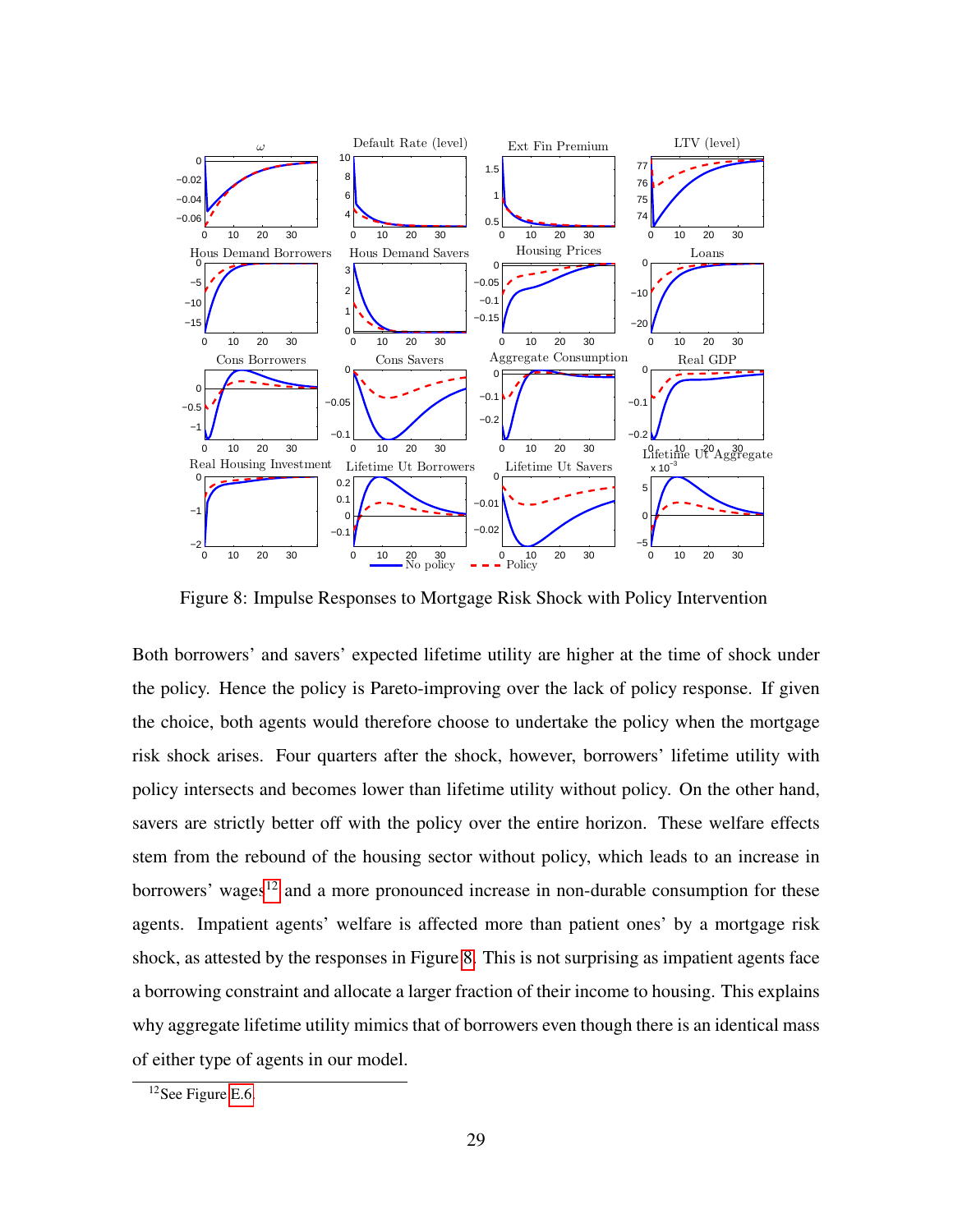We now evaluate our mortgage modification policy in response to a housing demand shock. The policy we consider is

$$
\underline{\omega}_t = \bar{\omega}_t - \phi_0 u_{j,t} - \phi_1 (j_t - j), \tag{25}
$$

where  $u_{j,t}$  is the housing demand shock at t. For this exercise we calibrate  $\phi_0 = -0.01$  and  $\phi_1 = -0.075$ ; the housing demand shock is negative and our policy reduces the default rate as long as housing preferences are below their steady-state level. The size of the housing demand shock is chosen to match the largest increase in loan-to-value ratio documented in Figure [7](#page-25-0) and Figure [9](#page-32-0) illustrates the impulse responses to this shock.<sup>[13](#page-31-0)</sup> The mortgage market is stabilized thanks to a substantial reduction of the default rate and the external finance premium; as a result, loans and consumption fall less. However, the policy has no effect on house prices and residential investment. Lower house prices and investment are optimal equilibrium responses to a shift in preferences away from housing toward non-durable consumption and programs designed to contain mortgage default cannot (and should not) eliminate them. Because the policy has no effect on residential investment, it also has limited effect on GDP. Welfare of both agents falls in response to the housing demand shock, which enters in the utility function directly. Our mortgage modification policy has a positive but small effect on borrowers' welfare thanks to the reduction in default, but no effect on savers' welfare.

To sum up, a mortgage modification program that reduces the principal of borrowers on the brink of default is successful in stabilizing the mortgage market and improving welfare. The default rate and the external finance premium are substantially reduced; de-leveraging is halved. If the mortgage market disturbance is the result of riskier mortgages, the modification program can mitigate the impact on house prices and the transmission of the volatility to the aggregate economy. On the other hand, if the mortgage market disruption is driven by a negative housing demand shock, a sharp contraction in residential investment, house prices and GDP cannot be avoided.

<span id="page-31-0"></span><sup>&</sup>lt;sup>13</sup>The responses of additional variables are shown in Figure [E.7](#page-52-0) in appendix [E.](#page-45-0)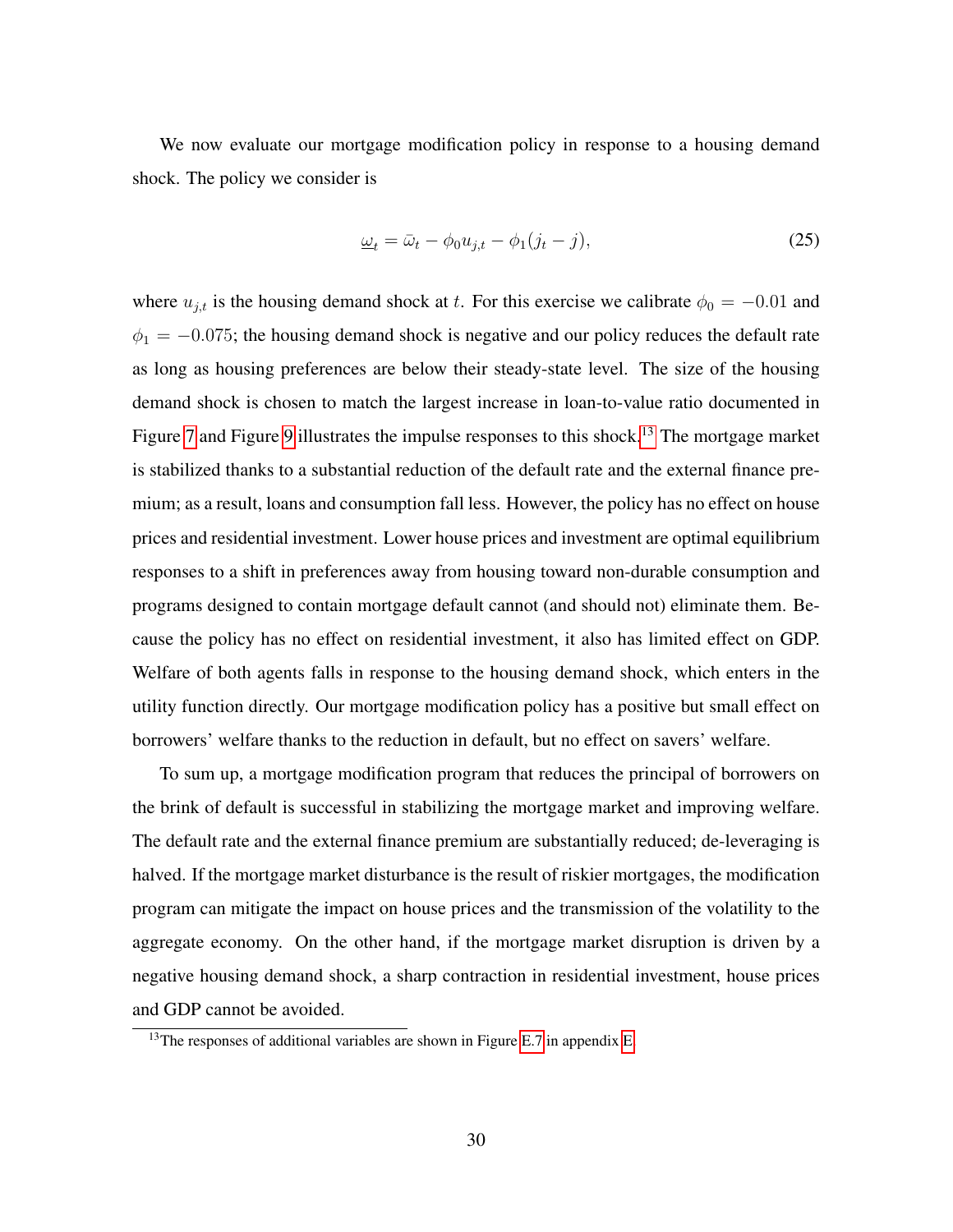<span id="page-32-0"></span>

Figure 9: Impulse Responses to Housing Demand Shock with Policy Intervention

## 7.1 Making Home Affordable?

In response to the crisis in the housing market the Financial Stability Act of 2009 launched Making Home Affordable (MHA), which included Home Affordable Refinance Program (HARP), Home Affordable Modification Program (HAMP), and Home Affordable Foreclosure Alternatives (HAFA). Overall, the goals of MHA are to help households to avoid foreclosure, to stabilize the U.S. housing market, and to improve the economy. HARP allows borrowers to refinance their mortgages even if they have insufficient equity to qualify for traditional refinance. To qualify for HARP borrowers must be current on their payments; mortgages must be owned or guaranteed by Fannie Mae or Freddie Mac; and loans had to be originated before June 2009. In response to low participation in the program, loans of 20 years or less and with LTVs greater than 125 percentage points were made eligible for the program, and some fees were eliminated. HAMP helps homeowners to avoid foreclosure by facilitating permanent modifications to their mortgages by extending the term, reducing the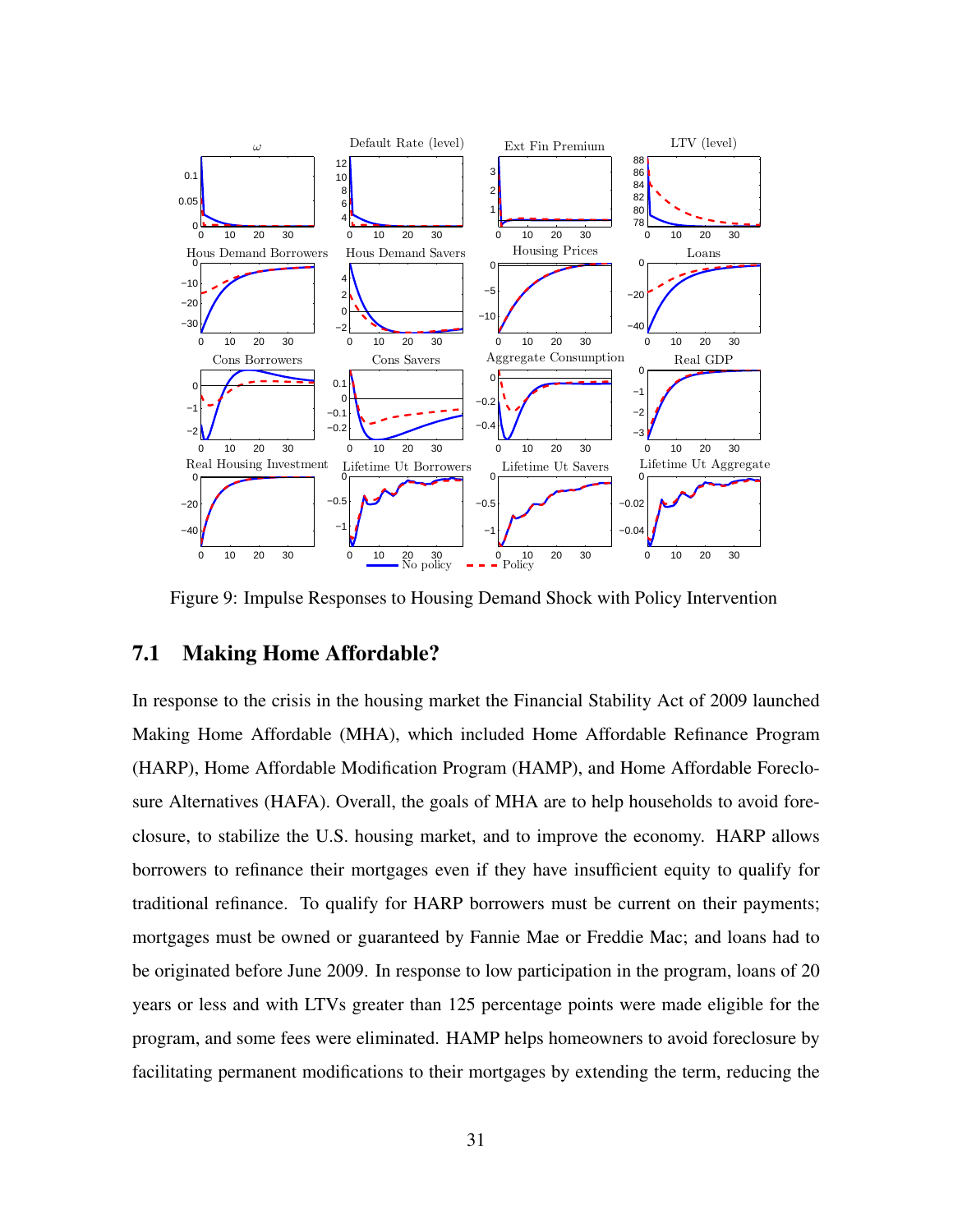mortgage rate, or reducing the principal. HAMP reduces monthly payments for qualifying borrowers to 31 percent of their income; these modifications are made possible by paying incentives to servicers and lenders. HAFA provides two alternatives to foreclosure (short sale or Deed-in-Lieu of foreclosure). The application deadline for MHA programs was set to the end of 2015.

The U.S. Department of the Treasury publishes MHA Program Performance Reports and MHA Data Files on a monthly basis. The reports summarize basic figures for HAMP and HAFA but give no information on HARP; MHA Data Files consists of three sets of loan-level mortgage modification data: First Lien, Second Lien, and HAFA. We focus on the results of HAMP, First and Second Lien Modifications, to draw a comparison with the policy analyzed in the previous section.

There are important differences between the actual policy and its theoretical counterpart in our model that make a comparison difficult. In particular, mortgages last one quarter in our model while their duration is typically 20 to 30 years in the data. A permanent modification to a 30-year contract can hardly be compared to a modification that lasts just one quarter in the model. For this reason we consider the cumulated modification measures, both in our model and in the data. In addition to this, permanent modifications under HAMP follow a series of waterfall steps that include interest rate adjustment, term extension, and principal forbearance. According to the MHA Program Performance Report Through May 20[14](#page-33-0),<sup>14</sup> about one-third of all permanent modifications feature principal forbearance, 64 percent term extension and 96 percent interest rate reduction. Our policy, on the other hand, uses only principal forbearance. For this reason we compare HAMP and our policy in terms of unpaid principal after modification.

We focus on our policy in response to a mortgage risk shock and draw some comparisons with HAMP. According to the Performance Report through May 2014 and the related data files:

1. 954,694 mortgages have received permanent modification through HAMP. This is to say that 21 quarters after its inception, the policy has reached almost 2 percent of

<span id="page-33-0"></span><sup>&</sup>lt;sup>14</sup>[2014 MHA Program Performance Reports](http://www.treasury.gov/initiatives/financial-stability/reports/Pages/Making-Home-Affordable-Program-Performance-Report.aspx) are available at the U.S. Department of the Treasury web site.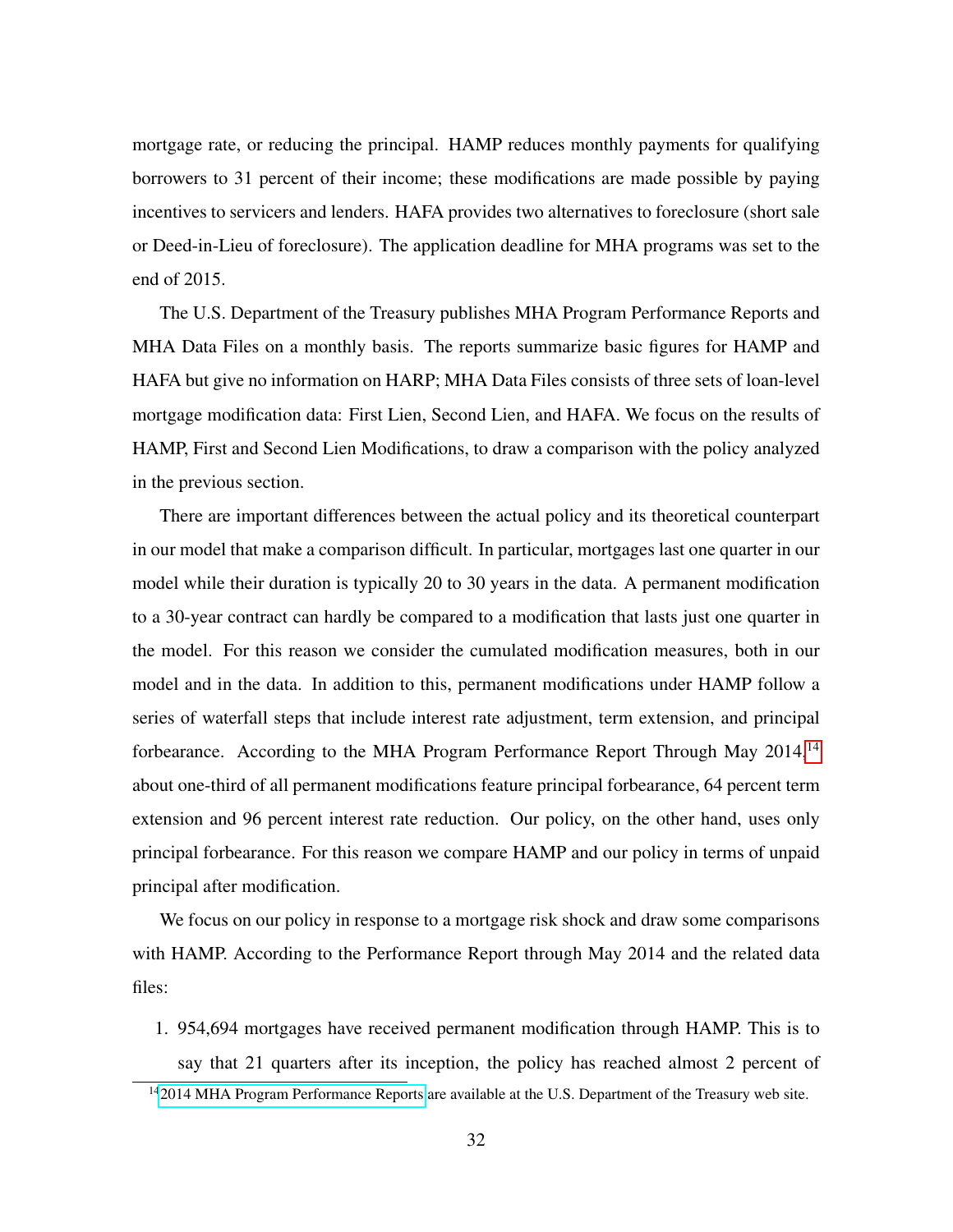total outstanding mortgages. The corresponding number in our policy, namely the cumulated fraction of modified mortgages up to 21 quarters after the shock, is 8.1 percent.

- 2. There were 228,802 HAMP modifications with principal reduction; the total outstanding principal balance reduction amounted to USD 14,209,424,479. This represents 0.1 percent of total mortgage debt outstanding as of 2014Q1. After 21 quarters our policy reduced the principal balance by 0.3 percent of mortgage debt.
- 3. According to the data, the median unpaid balance after modification is USD 223,517 against USD 242,443 before modification, which implies an 8 percent reduction in the unpaid principal. In our model, the median reduction in the unpaid principal after 21 quarter is 27 percent of the balance before modification.

The policy in our model reaches a larger fraction of mortgages and it reduces the principal of underwater mortgages more aggressively, both in terms of total and median principal forbearance, relative to HAMP. [Agarwal, Amromin, Ben-David, Chomsisengphet, Piskorski and](#page-35-0) [Seru](#page-35-0) [\(2012\)](#page-35-0) examine the impact of HAMP on various margins of renegotiation rates and on broader outcomes such as house prices. This study finds a fairly negligible increase in the rate of permanent modifications and reduction in the rate of foreclosure as a result of HAMP; it also finds no evidence that house prices and other macroeconomic variables were affected in the regions more exposed to the program and cite lack of responsiveness by some large servicers to the financial incentives as the main reason for this shortfall. Further analysis of the details of modifications could shed light on the limited success of the program and provide guidance in designing such policies in the future.

# <span id="page-34-0"></span>8 Conclusion

We have presented a model with housing and endogenous default on mortgages that we estimate using Bayesian techniques. First, we evaluate the estimated model through the analysis of the first order approximation of the model to different shocks. Second, we compare the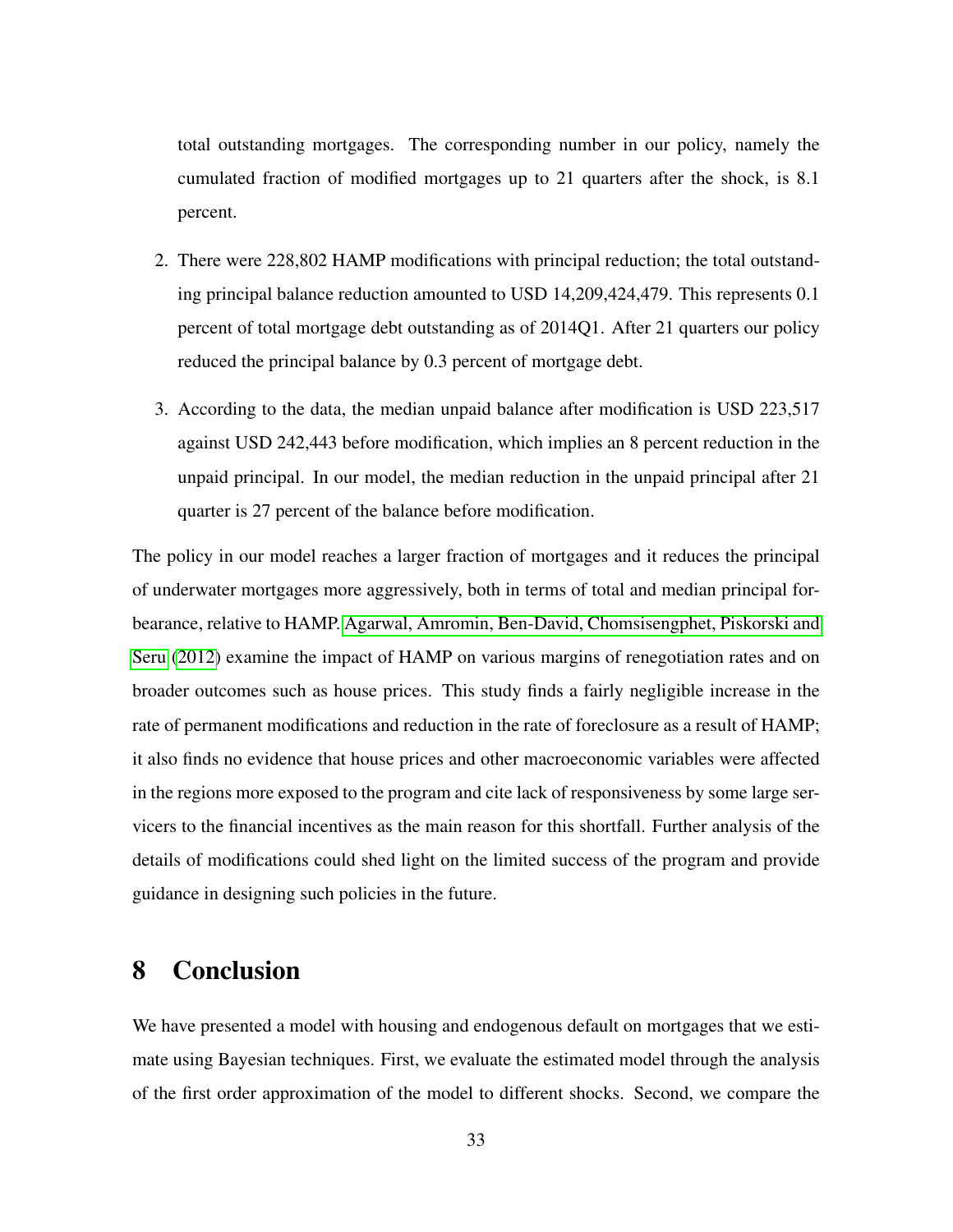results of the estimated model with the data. The estimated model matches the volatility of the real variables and the trend of the housing sector. Then, we make an out-of-sample forecast exercise with our estimated model and analyze whether it can replicate the behavior of the mortgage market and other main macroeconomic variables during the subprime crisis and the ensuing Great Recession. We find that a significant increase in the riskiness of mortgages and a negative housing demand shock complement each other in fitting different aspects of the crisis. Finally, we use our estimated model for policy evaluation. A program that reduces the principal of mortgages on the brink of default stabilizes the mortgage market and makes all agents better off. The policy is effective in reducing the macroeconomic consequences of a mortgage risk shock; on the other hand, the response of house prices and residential investment to a housing demand shock is optimal and unaffected by the policy.

We have estimated our medium-sized model over the period 1981Q1 to 2006Q4, which excludes the housing bust that started in 2007 and the ensuing recession. Since the estimation sample is characterized by little fluctuation in the loan-to-value ratio and the mortgage default rate, shocks that originate in the mortgage market play a minor role in explaining the volatility of the main macroeconomic variables during normal times; their role in crisis time, however, is likely to be underestimated. A symptom of this problem is that the mortgage risk sequence that matches the behavior of house prices and residential investment largely overestimates the fall in aggregate consumption. This issue points to the tension of using medium-sized models estimated during normal times for policy analysis during crises periods. Possible ways to overcome this problem are to estimate the model over periods, or including periods, characterized by high turbulence or resorting to different models. This is an important question that we leave to future research efforts.

# References

<span id="page-35-0"></span>Agarwal, Sumit, Gene Amromin, Itzhak Ben-David, Souphala Chomsisengphet, Tomasz Piskorski, and Amit Seru, "Policy Intervention in Debt Renegotiation: Evidence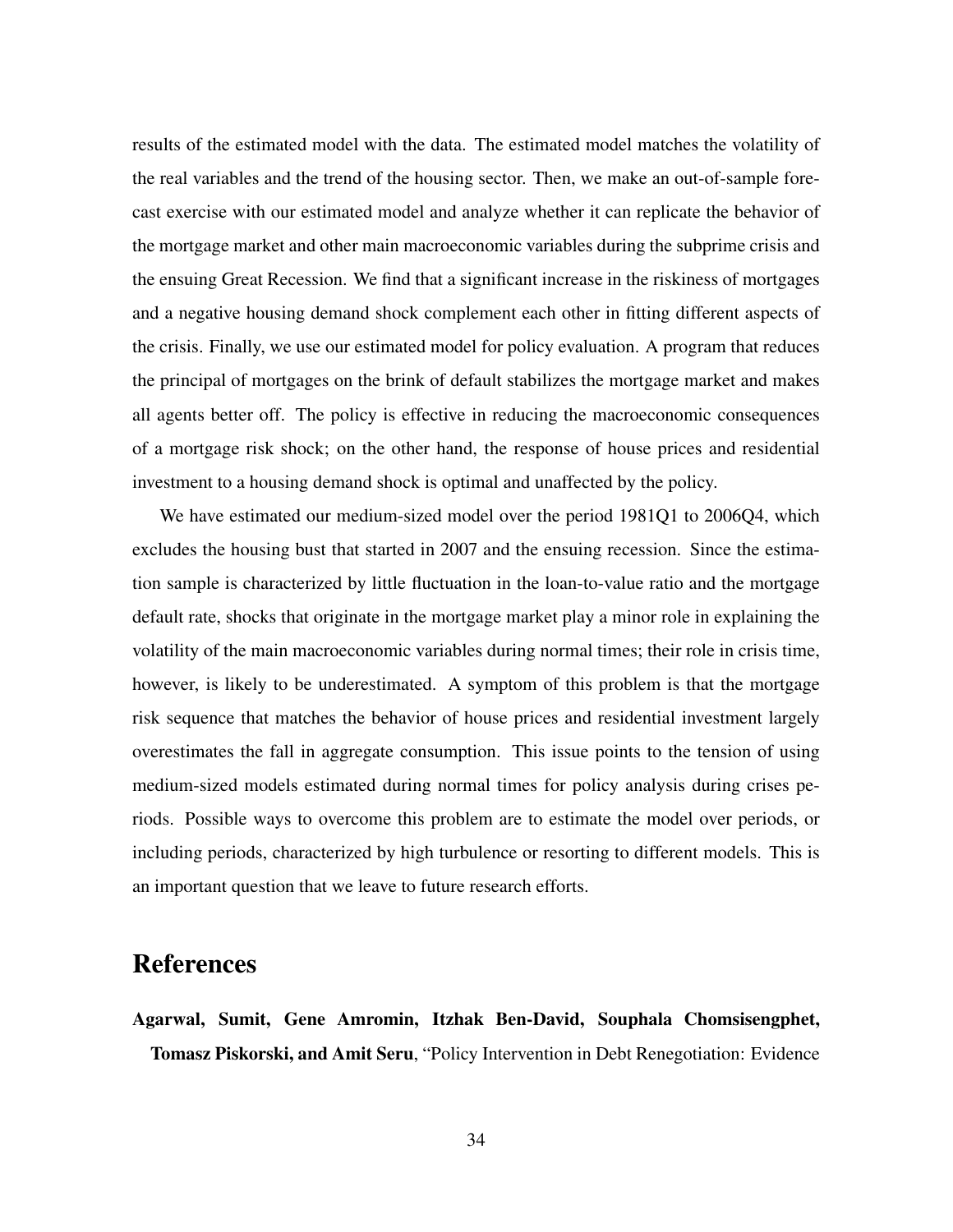from the Home Affordable Modification Program," *NBER Working Paper 18311*, August 2012.

- <span id="page-36-5"></span>Bernanke, Ben, Mark Gertler, and Simon Gilchrist, "The financial accelerator in a quantitative business cycle framework," in J. B. Taylor and M. Woodford, eds., *Handbook of Macroeconomics*, Vol. 1 of Handbook of Macroeconomics, Elsevier, April 1999, chapter 21, pp. 1341–1393.
- <span id="page-36-7"></span>Boz, Emine and Enrique G. Mendoza, "Financial innovation, the discovery of risk, and the U.S. credit crisis," *Journal of Monetary Economics*, 2014, *62* (0), 1 – 22.
- <span id="page-36-6"></span>Calvo, Guillermo, "Staggered prices in a utility-maximizing framework," *Journal of Monetary Economics*, September 1983, *12* (3), 383–398.
- <span id="page-36-3"></span>Christiano, Lawrence J., Martin Eichenbaum, and Charles L. Evans, "Nominal Rigidities and the Dynamic Effects of a Shock to Monetary Policy," *Journal of Political Economy*, February 2005, *113* (1), 1–45.
- <span id="page-36-4"></span>Davis, Morris A. and Jonathan Heathcote, "Housing And The Business Cycle," *International Economic Review*, 08 2005, *46* (3), 751–784.
- <span id="page-36-8"></span> $\Box$  and  $\Box$ , "The price and quantity of residential land in the United States," *Journal of Monetary Economics*, November 2007, *54* (8), 2595–2620.
- <span id="page-36-1"></span>Forlati, Chiara and Luisa Lambertini, "Risky Mortgages in a DSGE Model," *International Journal of Central Banking*, 2011, *7* (1), 285–335.
- <span id="page-36-2"></span>Iacoviello, Matteo, "House Prices, Borrowing Constraints and Monetary Policy in the Business Cycle," *American Economic Review*, 2005, *95* (3), 739–764.
- <span id="page-36-0"></span>and Stefano Neri, "Housing Market Spillovers: Evidence from an Estimated DSGE Model," *American Economic Journal: Macroeconomics*, 2010, *2* (2), 125–64.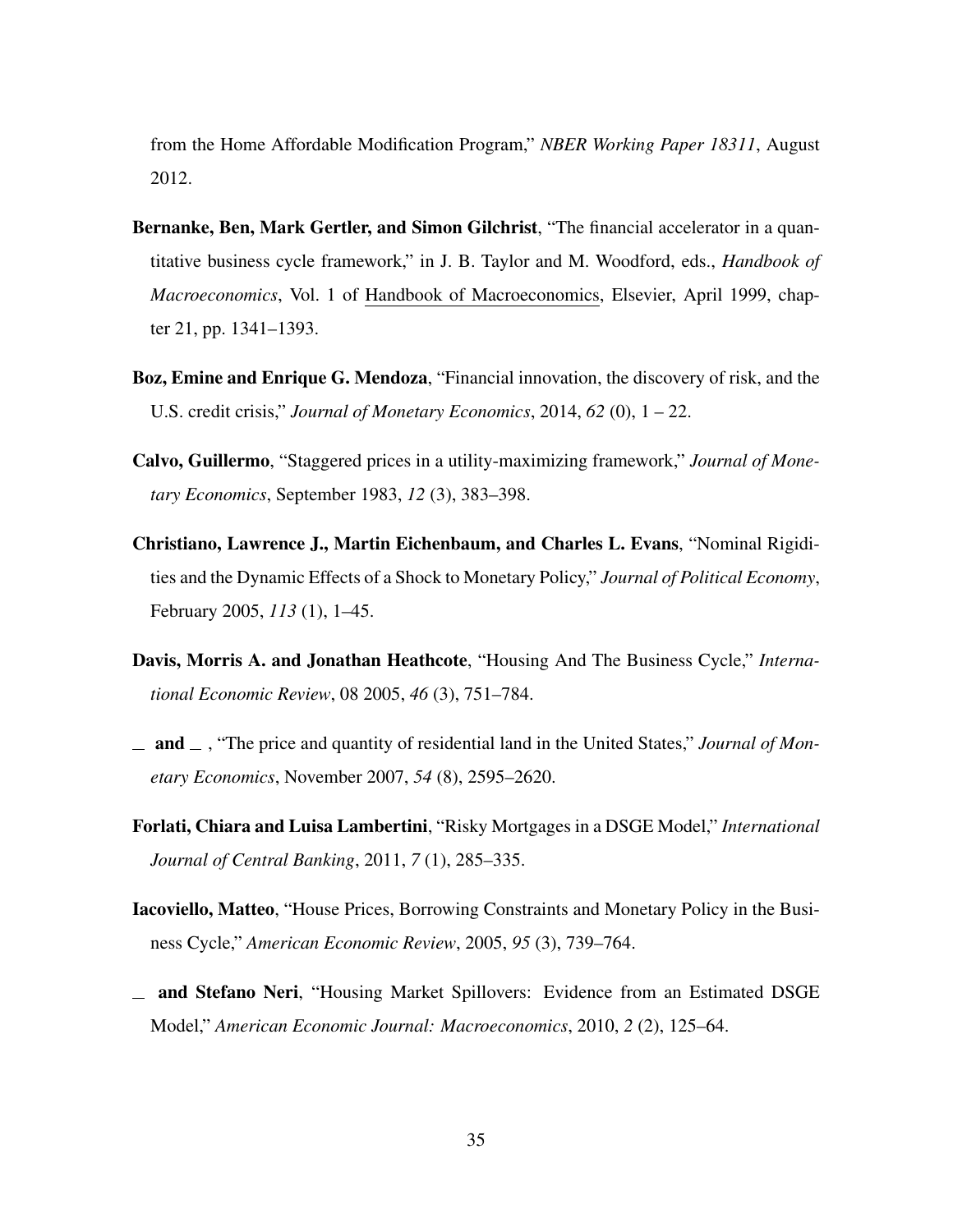- <span id="page-37-4"></span>Justiniano, Alejandro, Giorgio E. Primiceri, and Andrea Tambalotti, "Household leveraging and deleveraging," *Review of Economic Dynamics*, 2015, *18* (1), 3 – 20. Money, Credit, and Financial Frictions.
- <span id="page-37-0"></span>Kiyotaki, Nobuhiro and John Moore, "Credit Cycles," *Journal of Political Economy*, 1997, *105* (3), 211–248.
- <span id="page-37-3"></span>Liu, Zheng, Pengfei Wang, and Tao Zha, "Land-Price Dynamics and Macroeconomic Fluctuations," *Econometrica*, 2013, *81* (3), 1147–1184.
- <span id="page-37-1"></span>Smets, Frank and Rafael Wouters, "Shocks and Frictions in US Business Cycles: A Bayesian DSGE Approach," *American Economic Review*, June 2007, *97* (3), 586–606.

## <span id="page-37-2"></span>A Appendix: Data and Sources

- Aggregate Consumption Real Personal Consumption Expenditure (seasonally adjusted, billions of chained 2000 dollars), divided by the Civilian Noninstitutional Population Source: Bureau of Economic Analysis (BEA) and Bureau of Labor Statistics (BLS).
- Business Fixed Investment Real Private Nonresidential Fixed Investment (seasonally adjusted, billions of chained 2000 dollars, per capita. Source: BEA.
- Residential Investment Real Private Residential Fixed Investment (seasonally adjusted, billions of chained 2000 dollars) per capita. Source: BEA.
- Inflation Quarter on quarter log differences in the implicit price deflator for the non-farm business sector, demeaned. Source: Bureau of Labor Statistics (BLS).
- Nominal Short-term Interest Rate 3-month Treasury Bill Rate (Secondary Market Rate), expressed in quarterly units, demeaned. Source: Board of Governors of the Federal Reserve System.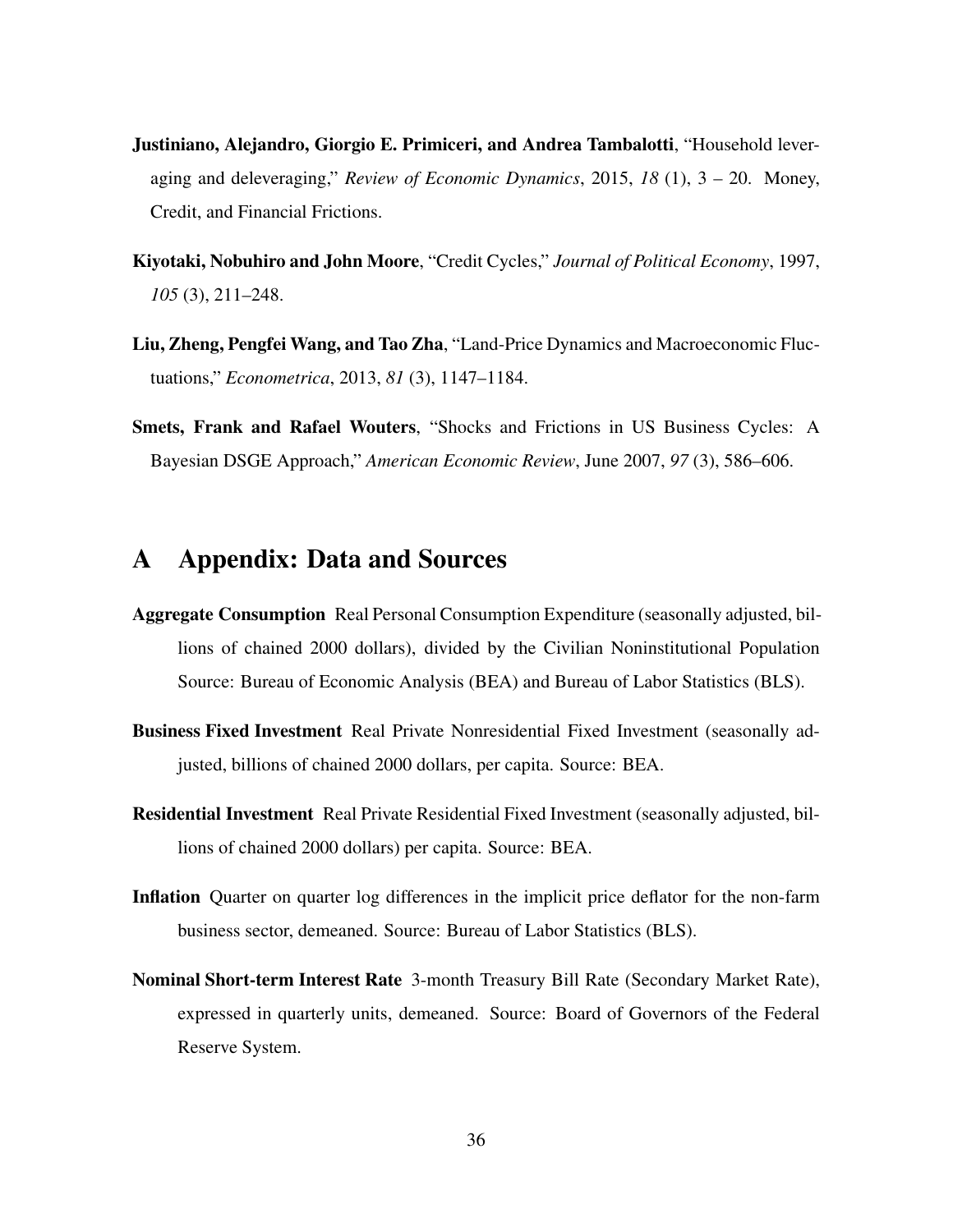- Real House Prices Census Bureau House Price Index (new one-family houses sold including value of lot) deflated with the implicit price deflator for the non-farm business sector. Source: Census Bureau.
- Hours in Consumption Sector Total Non-farm Payrolls less all employees in the construction sector, times Average Weekly Hours of Production Workers, per capita. Demeaned. Source: BLS.
- Hours in Housing Sector All Employees in the Construction Sector, times Average Weekly Hours of Construction Workers, per capita. Demeaned. Source: BLS.
- Wage Inflation in Consumption-good Sector Quarterly changes in Average Hourly Earnings of Production/Nonsupervisory Workers on Private Nonfarm Payrolls, Total Private. Demeaned. Source: BLS.
- Wage Inflation in Housing Sector Quarterly changes in Average Hourly Earnings of Production/ Non-supervisory Workers in the Construction Industry. Demeaned. Source: BLS.
- Loan-to-value ratio Net credit market assets of US household divided by Value of residential land. Source: Flow of Funds Accounts of the US and [Davis and Heathcote](#page-36-8) [\(2007\)](#page-36-8).

## <span id="page-38-0"></span>B Appendix: Model Equations

Budget constraint for lenders:

$$
c_{t} + q_{t}h_{t} + b_{t} + \frac{k_{c,t}}{A_{k,t}} + \sum_{i=h,b} k_{i,t} + p_{l,t}l_{t} = \frac{R_{t-1}b_{t-1}}{\pi_{t}} + q_{t}(1 - \delta_{h})h_{t-1} + \sum_{i=c,h} \frac{w_{i,t}n_{i,t}}{X_{wi,t}} \text{(B.1)}
$$

$$
+ [R_{h,t}z_{h,t} + 1 - \delta_{k,h}]k_{h,t-1} + \left[R_{c,t}z_{c,t} + \frac{1 - \delta_{k,c}}{A_{k,t}}\right]k_{c,t-1} + (p_{l,t} + R_{l,t})l_{t-1} + p_{b,t}k_{b,t}
$$

$$
+ Div_{t} - \phi_{t} - \frac{a(z_{c,t})k_{c,t-1}}{A_{k,t}} - a(z_{h,t})k_{h,t-1}
$$

First order conditions for lenders: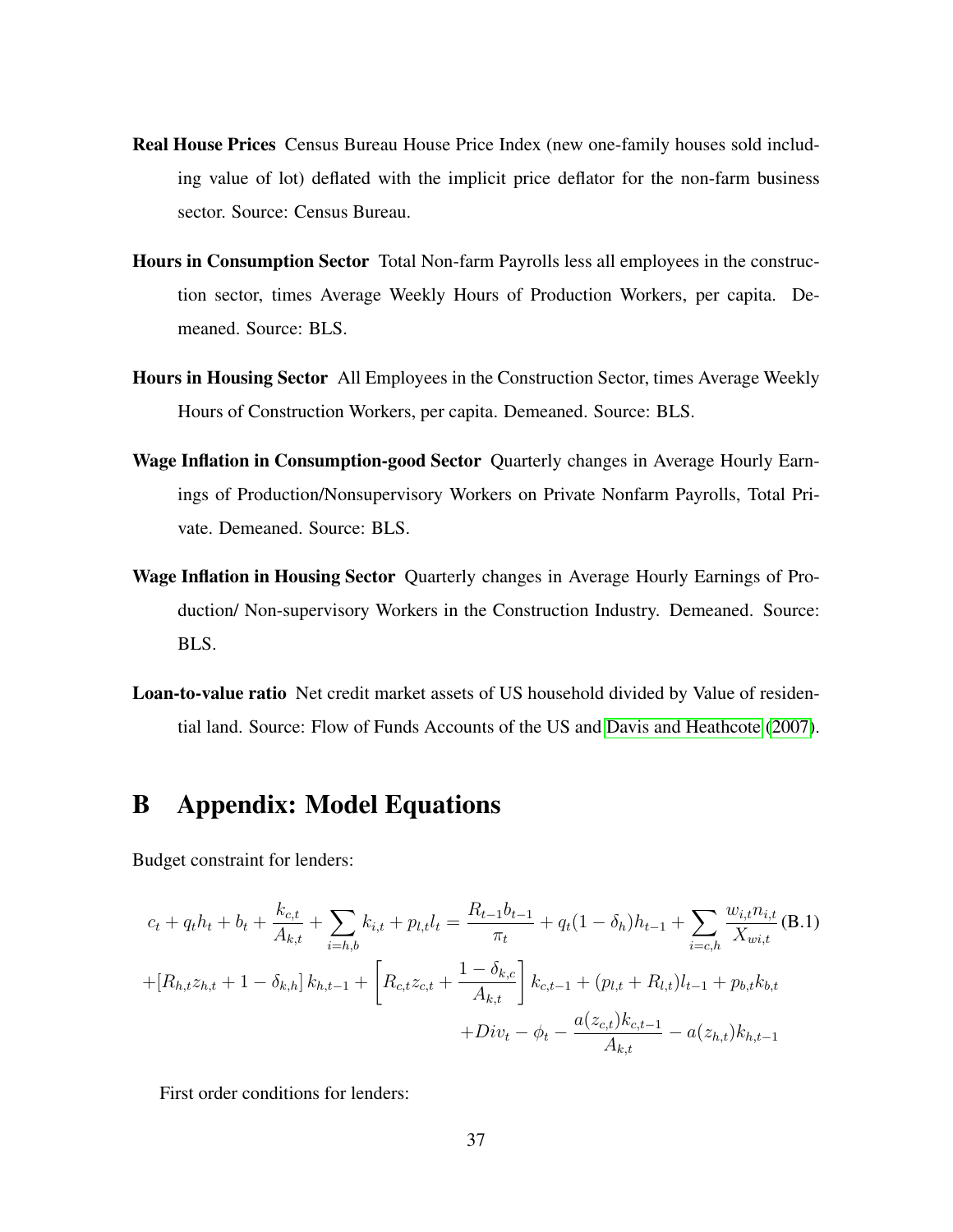$$
u_{c,t}q_t = u_{h,t} + \beta G_C E_t (u_{c,t+1}q_{t+1}(1 - \delta_h))
$$
 (B.2)

$$
u_{c,t} = \beta G_C E_t (u_{c,t+1} R_t / \pi_{t+1})
$$
\n(B.3)

$$
u_{c,t} \left( \frac{1}{A_{k,t}} + \frac{\partial \phi_{c,t}}{\partial k_{c,t}} \right) = \beta G_C E_t u_{c,t+1} \left( R_{c,t+1} z_{c,t+1} - \frac{a(z_{c,t+1}) + 1 - \delta_{kc}}{A_{k,t+1}} - \frac{\partial \phi_{c,t}}{\partial k_{c,t}} \mathbf{B} \right)
$$
  

$$
u_{c,t} \left( 1 + \frac{\partial \phi_{h,t}}{\partial k_{h,t}} \right) = \beta G_C E_t u_{c,t+1} \left( R_{h,t+1} z_{h,t+1} - a(z_{h,t+1}) + 1 - \delta_{kh} - \frac{\partial \phi_{h,t+1}}{\partial k_{h,t}} \mathbf{B} . 5 \right)
$$

$$
u_{c,t}w_{c,t} = u_{nc,t}X_{wc,t}
$$
 (B.6)

$$
u_{c,t}w_{h,t} = u_{nh,t}X_{wh,t}
$$
 (B.7)

$$
u_{c,t}(p_{bt}-1) = 0 \t\t (B.8)
$$

$$
R_{ct}A_{kt} = a'(z_{c,t}) \tag{B.9}
$$

$$
R_{ht} = a'(z_{h,t}) \tag{B.10}
$$

$$
u_{c,t}p_{l,t} = \beta G_C E_t u_{c,t+1}(p_{l,t+1} + R_{l,t+1})
$$
\n(B.11)

The budget and borrowing constraint for the borrowers are:

$$
c'_{t} + q_{t}h'_{t} + [1 - F_{t}(\bar{\omega}_{t})]R_{z,t}b_{t-1} = b_{t} + \sum_{i=c,h} \frac{w'_{i,t}n'_{i,t}}{X'_{wi,t}} + (1 - \delta_{h})[1 - \mu G_{t}(\bar{\omega}_{t})]q_{t}h'_{t-1} + Di\Phi.12)
$$

$$
b_t = [\Gamma_{t+1}(\bar{\omega}_{t+1}) - \mu G_{t+1}(\bar{\omega}_{t+1})] E_t \left[ (1 - \delta_h) \frac{q_{t+1} h'_t \pi_{t+1}}{R_t} \right].
$$
 (B.13)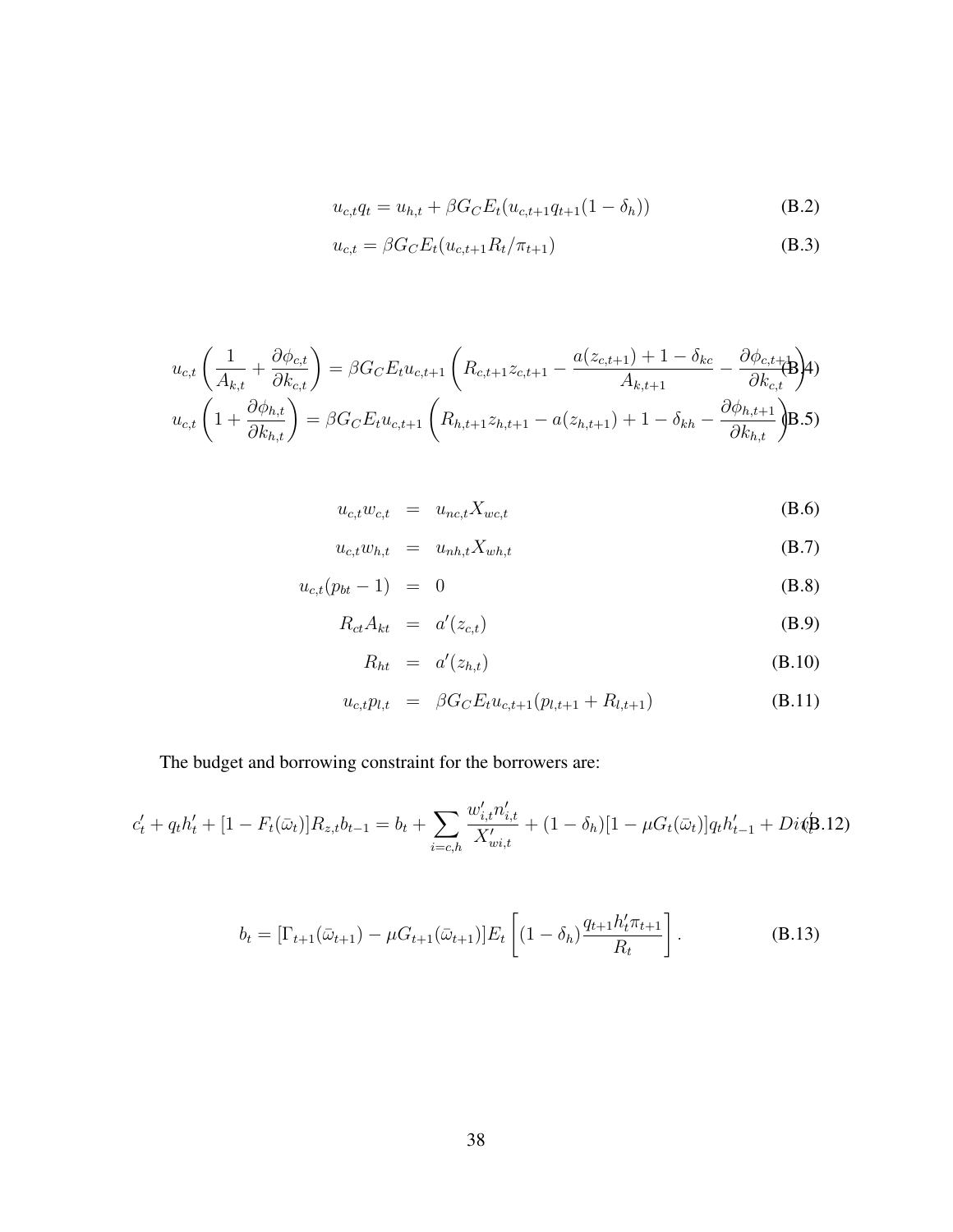The first order conditions are:

$$
u_{c',t}q_t = u_{h',t} + \beta' G_C E_t (u_{c,t+1}q_{t+1}(1 - \delta_h)(1 - \mu G(\omega_{t+1})))
$$
  
+ 
$$
E_t \left( \frac{\lambda_{t+1}(1 - \delta_h)q_{t+1}\pi_{t+1}}{R_t} \left[ \Gamma_{t+1}(\bar{\omega}_{t+1}) - \mu G_{t+1}(\bar{\omega}_{t+1}) \right] \right)
$$
 (B.14)

$$
u_{c',t} = \beta' G_C E_t (u_{c',t+1} R_t / \pi_{t+1}) + \lambda_{t+1}
$$
\n(B.15)

$$
u_{c',t}w'_{c,t} = u_{nc',t}X'_{wc,t}
$$
 (B.16)

$$
u_{c',t}w'_{h,t} = u_{nh',t}X'_{wh,t}
$$
 (B.17)

The threshold value  $\bar{\omega}_t$  is determined by:

$$
\bar{\omega}_{t+1}(1 - \delta_h)q_{t+1}h'_t \pi_{t-1} = R_{z,t-1} b_t.
$$
\n(B.18)

The lenders' participation constraint is:

$$
R_t b_t = \int_0^{\bar{\omega}_{t+1}} \omega_{t+1} (1 - \mu) (1 - \delta) q_{t+1} h'_t \pi_{t+1} f(\omega) d\omega + \int_{\bar{\omega}_{t+1}}^{\infty} R_{z,t} b_t f(\omega) d\omega \quad (B.19)
$$

Production technologies are:

$$
Y_t = \left[ A_{ct} \left( n_{ct}^{\alpha} n_{ct}^{'1-\alpha} \right) \right]^{1-\mu_c} \left( z_{ct} k_{ct-1} \right)^{\mu_c} \tag{B.20}
$$

$$
IH_t = \left[A_{ht}\left(n_{ht}^{\alpha}n_{ht}^{'1-\alpha}\right)\right]^{1-\mu_h-\mu_b-\mu_l}(z_{ht}k_{ht-1})^{\mu_h}k_{bt}^{\mu_b}l_{t-1}^{\mu_l}
$$
(B.21)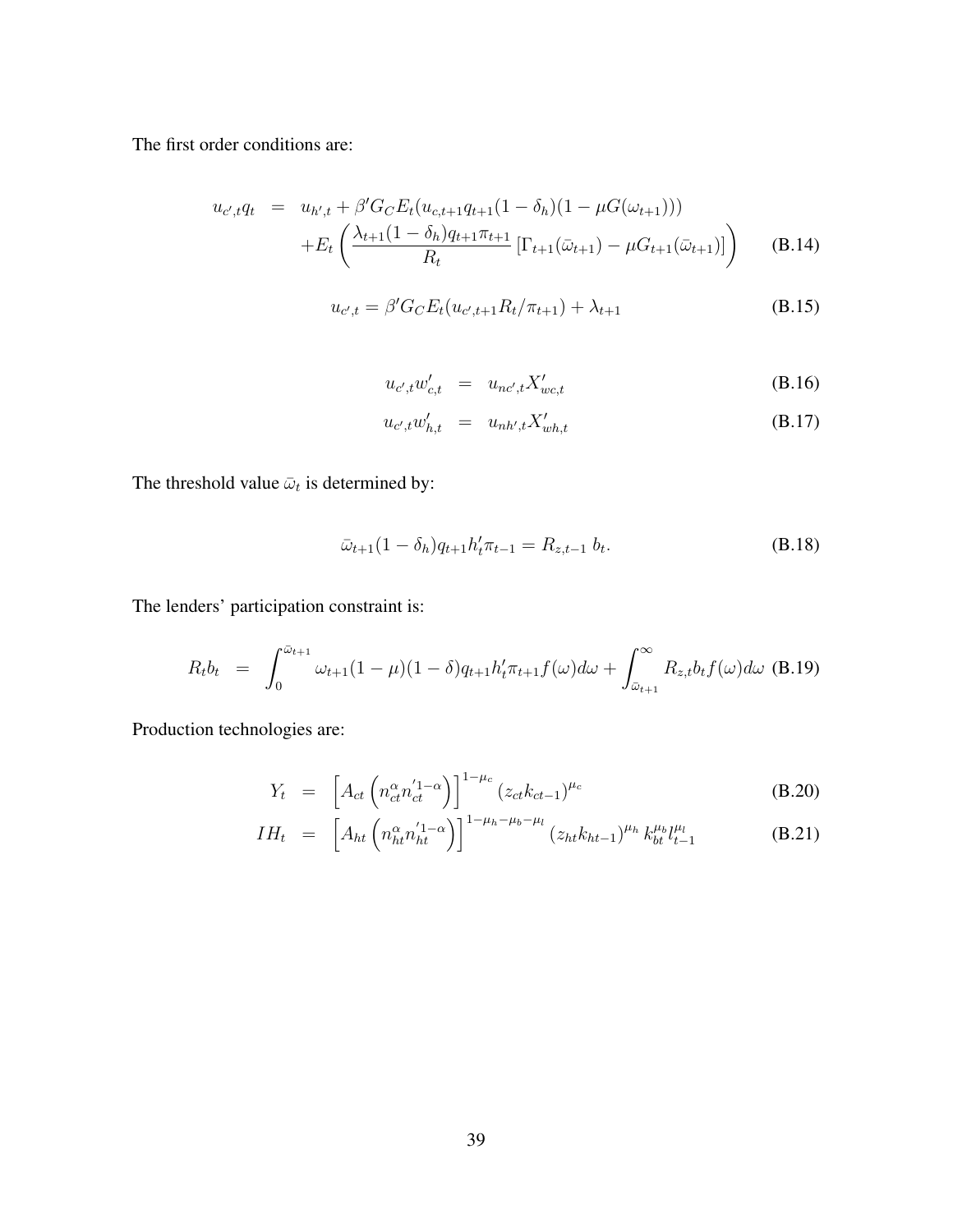The first order conditions for wholesale goods firms are:

$$
(1 - \mu_c)\alpha Y_t = X_t w_{c,t} n_{c,t} \tag{B.22}
$$

$$
(1 - \mu_c)(1 - \alpha)Y_t = X_t w'_{c,t} n'_{c,t}
$$
 (B.23)

$$
(1 - \mu_h - \mu_l - \mu_b)\alpha q_t H_t = w_{h,t} n_{h,t}
$$
 (B.24)

$$
(1 - \mu_h - \mu_l - \mu_b)(1 - \alpha)q_t H_t = w'_{h,t} n'_{h,t}
$$
\n(B.25)

$$
\mu_c Y_t = X_t R_{c,t} z_{c,t} k_{c,t-1} \tag{B.26}
$$

$$
\mu_h q_t H_t = R_{h,t} z_{h,t} k_{h,t-1} \tag{B.27}
$$

$$
\mu_l q_t H_t = R_{l,t} l_{t-1} \tag{B.28}
$$

$$
\mu_b q_t H_t = p_{b,t} k_{b,t} \tag{B.29}
$$

Phillips curve is:

$$
\ln \pi_t - \iota_\pi \ln \pi_{t-1} = \beta G_c (E_t \ln \pi_{t+1} - \iota_\pi \ln \pi_t) - \varepsilon_\pi \ln \left(\frac{X_t}{X}\right) + u_{p,t}
$$
 (B.30)

Nominal wage inflation is  $\omega_{i,t} = (w_{i,t} \pi_t)/(w_{i,t-1})$  for each sector/household. Wage equations are as follows:

$$
\ln \omega_{c,t} - \iota_{wc} \ln \pi_{t-1} = \beta G_C(E_t \ln \omega_{c,t+1} - \iota_{wc} \ln \pi_t) - \varepsilon_{wc} \ln(X_{wc,t}/X_{wc}) \quad (B.31)
$$

$$
\ln \omega'_{c,t} - \iota_{wc} \ln \pi_{t-1} = \beta' G_C(E_t \ln \omega'_{c,t+1} - \iota_{wc} \ln \pi_t) - \varepsilon'_{wc} \ln(X_{wc,t}/X_{wc})
$$
 (B.32)

$$
\ln \omega_{h,t} - \iota_{wh} \ln \pi_{t-1} = \beta G_C(E_t \ln \omega_{h,t+1} - \iota_{wh} \ln \pi_t) - \varepsilon_{wh} \ln(X_{wh,t}/X_{wh})
$$
 (B.33)

$$
\ln \omega'_{h,t} - \iota_{wh} \ln \pi_{t-1} = \beta' G_C(E_t \ln \omega'_{h,t+1} - \iota_{wh} \ln \pi_t) - \varepsilon'_{wh} \ln (X_{wh,t}/X_{wh})
$$
 (B.34)

where  $\varepsilon_{wc} = (1 - \theta_{wc})(1 - \beta G_C \theta_{wc})/\theta_{wc}$ ,  $\varepsilon'_{wc} = (1 - \theta_{wc})(1 - \beta' G_C \theta_{wc})/\theta_{wc}$ ,  $\varepsilon_{wh} =$  $(1 - \theta_{wh})(1 - \beta G_C \theta_{wh})/\theta_{wh}$ , and  $\varepsilon'_{wh} = (1 - \theta_{wh})(1 - \beta' G_C \theta_{wh})/\theta_{wh}$ .

The Taylor rule is:

$$
R_t = (R_{t-1})^{r_R} \left[ \pi_t^{r_{\pi}} \left( \frac{GDP_t}{G_c GDP_{t-1}} \right)^{r_Y} \bar{r} \right]^{1-r_R} \frac{u_{Rt}}{s_t}
$$
(B.35)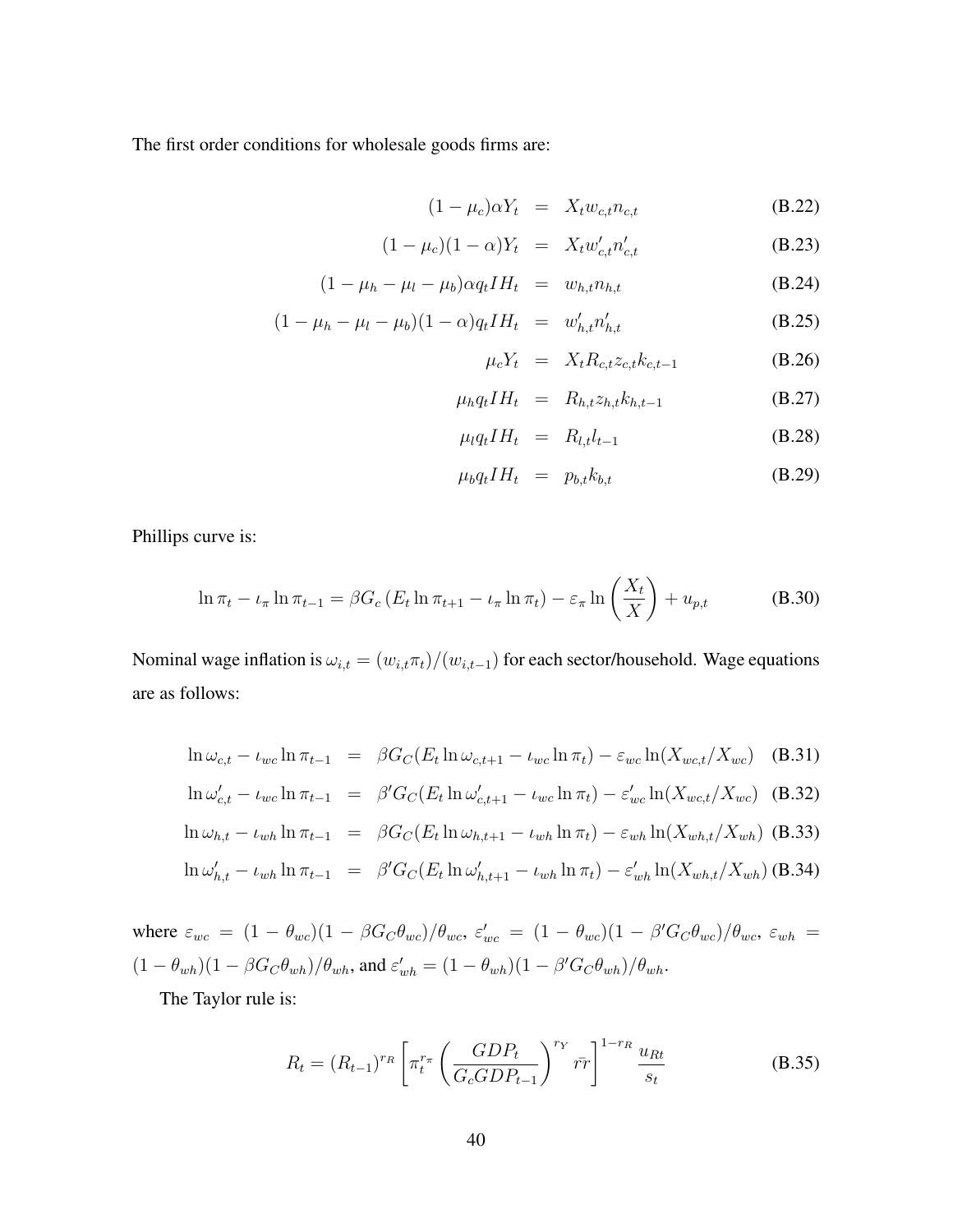Two market clearing conditions are:

$$
C_t + \frac{IK_{c,t}}{A_{k,t}} + IK_{h,t} + k_{b,t} = Y_t - \phi_t
$$
 (B.36)

$$
h_t + h'_t - (1 - \delta_h) \left[ h_{t-1} + h'_{t-1} \left( 1 - \mu G_t(\bar{\omega}_t) \right) \right] = IH_t
$$
 (B.37)

Total land is normalized to unity  $l_t = 1$ . Dividends paid to households are:

$$
Div_t = \frac{X_t - 1}{X_t} Y_t + \frac{X_{wc,t} - 1}{X_{wc,t}} w_{c,t} n_{c,t} + \frac{X_{wh,t} - 1}{X_{wh,t}} w_{h,t} n_{h,t}
$$
 (B.38)

$$
Div'_{t} = \frac{X'_{wc,t} - 1}{X'_{wc,t}} w'_{c,t} n'_{c,t} + \frac{X'_{wh,t} - 1}{X'_{wh,t}} w'_{h,t} n'_{h,t}
$$
(B.39)

Finally, the functional forms for the capital adjustment cost and the utilization rate are:

$$
\phi_t = \frac{\phi_{kc}}{2G_{IK_c}} \left(\frac{k_{c,t}}{k_{c,t-1}} G_{IK_c}\right)^2 \frac{k_{c,t-1}}{(1 - \gamma_{AK})^t} + \frac{\phi_{kh}}{2G_{IK_h}} \left(\frac{k_{h,t}}{k_{h,t-1}} G_{IK_h}\right)^2 k_{h,t-1}
$$
(B.40)

$$
a(z_{c,t}) = R_c(\varpi z_{c,t}^2/2 + (1-\varpi)z_{c,t} + (\varpi/2 - 1))
$$
 (B.41)

$$
a(z_{h,t}) = R_h(\varpi z_{h,t}^2/2 + (1-\varpi)z_{h,t} + (\varpi/2 - 1)).
$$
 (B.42)

The shocks are the following:

$$
\ln z_t = \rho_z \ln z_{t-1} + u_{z,t} \tag{B.43}
$$

$$
\ln \tau_t = \rho_\tau \ln \tau_{t-1} + u_{\tau,t} \tag{B.44}
$$

$$
\ln j_t = (1 - \rho_j) \ln j + \rho_j \ln j_{t-1} + u_{j,t} \tag{B.45}
$$

$$
\ln s_t = \rho_s \ln s_{t-1} + u_{s,t} \tag{B.46}
$$

$$
\ln \frac{\sigma_{\omega,t}}{\bar{\sigma}_{\omega}} = \rho_{\sigma_{\omega}} \ln \frac{\sigma_{\omega,t-1}}{\bar{\sigma}_{\omega}} + u_{\sigma_{\omega},t},
$$
\n(B.47)

where  $u_{z,t}$ ,  $u_{\tau,t}$ ,  $u_{j,t}$ ,  $u_{\sigma_\omega,t}$  and  $u_{R,t}$  from Equation [\(16\)](#page-11-0), are independently and identically distributed, with variances  $\sigma_z^2$ ,  $\sigma_{\tau}^2$ ,  $\sigma_{\tau}^2$ ,  $\sigma_{\omega}^2$  and  $\sigma_R^2$ , respectively. And,  $u_{s,t}$  is normally distributed with mean zero and variance  $\sigma_s^2$ .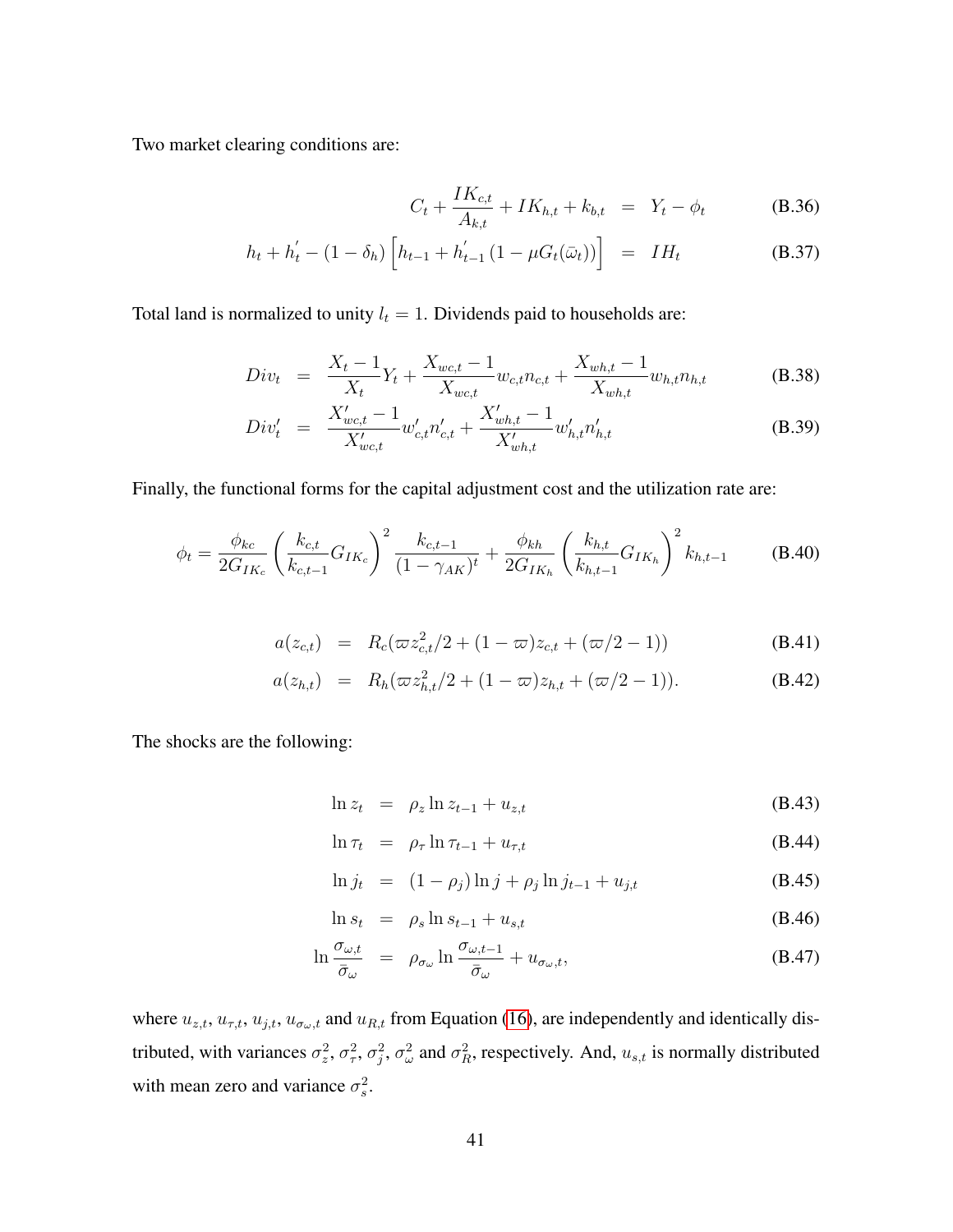# <span id="page-43-0"></span>C Appendix: Lenders' Participation Constraint and Borrowers' Budget Constraint

We start with Equation [6,](#page-8-0) the participation constraint of the lenders:

$$
R_t b_t = \int_0^{\bar{\omega}_{t+1}} \omega_{t+1} (1-\mu)(1-\delta_h) q_{t+1} h'_t \pi_{t+1} f(\omega) d\omega + \int_{\bar{\omega}_{t+1}}^{\infty} R_{z,t} b_t f(\omega) d\omega,
$$

and we use the definitions of  $G_{t+1}(\bar{\omega}_{t+1})$  and  $\Gamma_{t+1}(\bar{\omega}_{t+1})$ , Equations [7](#page-8-1) and [8,](#page-8-2) respectively. Rewriting the participation constraint yields

$$
R_{t}b_{t} = (1 - \mu)(1 - \delta_{h})q_{t+1}h'_{t}\pi_{t+1} \int_{0}^{\bar{\omega}_{t+1}} \omega_{t+1}f(\omega)d\omega + R_{z,t}b_{t} \int_{\bar{\omega}_{t+1}}^{\infty} f(\omega)d\omega
$$
  
\n
$$
= (1 - \mu)(1 - \delta_{h})q_{t+1}h'_{t}\pi_{t+1} \int_{0}^{\bar{\omega}_{t+1}} \omega_{t+1}f(\omega)d\omega + \bar{\omega}_{t+1}(1 - \delta_{h})q_{t+1}h'_{t}\pi_{t+1} \int_{\bar{\omega}_{t+1}}^{\infty} f(\omega)d\omega
$$
  
\n
$$
= (1 - \mu)(1 - \delta_{h})q_{t+1}h'_{t}\pi_{t+1} \int_{0}^{\bar{\omega}_{t+1}} \omega_{t+1}f(\omega)d\omega
$$
  
\n
$$
+ (1 - \delta_{h})q_{t+1}h'_{t}\pi_{t+1} \left\{ \bar{\omega}_{t+1} \int_{\bar{\omega}_{t+1}}^{\infty} f(\omega)d\omega + G_{t+1}(\bar{\omega}_{t+1}) - G_{t+1}(\bar{\omega}_{t+1}) \right\}
$$
  
\n
$$
= (1 - \mu)(1 - \delta_{h})q_{t+1}h'_{t}\pi_{t+1}G_{t+1}(\bar{\omega}_{t+1}) + (1 - \delta_{h})q_{t+1}h'_{t}\pi_{t+1} [\Gamma_{t+1}(\bar{\omega}_{t+1} - G_{t+1}(\bar{\omega}_{t+1})]
$$
  
\n
$$
= (1 - \delta_{h})q_{t+1}h'_{t}\pi_{t+1} [(1 - \mu)G_{t+1}(\bar{\omega}_{t+1}) + \Gamma_{t+1}(\bar{\omega}_{t+1} - G_{t+1}(\bar{\omega}_{t+1}))]
$$
  
\n
$$
R_{t}b_{t} = (1 - \delta_{h})q_{t+1}h'_{t}\pi_{t+1} [\Gamma_{t+1}(\bar{\omega}_{t+1} - \mu G_{t+1}(\bar{\omega}_{t+1})]
$$

where from the first to the second step we use the definition of  $\bar{\omega}_{t+1}$ , Equation [5.](#page-7-1)

For the budget constraint of the borrowers, we can apply a similar transformation to eliminate  $R_{z,t}$ . We get:

$$
c'_{t} + q_{t}h'_{t} + R_{t}b_{t-1} = b_{t} + \sum_{i=c,h} \frac{w'_{i,t}n'_{i,t}}{X'_{wi,t}} + (1 - \delta_{h})[1 - \mu G_{t}(\bar{\omega}_{t})]q_{t}h'_{t-1} + Div'_{t}.
$$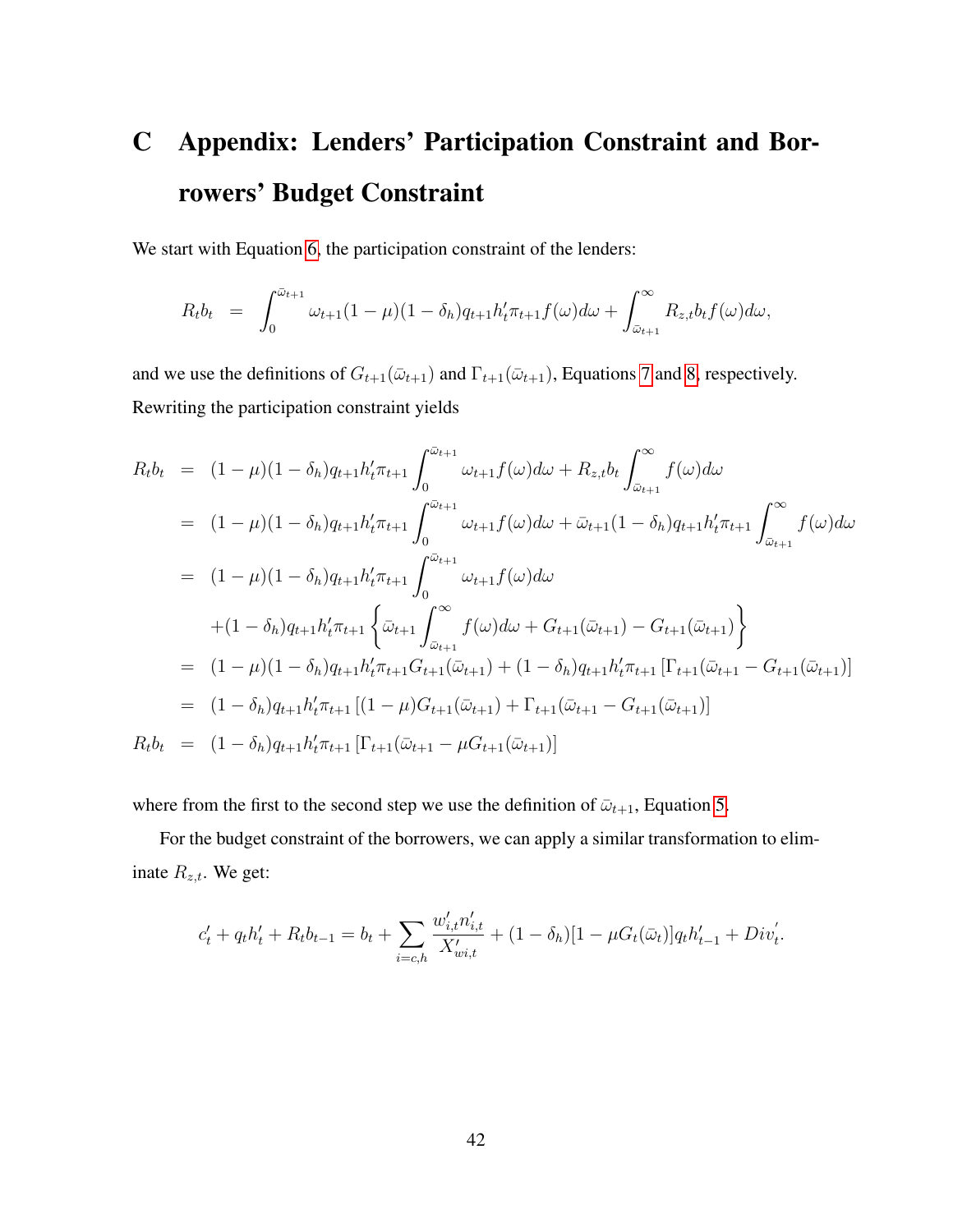# <span id="page-44-0"></span>D Appendix: Robustness Checks

Finally, we do two robustness checks. First, we estimate the model for two different subsamples: including and excluding the financial crisis; the two subsamples are 1981Q1-2006Q4 and 1981Q1-2008Q4. We stop at the end of 2008 because in December the monetary policy rate reached the zero lower bound. As Table [D.1](#page-45-1) shows, the estimation is robust to the different periods. We note that the standard deviation of the mortgage risk shock,  $\sigma_{\omega}$ , increases and the standard deviation of the labor supply shock,  $\sigma_{\tau}$ , falls. These two shocks are important when explaining the financial crisis. Second, we estimate the model without including the housing preference shock in the estimation. We do this because this shock gains relevance in comparison to the results presented by [Iacoviello and Neri](#page-36-0) [\(2010\)](#page-36-0), and because the mortgage risk shock has similar effects to the housing demand shock. Table [D.2](#page-53-0) provides the estimation results for the period 1981Q1-2006Q4. The two estimations reveal very similar results. There are very little changes in the standard deviations of the shocks. However, the mean of the idiosyncratic shock,  $\bar{\sigma}_{\omega}$ , increases almost 9 times. At the steady state, the default rate is higher and is capturing part of the volatility of the housing demand shocks.

## D.1 Steady-State Analysis

Also, we analyze the steady state properties of the estimated model for the different time periods. Table [D.3](#page-53-1) presents the results for the estimation until 2006Q4 in the first column and for the whole time period in the second column. The estimated risk shock  $\sigma_{\omega,t}$  is higher when we include the crisis period, which is not surprising. Also, the annual default rate on the mortgages is higher. However, the loan-to-value ratio is not so different in the two time periods. Housing prices are higher if we include the crisis period, and both the borrowers and lenders have lower housing services. Housing prices are higher because the prices from 2007Q1 until 2008Q4 are higher than the mean of the time series, but clearly, as we show in Figure [E.1,](#page-46-0) Appendix [E,](#page-45-0) there is a drop in house prices. Both lenders and savers also have lower non-durable good consumption which leads to a lower aggregate consumption. Loans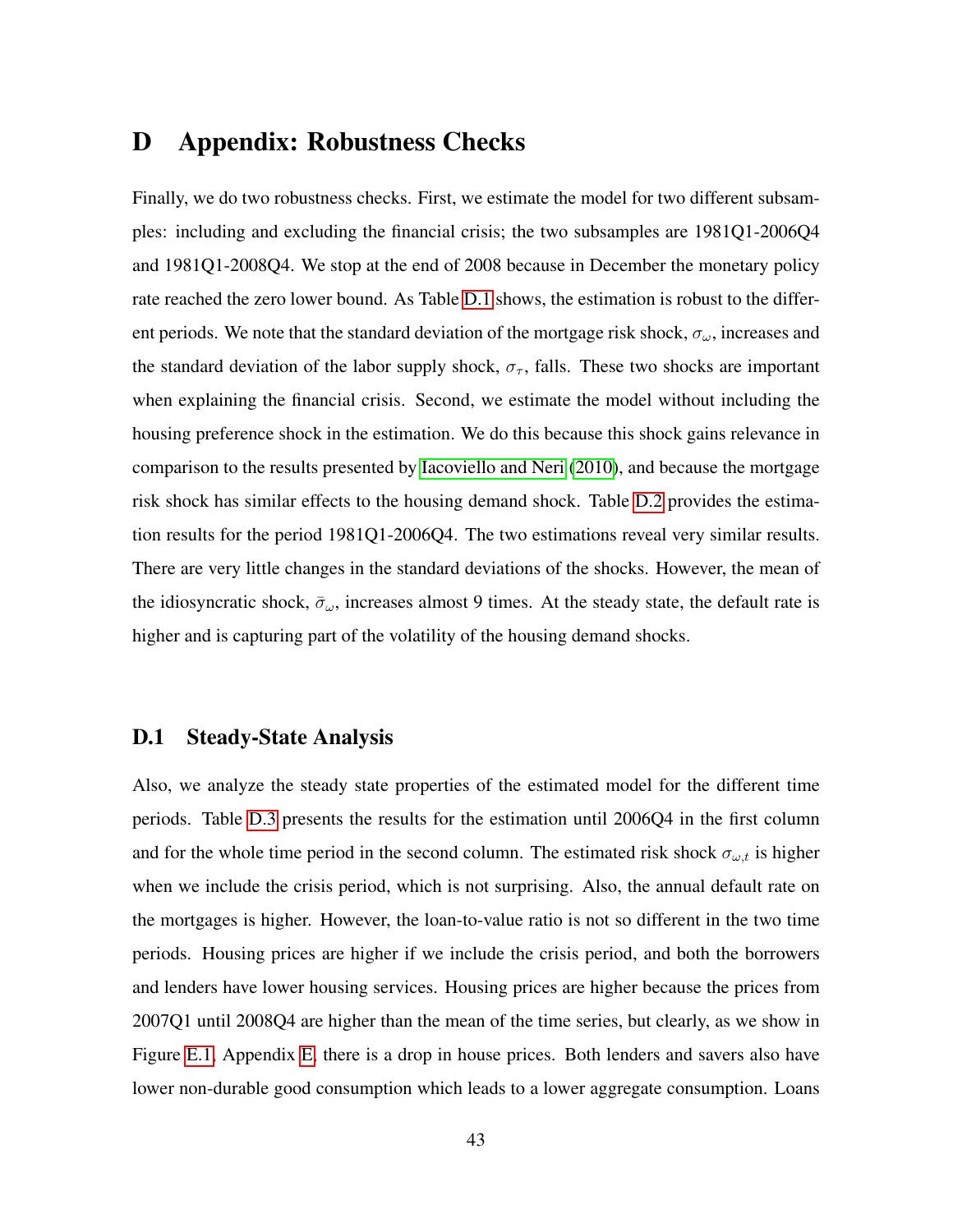<span id="page-45-1"></span>

|                         | Structural parameters       |                             |                          | Shocks and measurement errors |                             |
|-------------------------|-----------------------------|-----------------------------|--------------------------|-------------------------------|-----------------------------|
|                         | 1981Q1-2006Q4<br>Post. Mean | 1981Q1-2008Q4<br>Post. Mean |                          | 1981Q1-2006Q4<br>Post. Mean   | 1981Q1-2008Q4<br>Post. Mean |
| $\alpha$                | 0.7440                      | 0.7716                      | $\rho_{AC}$              | 0.8648                        | 0.9081                      |
| $\epsilon$              | 0.4001                      | 0.4002                      | $\rho_{AH}$              | 0.9418                        | 0.9776                      |
| $\epsilon'$             | 0.5846                      | 0.5507                      | $\rho_{AK}$              | 0.8840                        | 0.8789                      |
| $\eta$                  | 0.5434                      | 0.4409                      | $\rho_j$                 | 0.9121                        | 0.9003                      |
| $\eta'$                 | 0.5024                      | 0.5122                      | $\rho_z$                 | 0.9434                        | 0.9341                      |
| $\phi_{k,c}$            | 14.3053                     | 14.0674                     | $\rho_{\sigma_{\omega}}$ | 0.8965                        | 0.9115                      |
| $\phi_{k,h}$            | 10.9936                     | 10.0974                     | $\rho_{\tau}$            | 0.7884                        | 0.8956                      |
| $\iota_{\pi}$           | 0.5039                      | 0.3415                      | $\sigma_{AC}$            | 0.0089                        | 0.0103                      |
| $\iota_{w,c}$           | 0.2381                      | 0.3087                      | $\sigma_{AH}$            | 0.0168                        | 0.0180                      |
| $\iota_{w,h}$           | 0.4491                      | 0.4115                      | $\sigma_{AK}$            | 0.0123                        | 0.0120                      |
| $\xi$                   | $-0.7343$                   | 0.0345                      | $\sigma_j$               | 0.0888                        | 0.1001                      |
| $\xi'$                  | $-0.9747$                   | $-1.0605$                   | $\sigma_R$               | 0.0017                        | 0.0018                      |
| $r_{\pi}$               | 1.6608                      | 1.6269                      | $\sigma_z$               | 0.0162                        | 0.0138                      |
| $r_R$                   | 0.6828                      | 0.6615                      | $\sigma_{\omega}$        | 0.2006                        | 0.2225                      |
| $r_Y$                   | 0.3739                      | 0.3809                      | $\sigma_{\tau}$          | 0.0412                        | 0.0229                      |
| $\theta_{\pi}$          | 0.8692                      | 0.8677                      | $\sigma_p$               | 0.0031                        | 0.0031                      |
| $\theta_{w,c}$          | 0.8645                      | 0.8121                      | $\sigma_s$               | 0.0002                        | 0.0002                      |
| $\theta_{w,h}$          | 0.8867                      | 0.7659                      | $\sigma_{n,h}$           | 0.0948                        | 0.1380                      |
| $\gamma_{AC}$           | 0.0048                      | 0.0040                      | $\sigma_{w,h}$           | 0.0055                        | 0.0038                      |
| $\gamma_{AH}$           | 0.0048                      | 0.0042                      |                          |                               |                             |
| $\gamma_{AK}$           | 0.0011                      | 0.0020                      |                          |                               |                             |
| $\zeta$                 | 0.8759                      | 0.8656                      |                          |                               |                             |
| $\bar{\sigma}_{\omega}$ | 0.1012                      | 0.1009                      |                          |                               |                             |

Table D.1: Samples Estimates. Different Time Periods, 1981Q1-2006Q4 and 1981Q1-2008Q4

are also lower, housing investment is half the value of 2006Q4 when we include the financial crisis. Business investment drops.

# <span id="page-45-0"></span>E Appendix: Additional Graphs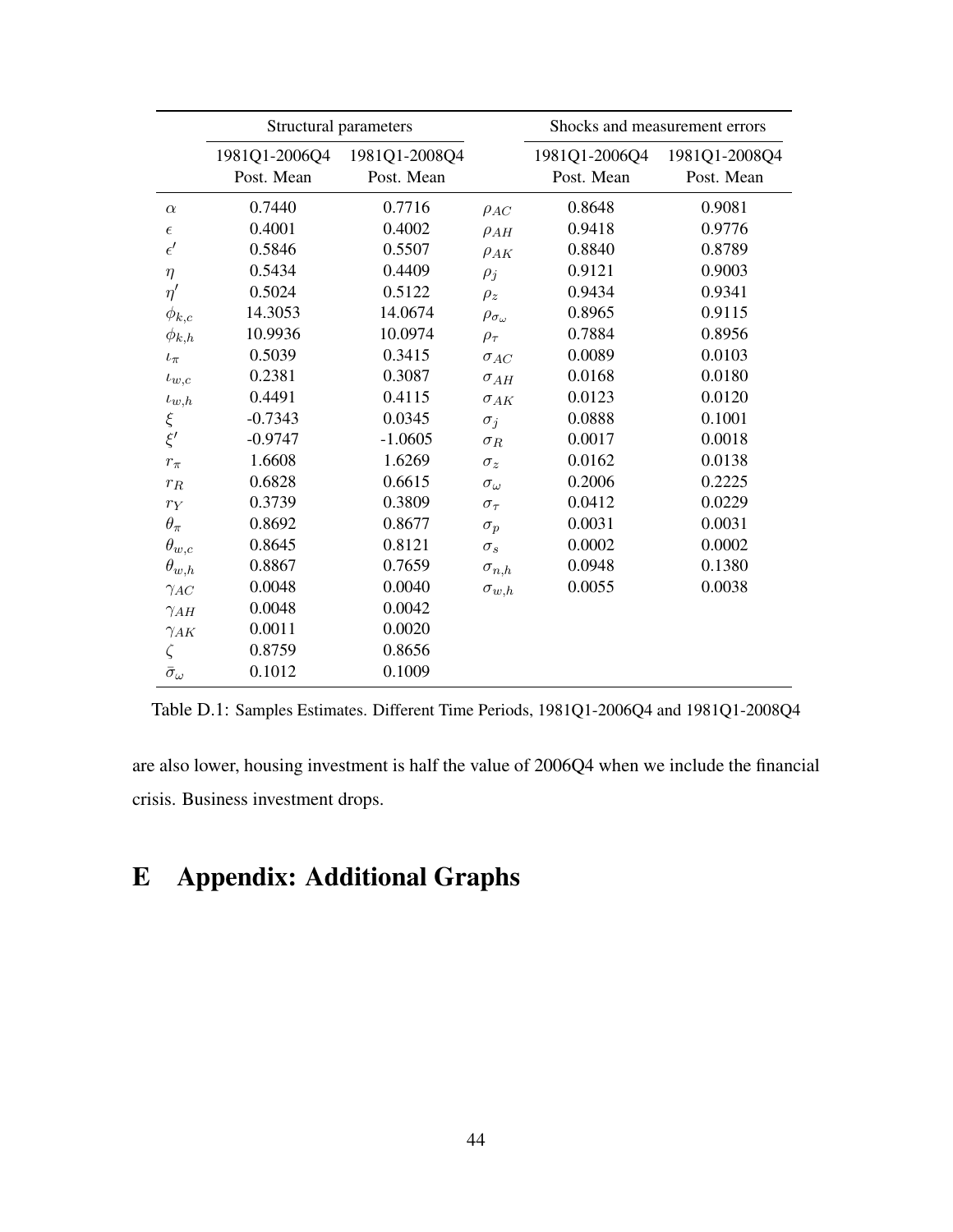<span id="page-46-0"></span>

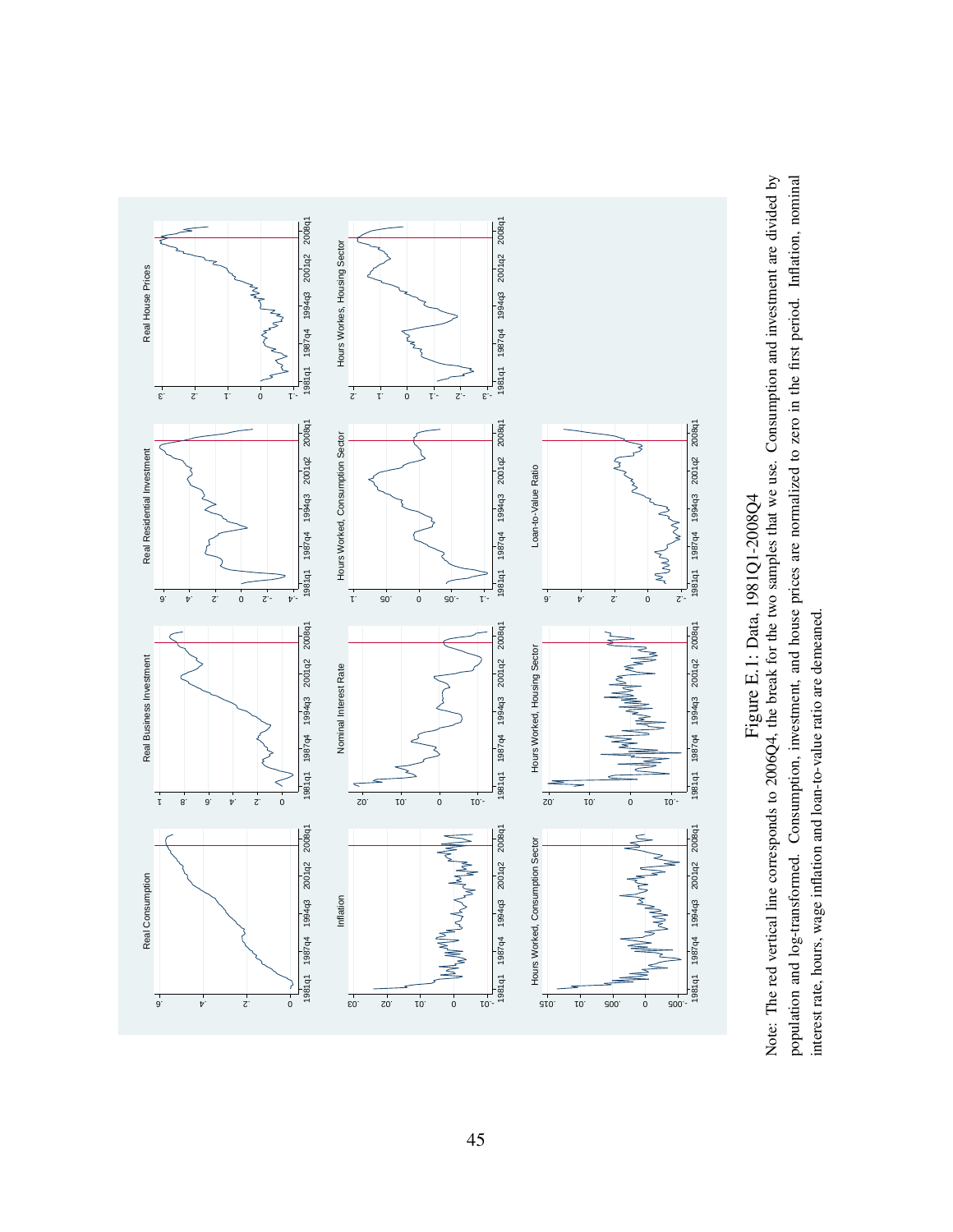<span id="page-47-0"></span>

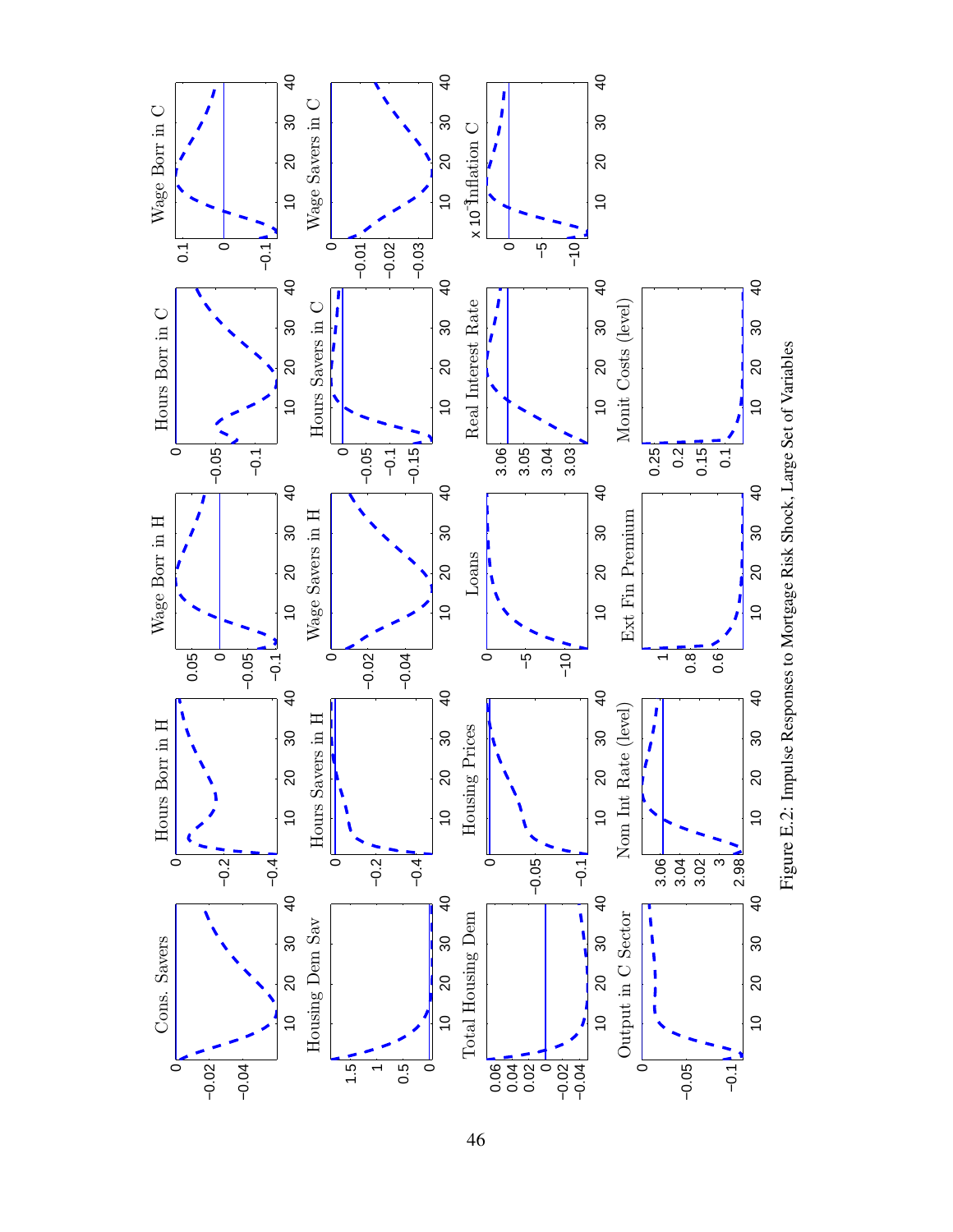<span id="page-48-0"></span>

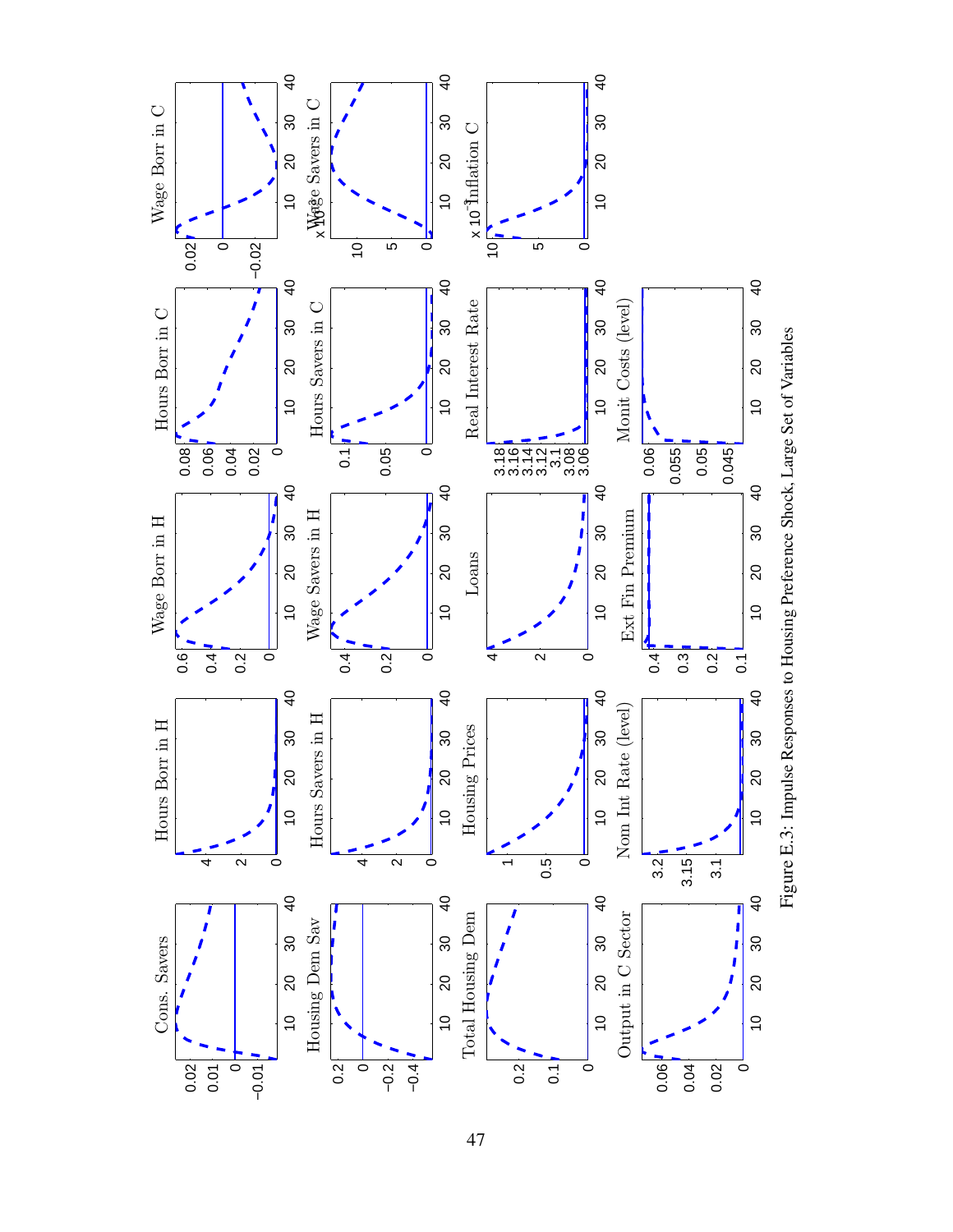<span id="page-49-0"></span>

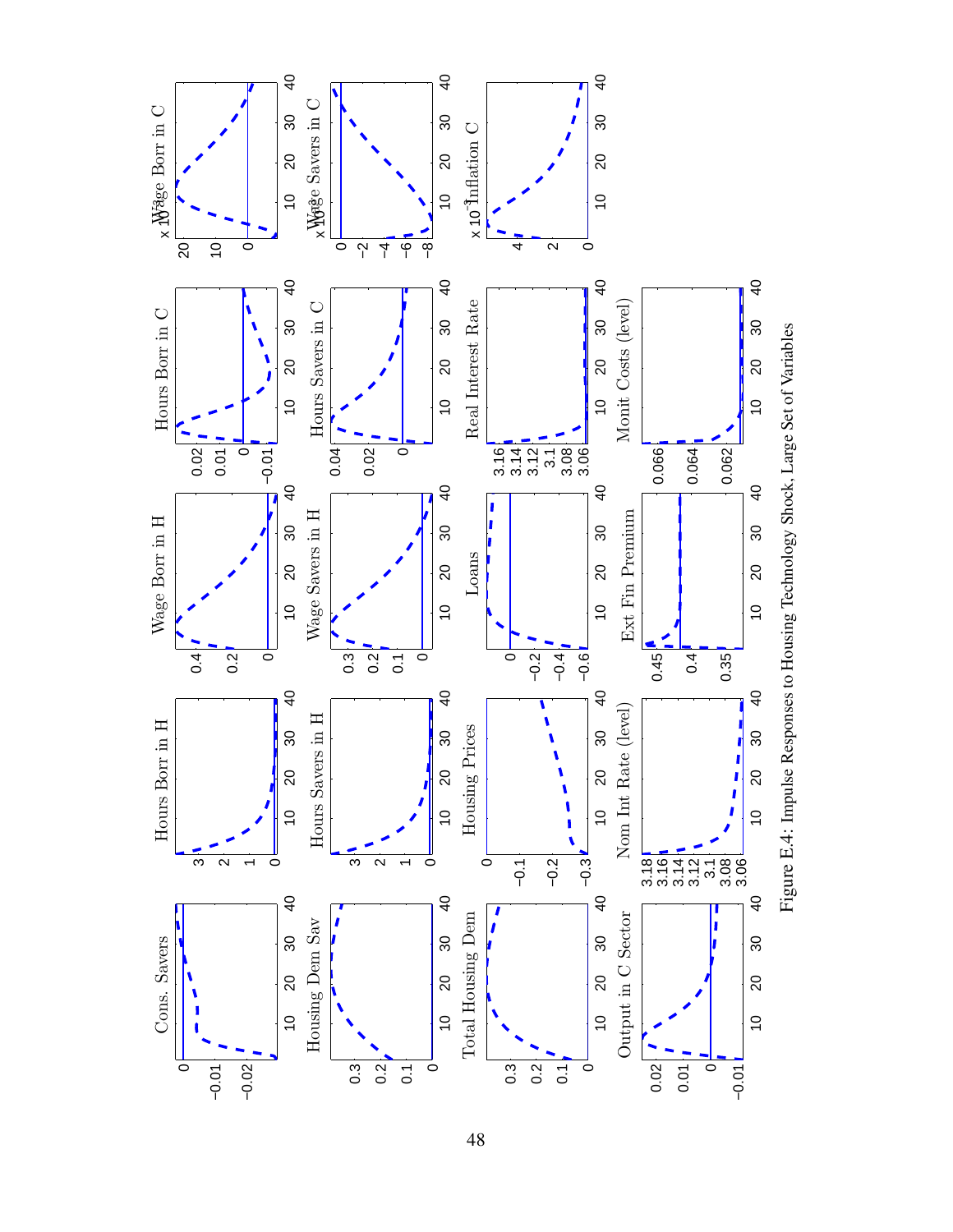<span id="page-50-0"></span>



49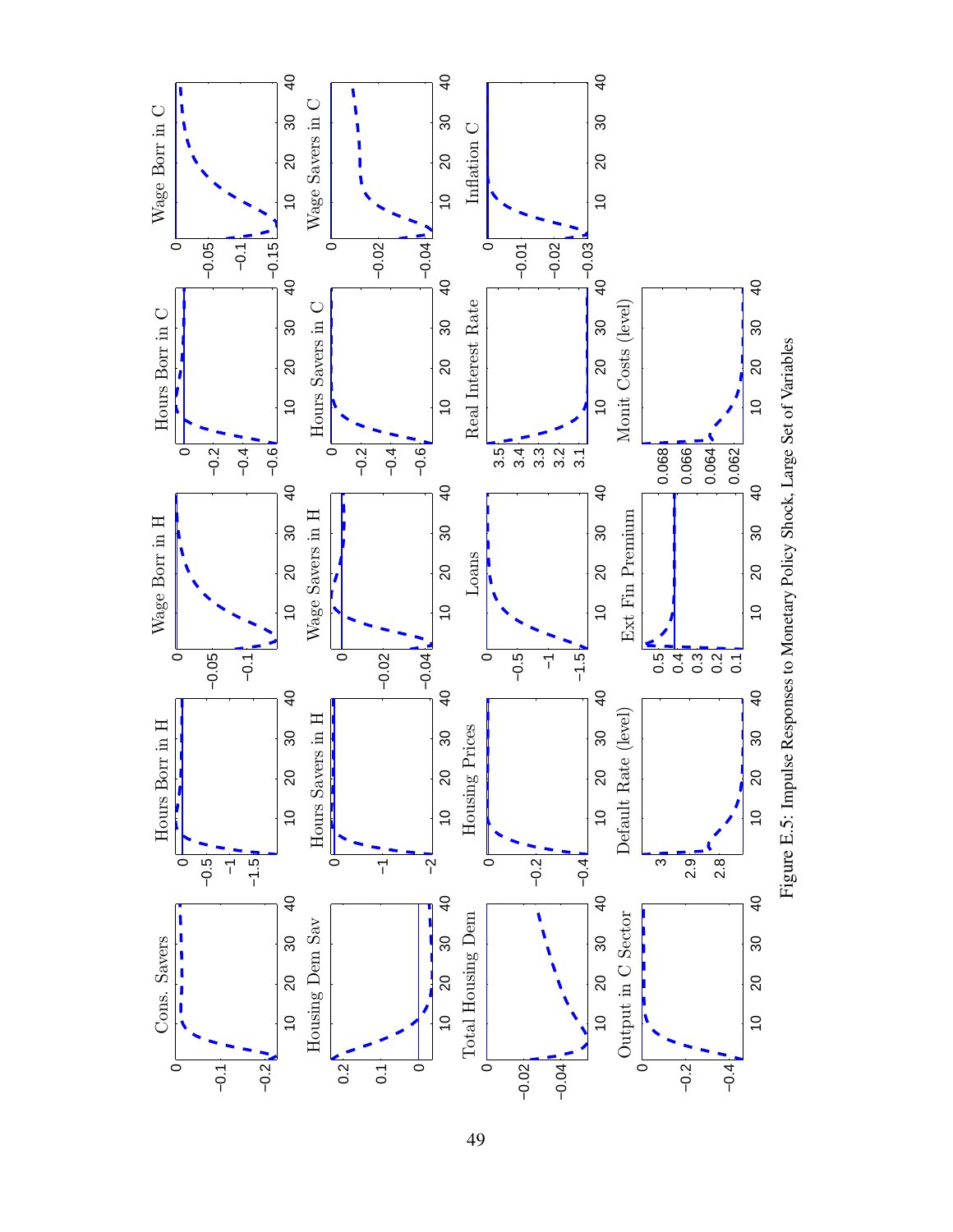<span id="page-51-0"></span>

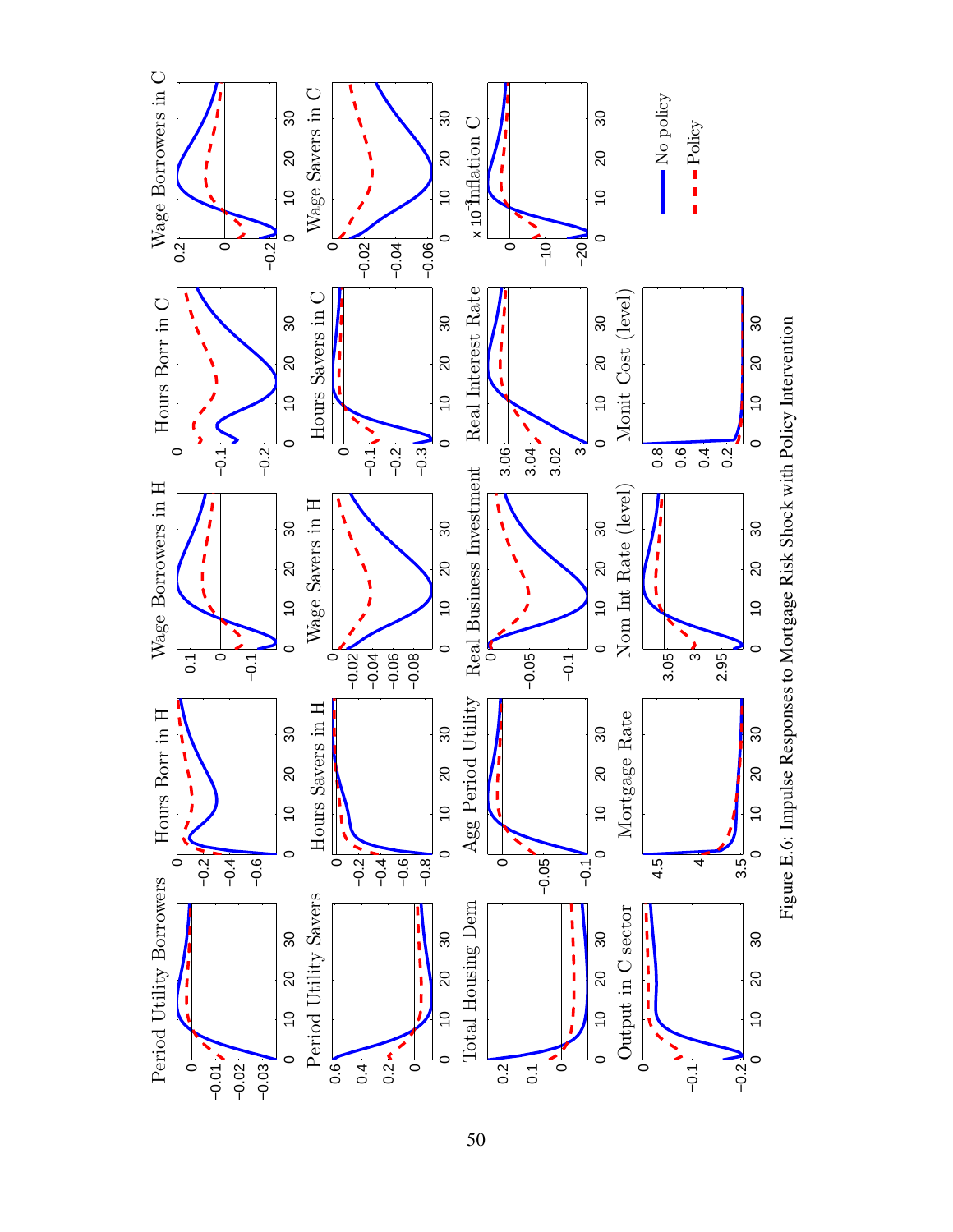<span id="page-52-0"></span>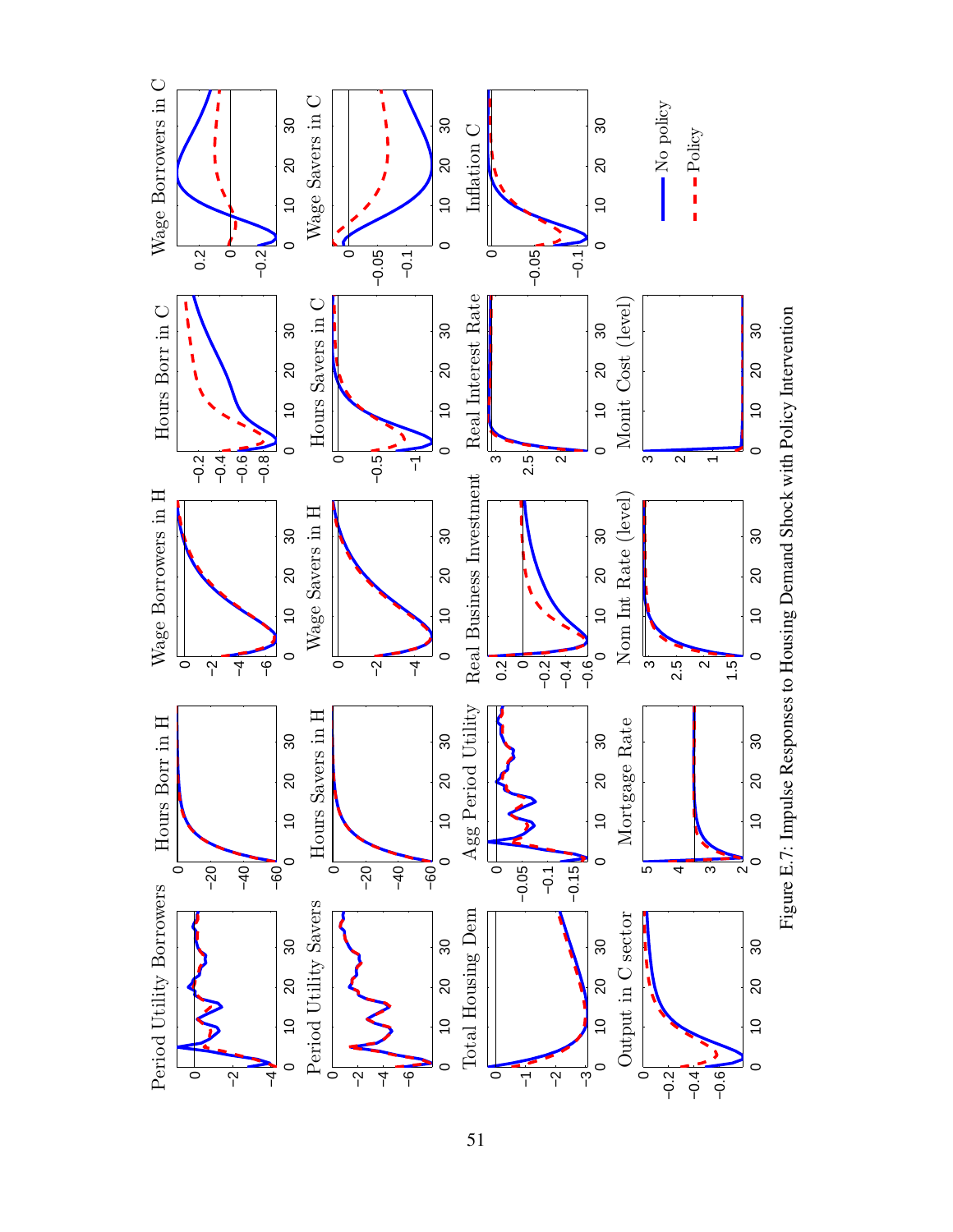<span id="page-53-0"></span>

|                         | Structural parameters    |                             |                          | Shocks and measurement errors |                             |  |
|-------------------------|--------------------------|-----------------------------|--------------------------|-------------------------------|-----------------------------|--|
|                         | With $a_j$<br>Post. Mean | Without $a_j$<br>Post. Mean |                          | With $a_i$<br>Post. Mean      | Without $a_j$<br>Post. Mean |  |
| $\alpha$                | 0.7440                   | 0.7462                      | $\rho_{AC}$              | 0.8648                        | 0.8691                      |  |
| $\epsilon$              | 0.4001                   | 0.4010                      | $\rho_{AH}$              | 0.9418                        | 0.9247                      |  |
| $\epsilon'$             | 0.5846                   | 0.5875                      | $\rho_{AK}$              | 0.8840                        | 0.8858                      |  |
| $\eta$                  | 0.5434                   | 0.5417                      | $\rho_j$                 | 0.9121                        |                             |  |
| $\eta'$                 | 0.5024                   | 0.4973                      | $\rho_z$                 | 0.9434                        | 0.9399                      |  |
| $\phi_{k,c}$            | 14.3053                  | 14.2919                     | $\rho_{\sigma_{\omega}}$ | 0.8965                        | 0.9369                      |  |
| $\phi_{k,h}$            | 10.9936                  | 11.2468                     | $\rho_{\tau}$            | 0.7884                        | 0.7838                      |  |
| $\iota_\pi$             | 0.5039                   | 0.5095                      | $\sigma_{AC}$            | 0.0089                        | 0.0087                      |  |
| $\iota_{w,c}$           | 0.2381                   | 0.2421                      | $\sigma_{AH}$            | 0.0168                        | 0.0167                      |  |
| $\iota_{w,h}$           | 0.4491                   | 0.4353                      | $\sigma_{AK}$            | 0.0123                        | 0.0123                      |  |
| $\xi$                   | $-0.7343$                | $-0.7422$                   | $\sigma_j$               | 0.0888                        |                             |  |
| $\xi'$                  | $-0.9747$                | $-0.9663$                   | $\sigma_R$               | 0.0017                        | 0.0017                      |  |
| $r_{\pi}$               | 1.6608                   | 1.6671                      | $\sigma_z$               | 0.0162                        | 0.0159                      |  |
| $r_R$                   | 0.6828                   | 0.6873                      | $\sigma_{\omega}$        | 0.2006                        | 0.2035                      |  |
| $r_Y$                   | 0.3739                   | 0.3624                      | $\sigma_{\tau}$          | 0.0412                        | 0.0432                      |  |
| $\theta_{\pi}$          | 0.8692                   | 0.8717                      | $\sigma_p$               | 0.0031                        | 0.0031                      |  |
| $\theta_{w,c}$          | 0.8645                   | 0.8667                      | $\sigma_s$               | 0.0002                        | 0.0002                      |  |
| $\theta_{w,h}$          | 0.8867                   | 0.8870                      | $\sigma_{n,h}$           | 0.0948                        | 0.0944                      |  |
| $\gamma_{AC}$           | 0.0048                   | 0.0048                      | $\sigma_{w,h}$           | 0.0055                        | 0.0055                      |  |
| $\gamma_{AH}$           | 0.0048                   | 0.0046                      |                          |                               |                             |  |
| $\gamma_{AK}$           | 0.0011                   | 0.0012                      |                          |                               |                             |  |
| $\zeta$                 | 0.8759                   | 0.8912                      |                          |                               |                             |  |
| $\bar{\sigma}_{\omega}$ | 0.1012                   | 0.8959                      |                          |                               |                             |  |

<span id="page-53-1"></span>Table D.2: Samples Estimates. With and Without Housing Preference Shock, 1981Q1-2006Q4

|                                      | 2006    | 2008   |
|--------------------------------------|---------|--------|
| Loans                                | 1.5690  | 1.3315 |
| <b>Consumption Savers</b>            | 1.4650  | 1.4273 |
| <b>Consumption Borrowers</b>         | 0.3792  | 0.3192 |
| <b>Aggregate Consumption</b>         | 1.8442  | 1.7465 |
| Housing Investment                   | 0.1426  | 0.0765 |
| <b>Business Investment</b>           | 0.6123  | 0.5633 |
| <b>Housing Consumption Savers</b>    | 11.9518 | 6.5545 |
| <b>Housing Consumption Borrowers</b> | 2.3057  | 1.0907 |
| House prices                         | 0.8936  | 1.6016 |
| Default rate                         | 2.7196  | 2.7280 |
| $\sigma_{\omega,t}$                  | 0.2006  | 0.2225 |
| Loan-to-value Ratio                  | 0.7523  | 0.7529 |

Table D.3: Steady States Comparison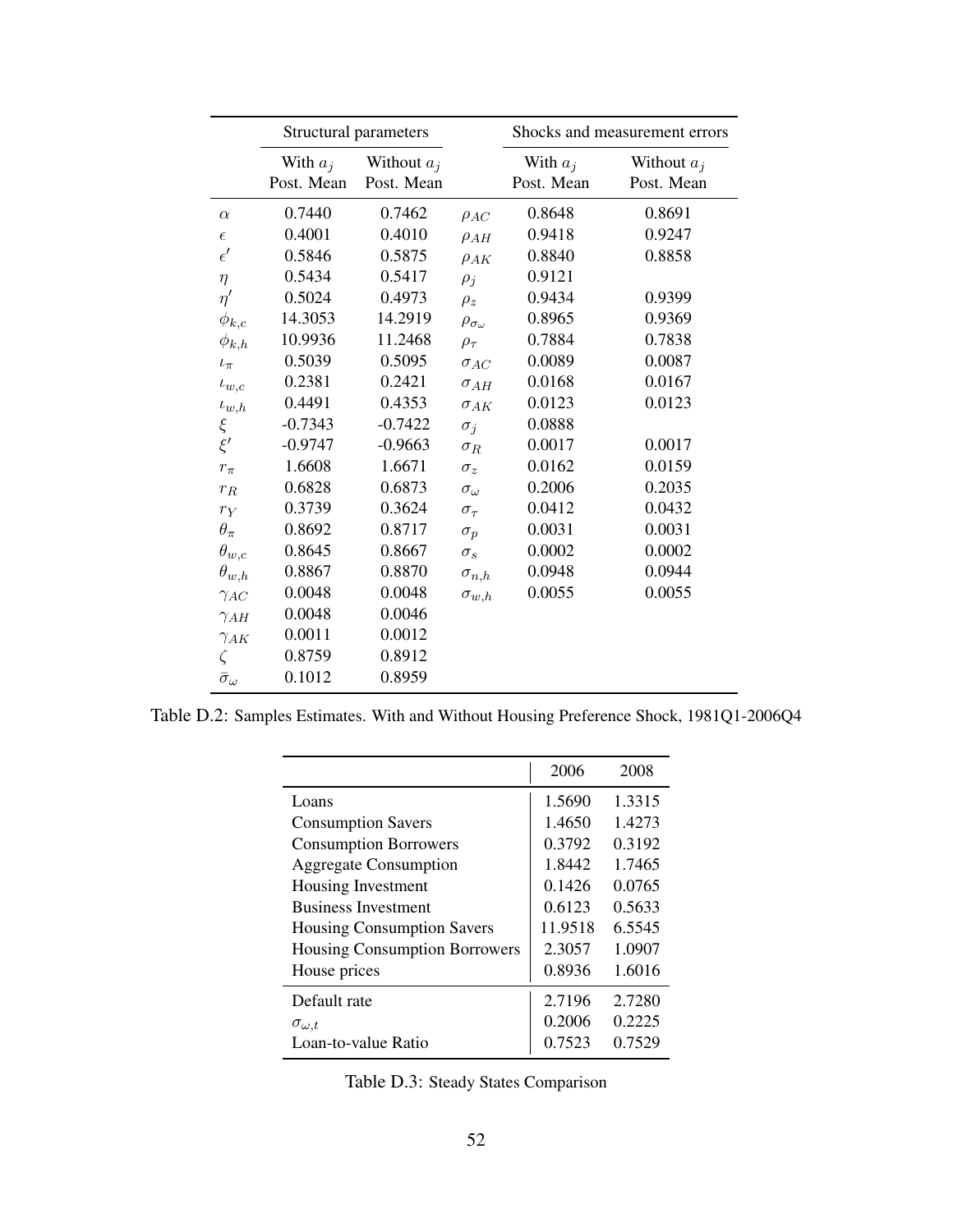<span id="page-54-1"></span>![](_page_54_Figure_0.jpeg)

Figure E.8: Historical Decomposition of Loan-To-Value Ratio

<span id="page-54-0"></span>![](_page_54_Figure_2.jpeg)

Figure E.9: Prior and Posterior Distributions of Estimated Parameters Note: The gray line is the prior distribution of the parameter, while the black line is the posterior distribution. The dashed green line corresponds to the mode of the posterior distribution.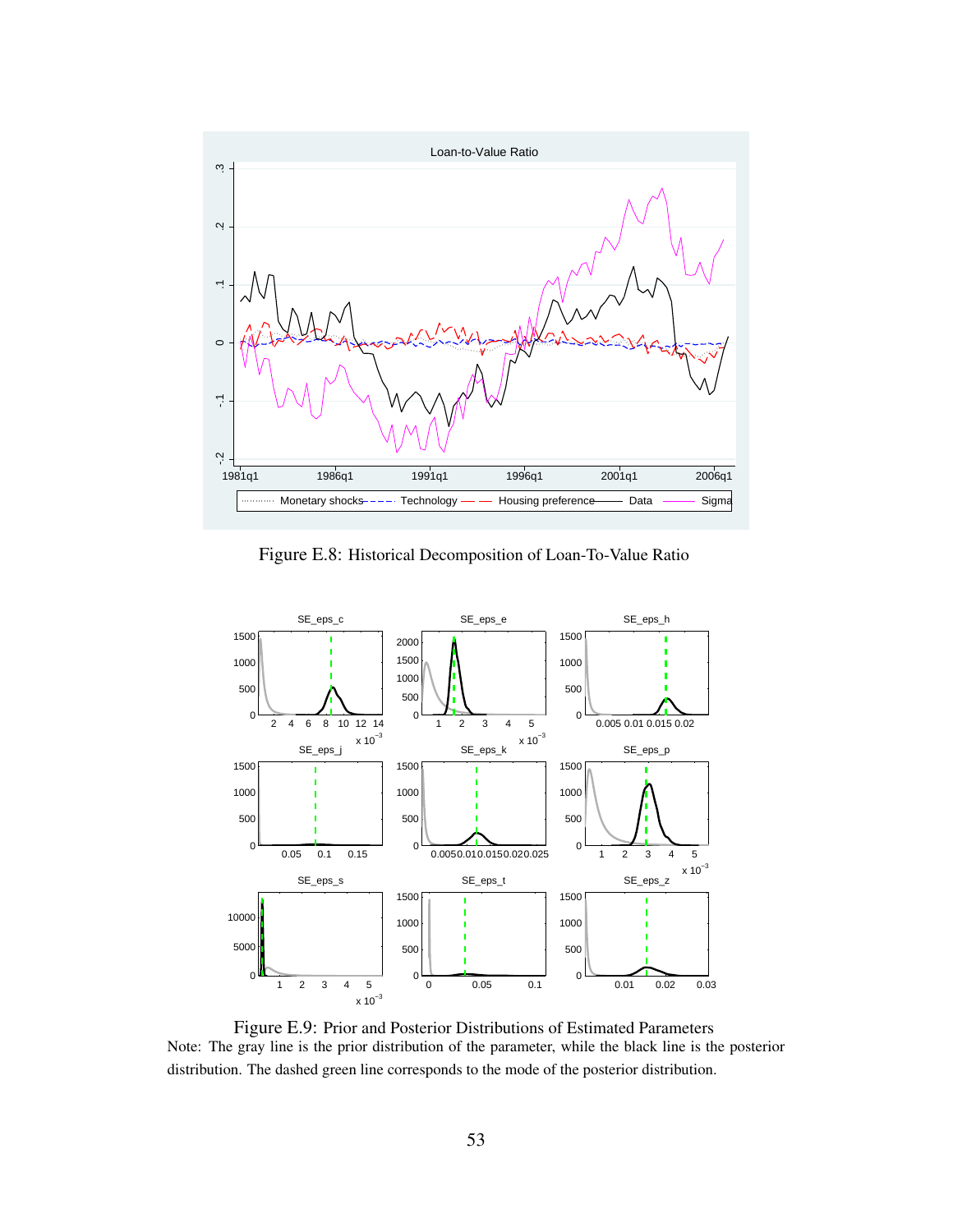![](_page_55_Figure_0.jpeg)

Figure E.10: Prior and Posterior Distributions of Estimated Parameters (cont. 1) Note: The gray line is the prior distribution of the parameter, while the black line is the posterior distribution. The dashed green line corresponds to the mode of the posterior distribution.

![](_page_55_Figure_2.jpeg)

Figure E.11: Prior and Posterior Distributions of Estimated Parameters (cont. 2) Note: The gray line is the prior distribution of the parameter, while the black line is the posterior distribution. The dashed green line corresponds to the mode of the posterior distribution.